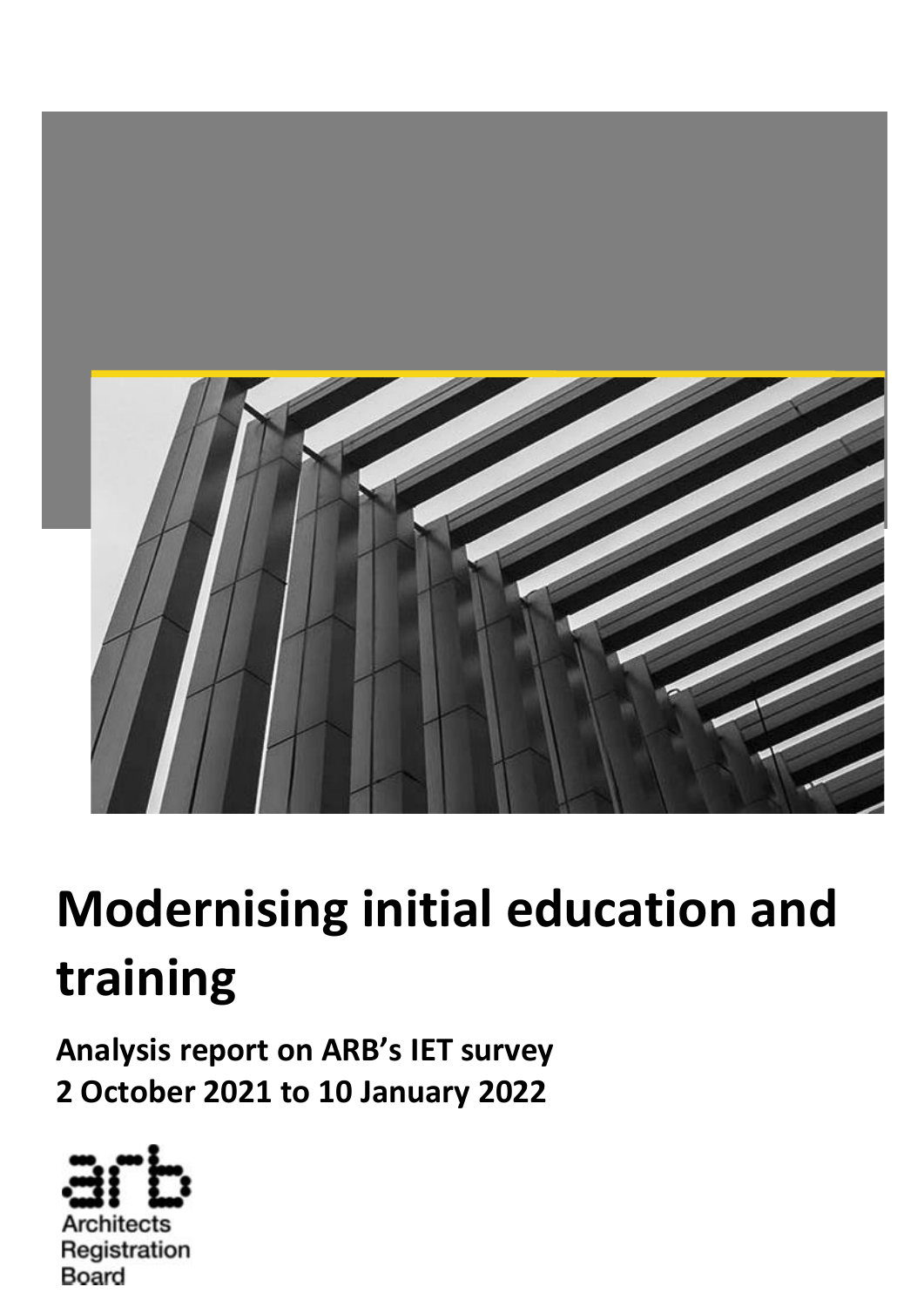## **Contents**

| <b>Executive Summary</b>                                                                                        | 2  |
|-----------------------------------------------------------------------------------------------------------------|----|
| <b>Chapter One: Introduction</b>                                                                                | 5  |
| ARB's role                                                                                                      |    |
| Changing content<br>$\bullet$                                                                                   |    |
| Our proposals<br>$\bullet$                                                                                      |    |
| How we analysed responses<br>$\bullet$                                                                          |    |
| <b>Chapter Two: Who responded</b>                                                                               | 8  |
| Gender<br>$\bullet$                                                                                             |    |
| Ethnicity<br>$\bullet$                                                                                          |    |
| Geographic spread of respondents<br>$\bullet$                                                                   |    |
| Architects<br>$\bullet$                                                                                         |    |
| <b>Chapter Three: Quantitative results</b>                                                                      | 12 |
| Our vision<br>$\bullet$                                                                                         |    |
| Changing the structure of initial education and training<br>$\bullet$                                           |    |
| Moving to an outcomes-based approach<br>$\bullet$                                                               | 19 |
| <b>Chapter Four: Qualitative analysis</b>                                                                       |    |
| Views on the structure of initial education and training<br>$\bullet$                                           |    |
| Topics and competency areas<br>$\bullet$                                                                        |    |
| General comments on the review including equality, diversity, and inclusivity in<br>$\bullet$<br>the profession |    |
| <b>Chapter Five: Next steps</b>                                                                                 | 36 |
| <b>Annex A: List of respondents</b>                                                                             | 37 |
| Annex B: Survey data                                                                                            | 38 |
| <b>Annex C: Qualitative analysis coding framework</b>                                                           | 46 |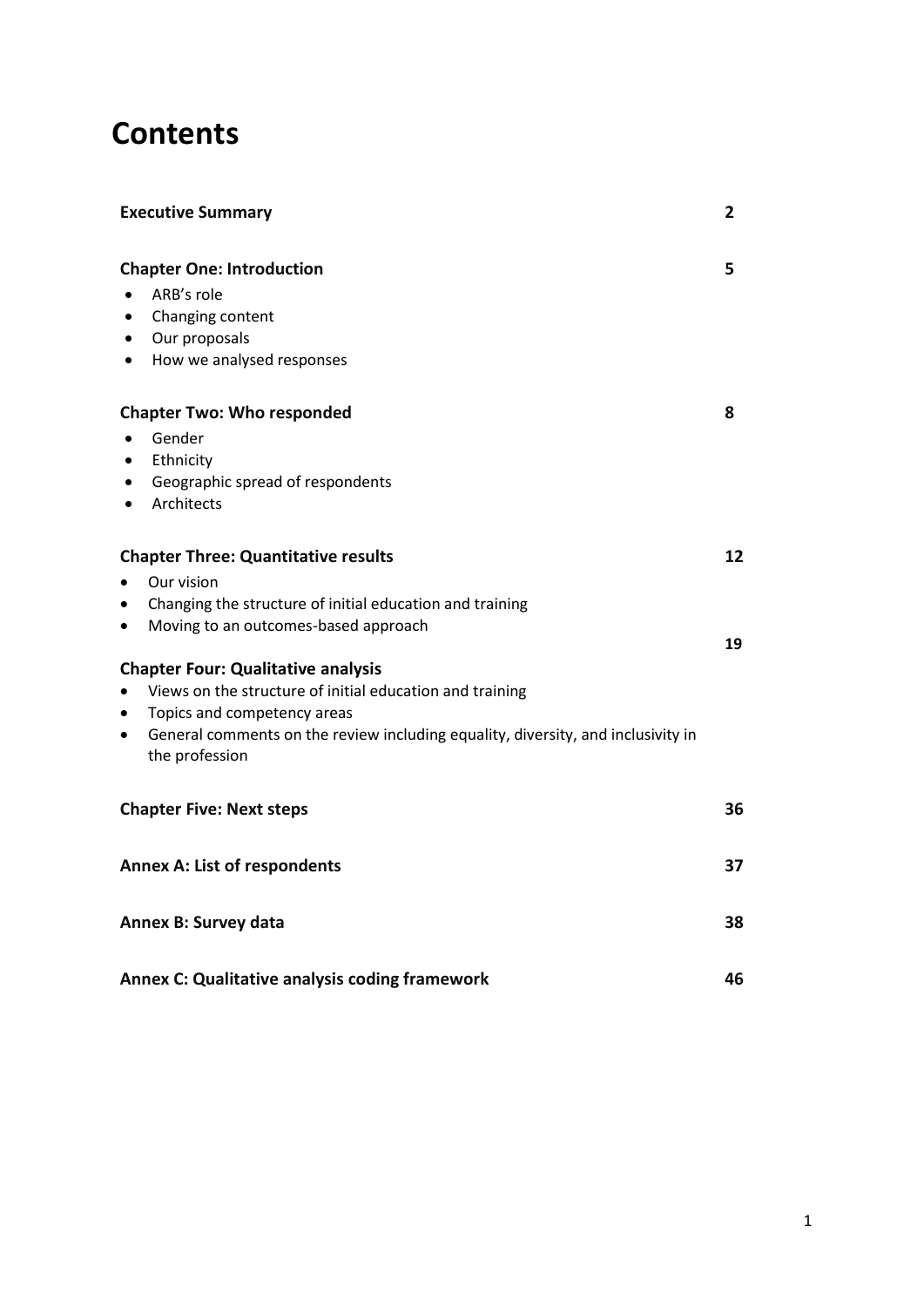# **Executive Summary**

- As the regulator for architects, we are responsible for setting the standards for registration as an architect. We have legislative responsibility for accrediting UK architecture qualifications which provide individuals access to the UK Register of Architects and allows them to legally use the title Architect in the UK.
- In October 2021, we launched a survey to invite views on our proposals for modernising education and training. In the paper we set out our vision for a modern regulatory system of educating and training new architects and described how we would like to change regulatory requirements around the structure of initial education and training (specifically the current three-part pre-registration model) and the move to an outcomes-based approach.
- We received 711 unique responses in total. Registered architects accounted for 69% of survey respondents, and this included those who work as academics. Fifteen per cent of responses were from other professionals working in the built environment, including those who are architectural consultants and assistants. Nine per cent of respondents were students.
- Each of the five aspects of ARB's vision for success received high levels of support. These were:
	- **1 Public** Ensure that anyone joining the Register is equipped to design a built environment that reflects the needs of society so that people can be safe and live well, and helps to tackle the fundamental challenges our planet faces.
	- **2 Profession and employers** Provide future architects with skills, knowledge, experience and behaviours that they can develop and apply throughout their career.
	- **3 Institutions** Allow for flexibility and innovation by bodies that provide education and training, ensuring the UK remains an attractive place to study.
	- **4 Future architects**  Enable anyone with the right competencies to become an architect by a route that is right for them.
	- **5 Regulatory** Through an effective and proportionate quality assurance model, give clarity about the accountability of ARB, the institutions, and students.
- The most popular aspect of our vision was the need to provide future architects with skills, knowledge, experience, and behaviours that they can develop and apply throughout their careers (which was supported by 92% of respondents). Those on institutions and future architects both supported by 79% of respondents, the lowest proportion of support and still a clear majority.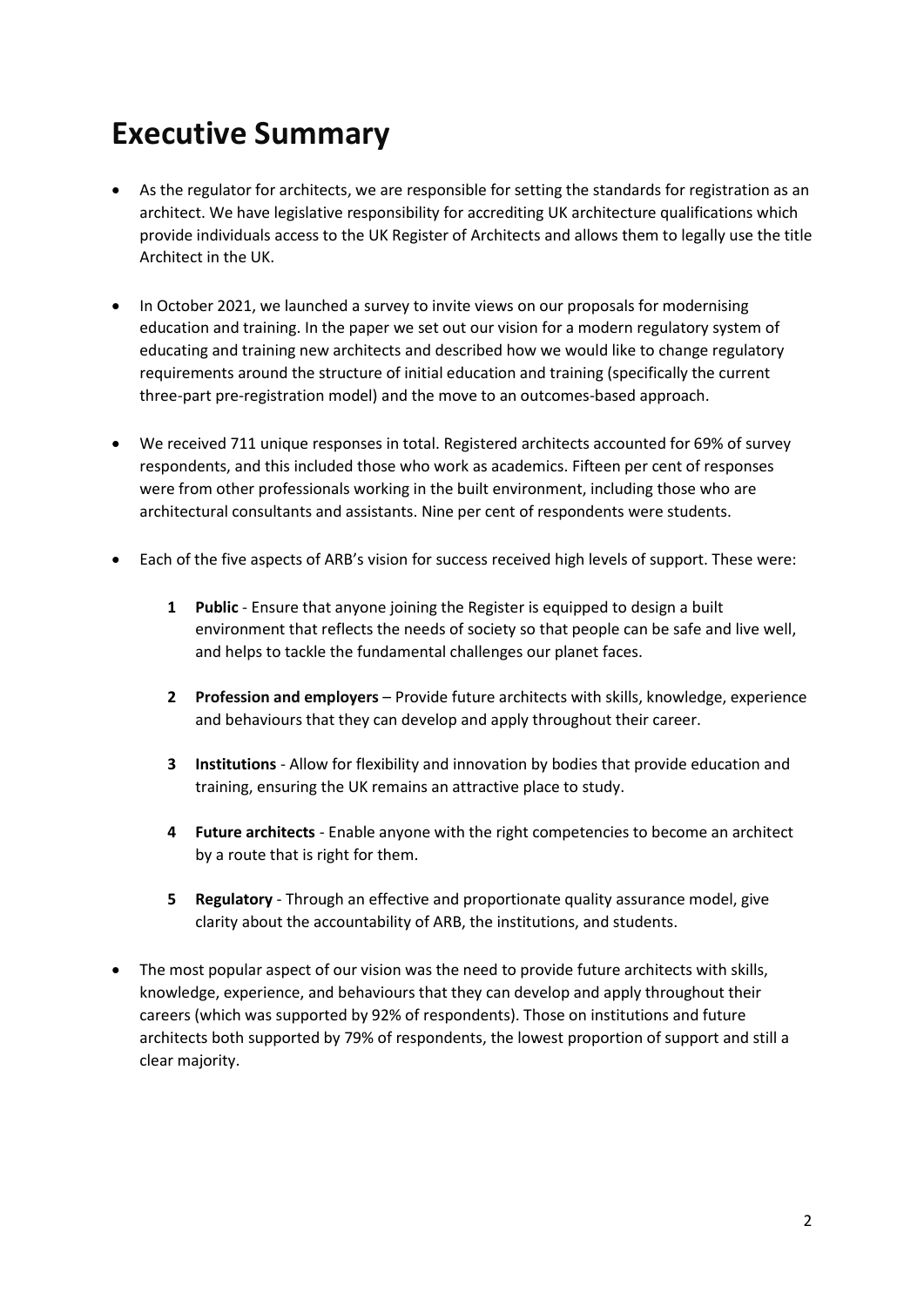

- Our proposal to move from a rules-based approach of th[e current Criteria](https://arb.org.uk/information-for-schools-of-architecture/arb-criteria/) to an outcomes-based approach received strong support. Eighty per cent of respondents either strongly agree or agree that the best way to describe the competencies architects need would be to describe what an architect must know, what they must be able to do, and how they must behave.
- Sixty-five per cent of all respondents agreed that the structure of education and training needs to change from the current approach of Parts 1,2 and 3. The extent of the agreement differed between stakeholder groups. Architecture students were most likely to agree with the need for change (94%) followed by related professionals working in the built environment (90%). Fiftyfive per cent of architects agreed with the need to change the structure, a lower majority of other stakeholder groups.

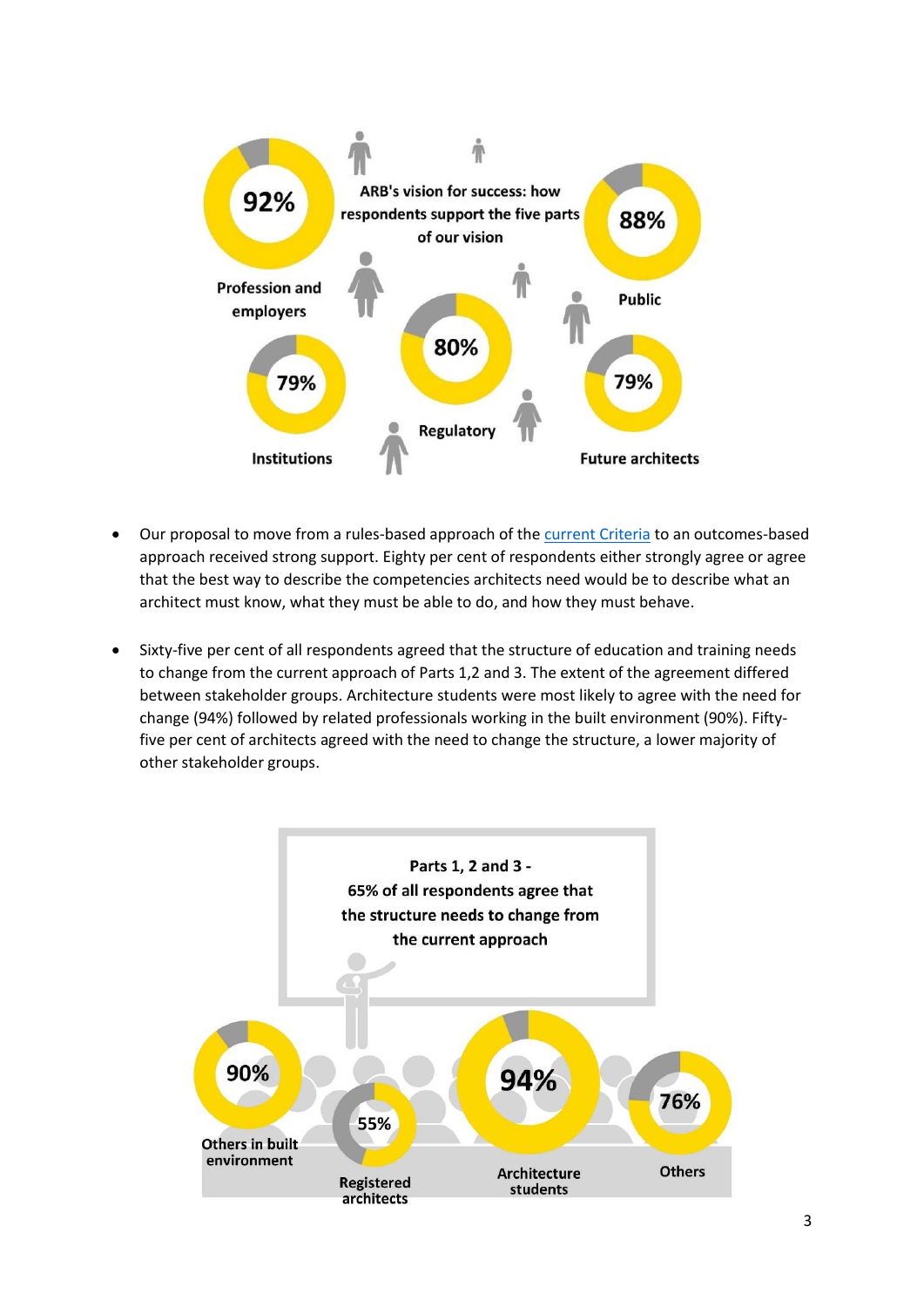- Respondents were able to provide text answers to some questions, to raise topics and suggestions in their own words. Forty-three per cent of respondents took the opportunity to raise important factors they believe ARB should consider as part of structural change. Our qualitative analysis identified four recurring themes: the way the requirement for professional practical experience is structured; more flexible ways of learning and training; the need to reduce the cost of training, and the need to reduce the time it takes to qualify. Only seven per cent of respondents said that no structural change is needed.
- Respondents also raised areas of architects' competence that should be considered as part of our review. These were: business skills (including skills such as time management, professional competence, and general preparedness for working in a practice); professionalism and ethics; climate change and sustainability; and health and safety. Business skills were the most popular area of competency that respondents suggested should be addressed and strengthened by our review.



#### Respondents raised four important areas of competency:

- Respondents also raised concerns about working conditions, mistreatment, and that the current system disproportionately affects or counts against women, transgender or non-binary people, people from a minority ethnic group, or people from a lower socio-economic background. These points are analysed in detail in this report.
- The insights gained through this survey are invaluable in informing how we will work with the sector to modernise initial education and training. We are pleased at the high level of support for the broad framework proposed. We will continue to develop the outcomes-based approach as well as more specific proposals on how we can reform the current regulatory requirements around the current three-part structure to enable more innovation, flexibility and support diversity. We will do this through extensive two-way engagement with institutions, architects, and other relevant organisations. Once we have proposals for a new structure, we will run a public consultation on both the proposed structure and its phased implementation, so that all interested stakeholders have the opportunity to help shape it.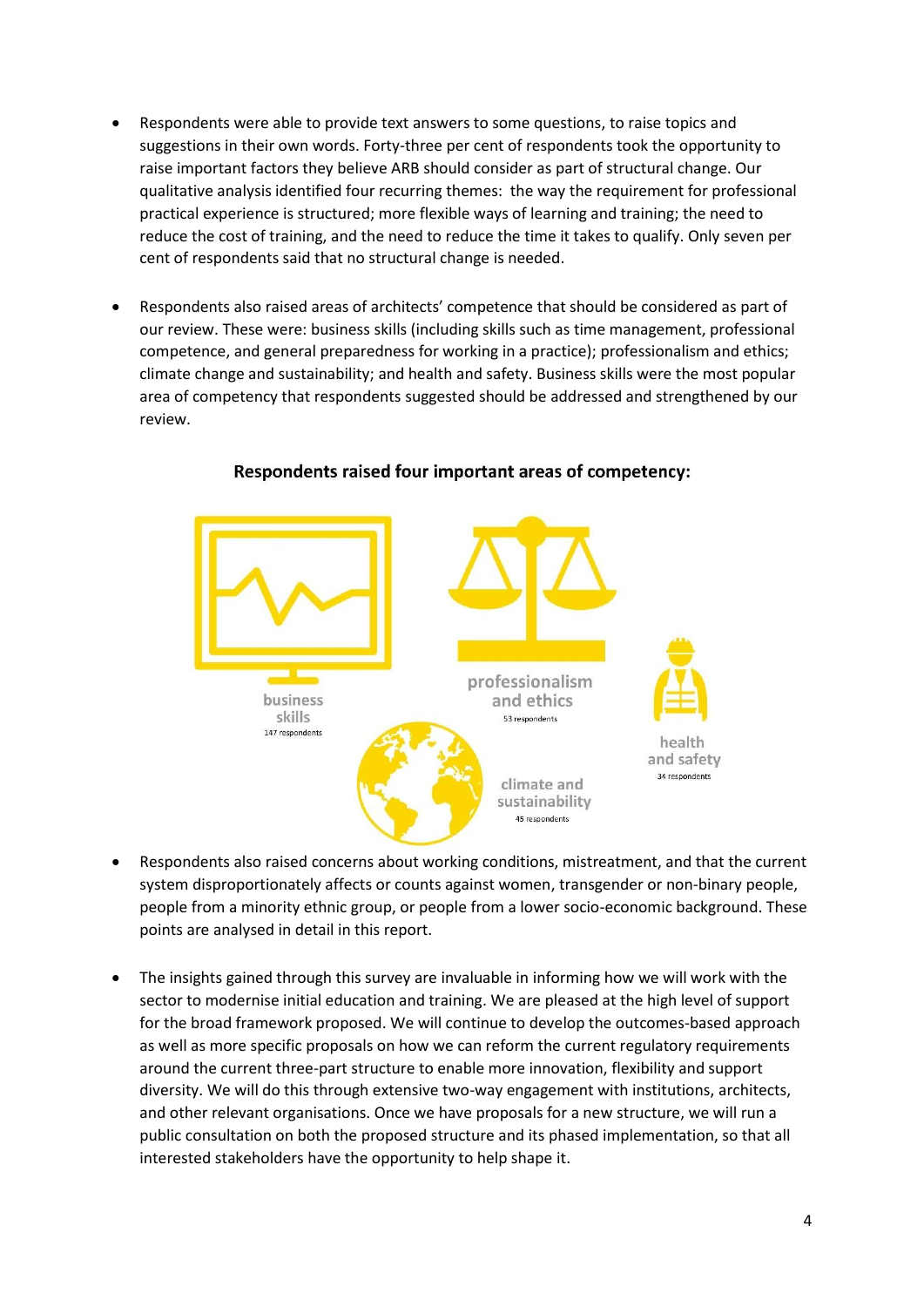# **Chapter One: Introduction**

#### **ARB's role**

- 1.1 Architects play a crucial role in creating a built environment that is safe, sustainable and where everyone in society can live well.
- 1.2 ARB is an independent professional regulator, established by Parliament as a statutory body, through the Architects Act, in 1997. We are accountable to government. The law gives us a number of core functions:
	- To ensure only those who are suitably competent are allowed to practise as architects. We do this by approving the qualifications required to join the UK Register of Architects.
	- We maintain a publicly available Register of Architects so anyone using the services of an architect can be confident that they are suitably qualified and are fit to practise.
	- We set the standards of conduct and practice the profession must meet and take action when any architect falls significantly below the required standards of conduct or competence.
	- We protect the legally restricted title 'architect' and take action against those who use the title but are not registered with ARB.

#### **Our proposals**

- 1.3 In October 2021 we published a discussion paper on the modernisation of initial education and training of architects.<sup>1</sup> The paper presented evidence that has led us to conclude that the current model of Parts 1, 2 and 3 needs modernising, and we described how we would like to change the structure and the move to an outcomes-based approach. It set out our vision for a modern regulatory system of educating and training new architects and the steps we will take to deliver it.
- 1.4 The five-point vision for success set out in the paper was as follows:
	- **1 Public** Ensure that anyone joining the Register is equipped to design a built environment that reflects the needs of society so that people can be safe and live well, and helps to tackle the fundamental challenges our planet faces.
	- **2 Profession and employers** Provide future architects with skills, knowledge, experience and behaviours that they can develop and apply throughout their career.
	- **3 Institutions** Allow for flexibility and innovation by bodies that provide education and training, ensuring the UK remains an attractive place to study.

<sup>1</sup> The discussion paper is available on ARB's website at [https://arb.org.uk/wp-content/uploads/Modernising](https://arb.org.uk/wp-content/uploads/Modernising-architectural-education-and-training-2021-1.pdf)[architectural-education-and-training-2021-1.pdf](https://arb.org.uk/wp-content/uploads/Modernising-architectural-education-and-training-2021-1.pdf)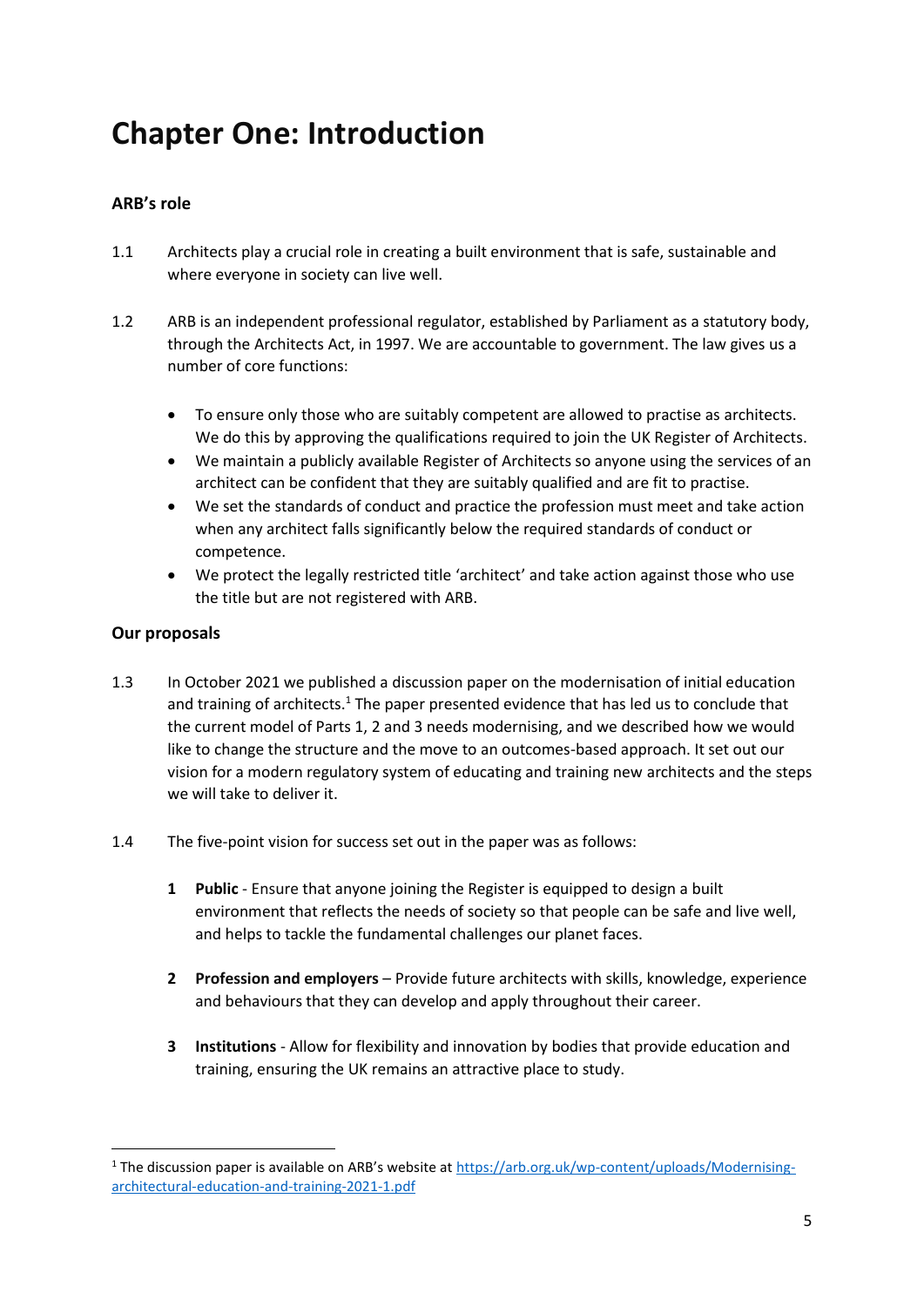- **4 Future architects**  Enable anyone with the right competencies to become an architect by a route that is right for them.
- **5 Regulatory** Through an effective and proportionate quality assurance model, give clarity about the accountability of ARB, the institutions, and students.
- 1.5 The survey invited respondents to share their comments and views on our vision, outcomesbased approach and whether they agree with us that structural changes are necessary.

#### **How we analysed responses**

1.6 The survey was comprised of five questions. Two were 'open' questions inviting a written response, and three were a mixed format in which respondents could answer a multiplechoice element to indicate the extent to which they agreed or disagreed with our proposal and also share their views in a written response. The questions are reproduced in order below. 2

**Question 10. Chapter 4 of the discussion paper sets out the evidence we have analysed to date, and the conclusions we've reached. Is there anything you believe is missing from these conclusions, that we should also take into account as we start developing the outcomes-based approach?**

*Respondents were invited to write a response into an open text box.*

**Question 11: Chapter 5 of the discussion paper sets out the vision for our new regulatory approach. To what extent do you agree with our vision? Please feel free to explain your view, and make any suggestions as to what is missing.**

- 1. Public
- 2. Profession and employers
- 3. Institutions
- 4. Future architects
- 5. Regulatory

*Respondents were invited to select one of the following options for each vision: Strongly agree, Agree, Neither agree nor disagree, Disagree or Strongly disagree. Respondents were also invited to write a response into an open text box.*

**Question 12: To enable institutions to innovate and to promote diversity, we think that the structure needs to change from the current approach of Parts 1, 2 and 3. What are your views on this?**

*Respondents were invited to select one of the following options for each vision: Strongly agree, Agree, Neither agree nor disagree, Disagree or Strongly disagree. Respondents were also invited to write a response into an open text box.*

<sup>&</sup>lt;sup>2</sup> The question numbers are taken directly from the survey. Earlier numbered questions asked respondents for details about who they are, demographic information, and details about how we could handle their response.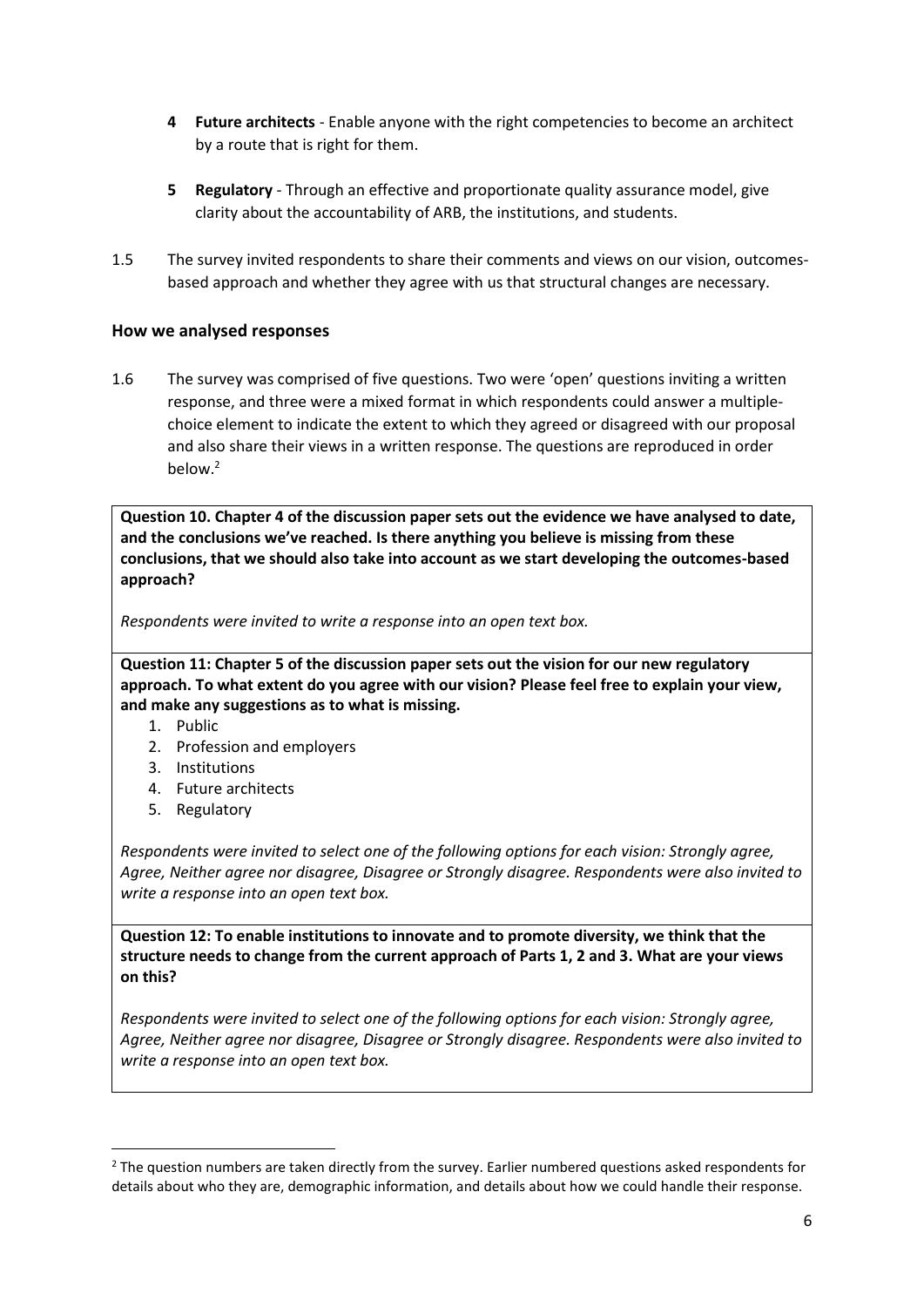**Question 13: We believe that the best way to describe the competencies architects need may be to describe what an architect must KNOW, what they must be able to DO, and how they must BEHAVE. To what extent do you agree?**

*Respondents were invited to select one of the following options for each vision: Strongly agree, Agree, Neither agree nor disagree, Disagree or Strongly disagree. Respondents were also invited to write a response into an open text box.*

#### **Question 14: Are there any other views you would like to share with us about this work?**

*Respondents were invited to write a response into an open text box.*

- 1.7 We undertook quantitative analysis of all closed, multiple-choice questions. This provided insight into the proportions of respondents that agreed with our five-part vision, our move to an outcomes-based approach, and our belief that the structure of education and training needs to change. We also analysed variation in these responses between different groups of respondents.
- 1.8 We used qualitative research methods to analyse the responses to the questions that allowed respondents to provide written responses. This involved identifying, and then applying, a list of themes that we noted as recurring across responses. The list of themes was generated by the respondents; we did not have any predetermined topics that we wanted to analyse, and instead based our analysis on the topics and suggestions most commonly raised in written responses. In this summary report, when we say that a topic was raised a certain number of times or refer to instances of that topic being discussed, the numbers refer to the number of respondents who raised that topic, not how many times that respondent may have raised it.
- 1.9 The themes commonly raised by respondents are listed in **Annex C: Qualitative analysis coding framework**. The topics raised by respondents are discussed in Chapter Four in the following broad areas:
	- Comments on whether and how the structure should change
	- Topics and competency areas
	- General comments on the review including views on equality, diversity, and inclusivity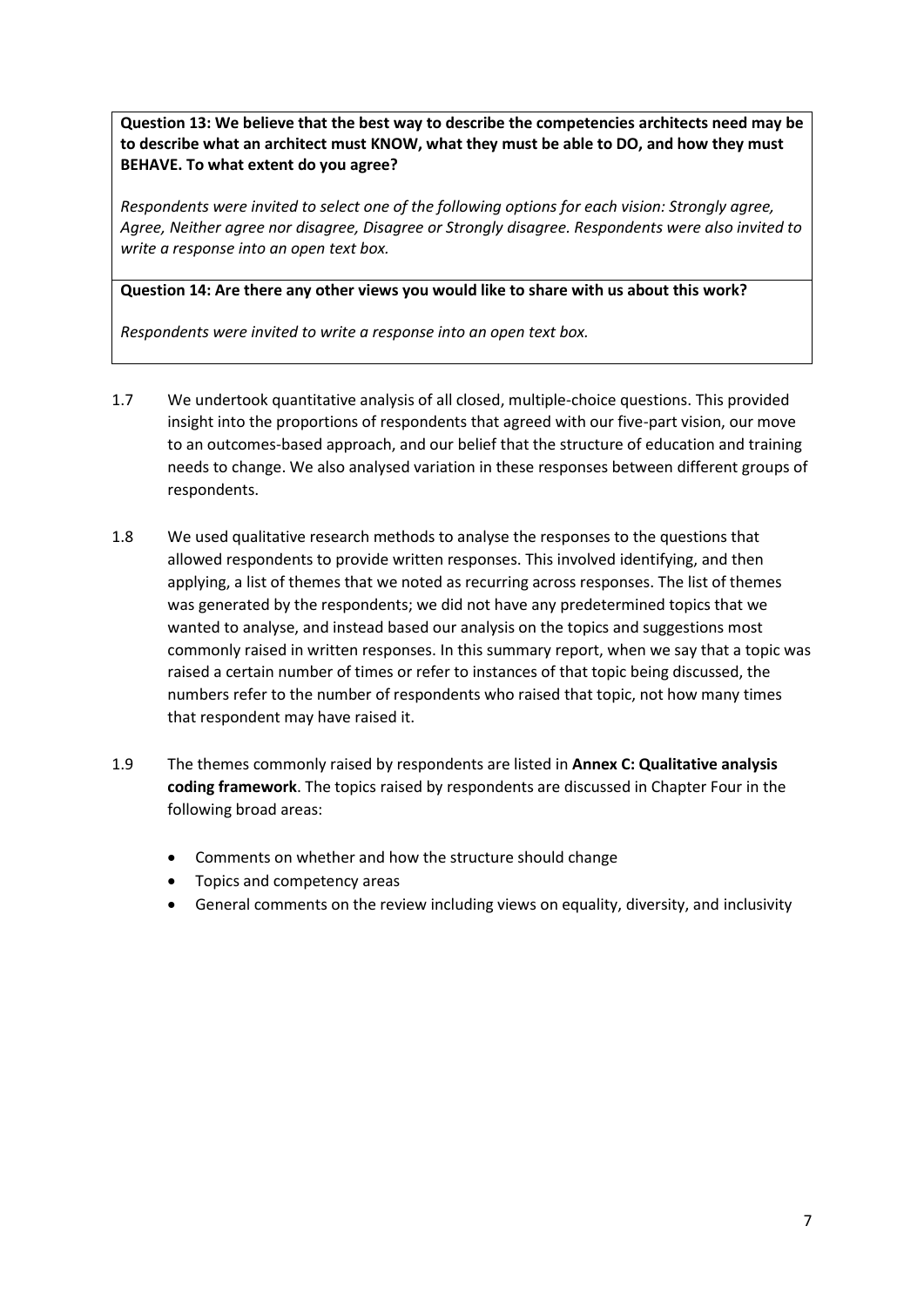# **Chapter Two: Who responded**

- 2.1 We received 711 unique responses in total.
- 2.2 Respondents were asked to identify themselves across eleven categories, including demographic information and their practice. Most responses were from architects (488), and this includes those who work as academics (67), so that architects accounted for 69% of survey responses. Fifteen per cent of responses were from other professionals working in the built environment, including those who are architectural consultants and assistants. Nine per cent were students. There were three student categories for respondents to choose from: Undergraduate architecture student studying Part 1 (one per cent); architecture graduate studying Part 2 (four per cent); and architecture student – Part 3 candidate (four per cent).
- 2.3 We categorised respondents into four stakeholder groups. These are listed below, along with their respective composition of the survey (see Figure 2.1)
	- Architects, including those who work as academics
	- Architecture students, which includes Part 1 students, Part 2 students and Part 3 candidates
	- Other built environment professionals which include architectural assistants, designers, or consultants (not Part 3 qualified) and other built professionals
	- Others which include members of the public, academics and others.



#### **Figure 2.1 Survey respondents by stakeholder groups (% of respondents)**

2.4 There were 86 (12%) responses made on behalf of organisations. The majority of these were architectural practices, but we did receive some responses from universities and professional bodies.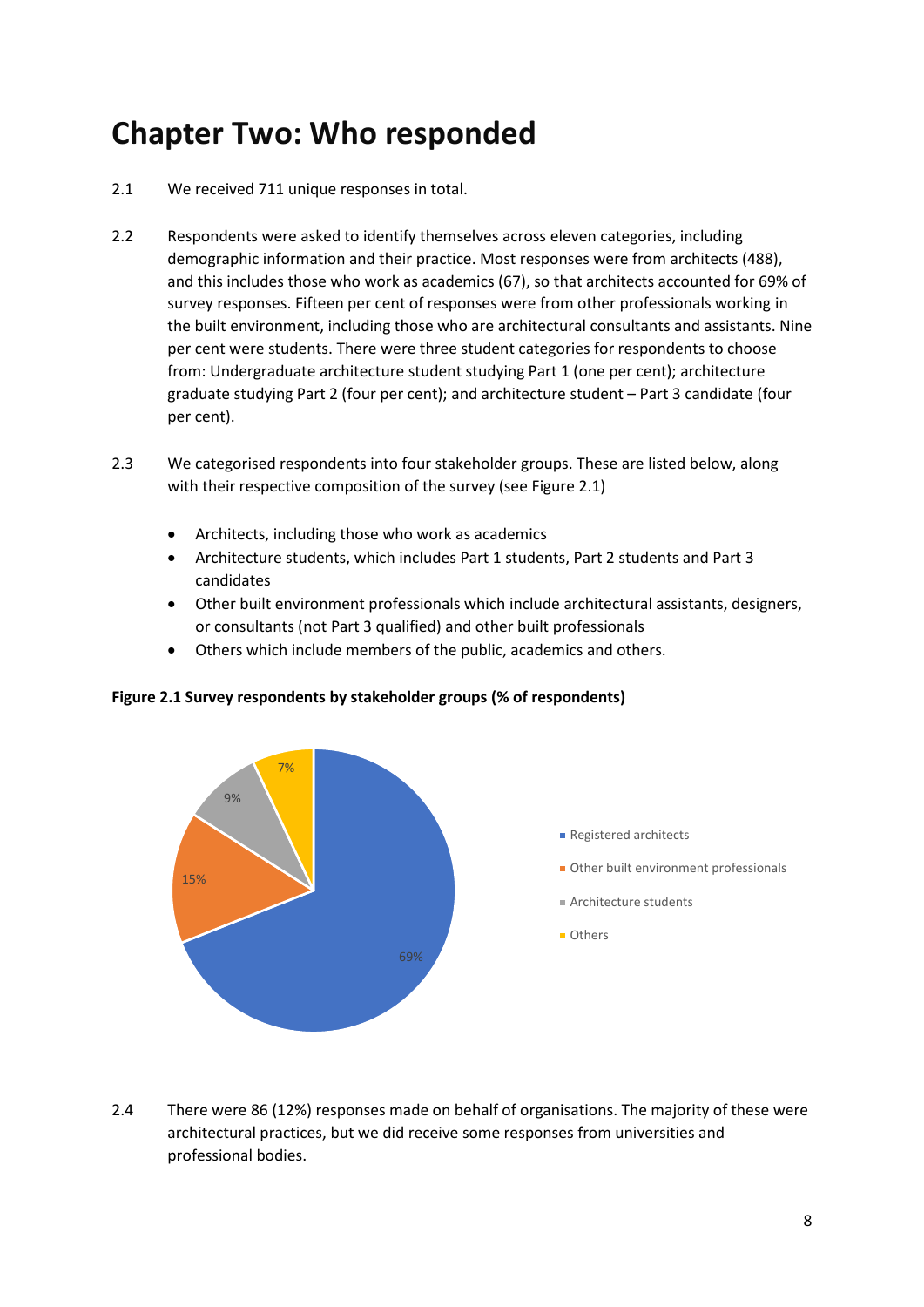- 2.5 There were six responses made on behalf of representative bodies and organisations. Those that gave permission for their response to be published are listed below:
	- Royal Society of Ulster Architects (RSUA)
	- The Royal Incorporation of Architects in Scotland (RIAS)
	- Royal Institute of British Architects (RIBA)
	- Association of Professional Studies in Architecture (APSA)
	- Architects Climate Action Network Education
	- The Northern Architectural Association
- 2.6 A full list of all respondents who agreed to be identified is included in **Annex A**.

#### **Gender**

2.7 Respondents were asked to describe their gender. Two hundred and forty-eight (35%) respondents identified as female and 421 (59%) were male. Two respondents described their gender as non-binary, three respondents selected other, and 37 (five per cent) respondents chose not to disclose it. The profile of respondents was therefore slightly more diverse than that of architects. At present only 30% of architects are female.

#### **Ethnicity**

2.8 Respondents were asked which ethnic group they belong to. Most (75%) respondents said they were White/White British (see Figure 2.3). This proportion is slightly lower than that of architects who have chosen to share their ethnicity with us, which indicates that 82% of architects are White.<sup>3</sup> Some groups were higher than their proportion of the Register, such as those who said they are mixed or an 'other ethnic group'.





<sup>&</sup>lt;sup>3</sup> Available on ARB's website at <https://arb.org.uk/about-arb/equality-diversity/data/>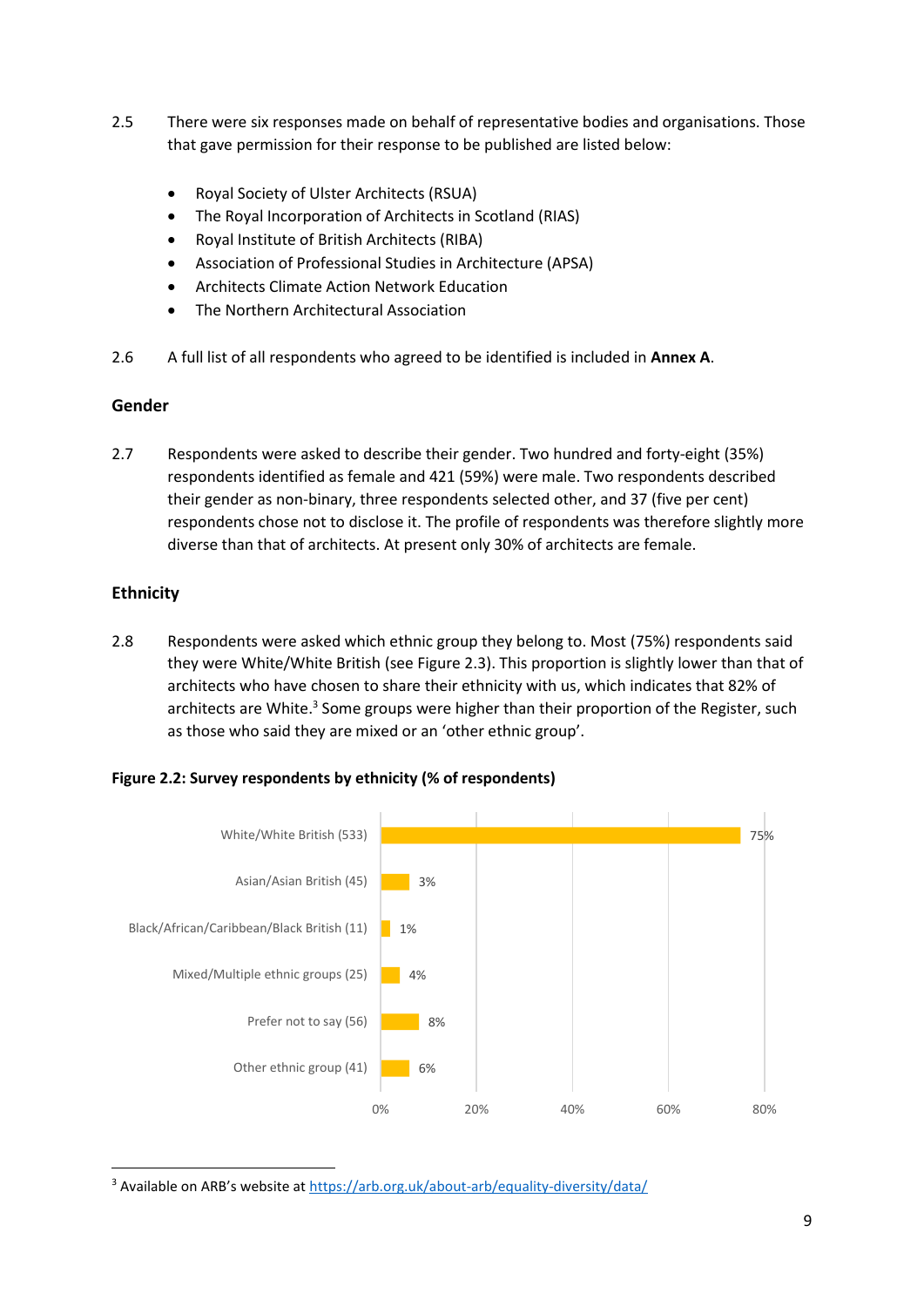#### **Geographic spread of respondents**

2.9 Respondents were asked to identify the UK country or region that most closely described their place of residence. We received responses from people in each region, but the majority were based in London and the South East (see Figure 2.4). Respondents living in Scotland (65) were the second highest category, followed closely by the South West (56).



**Figure 2.3: Respondents by geographic region (% of responses)**

#### **Architects**

2.10 Of the 488 architects who responded to the survey, a significant proportion (47%) were architects who qualified 21 or more years ago. Almost a quarter had recently qualified (see Figure 2.5).

**Figure 2.4: Time since qualification of architect respondents**

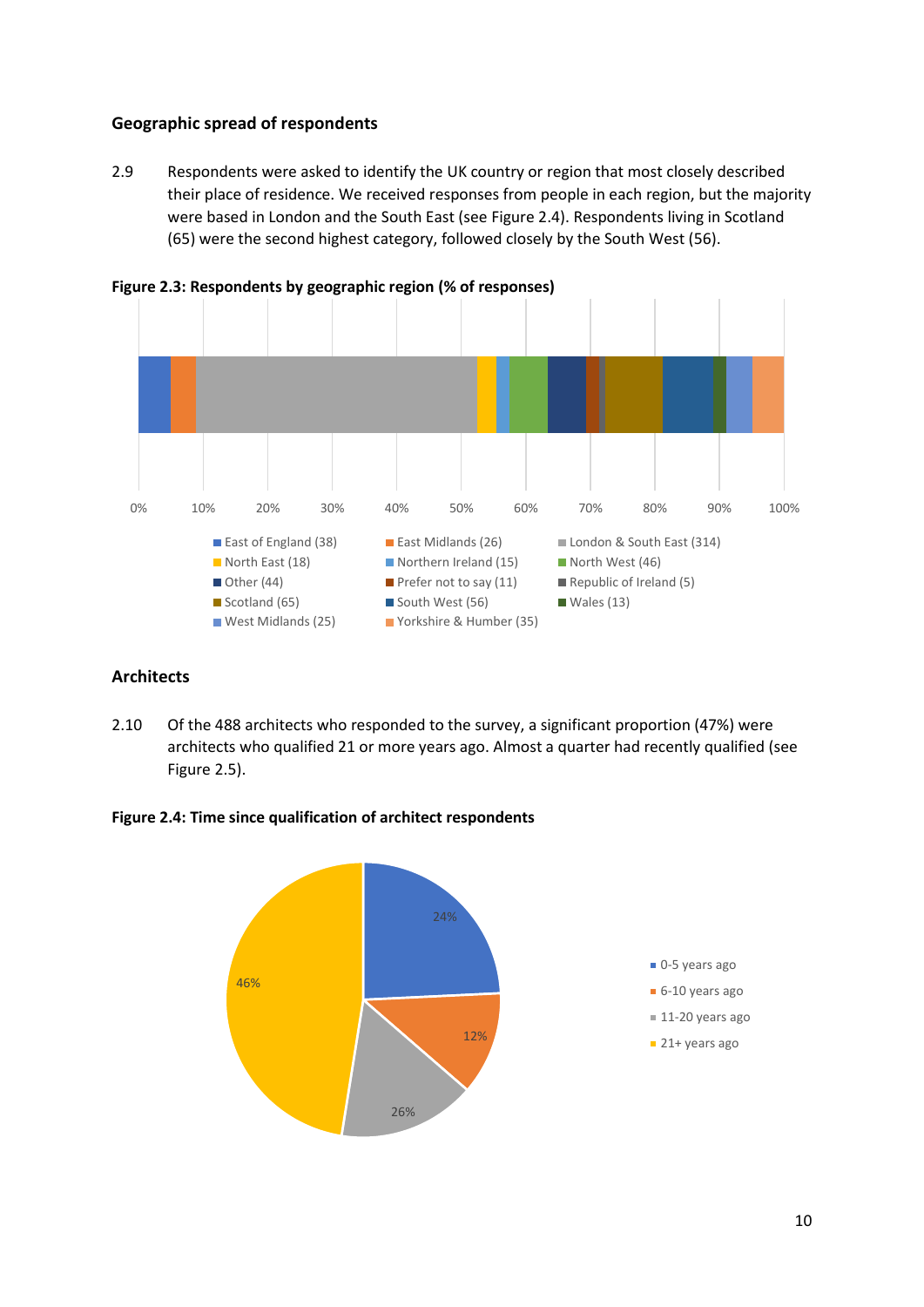**2.11** Architects working in small or self-employed practices with between 1-10 employees made up the largest proportion when it came to type/size of practice, with 41% working in this size of practice (see Figure 2.6).



#### **Figure 2.5: Type/size of practice of architect respondents**

#### **Conclusion**

The modernisation of initial education and training could be its most significant change in 50 years and will therefore impact the whole profession, especially future architects. The large number of responses and the wide range of views and comments shared has enabled us to draw some broad conclusions and develop detailed analysis. Many of the ideas shared will directly feed into the development of more detailed proposals and further engagement work.

The feedback received goes beyond the profession, with respondents reflecting those who work alongside architects, architecture students trying to access the profession, academics, and others from across the built environment sector. Looking at the gender and ethnicity of respondents, were able to reach a more diverse group than is reflected on the Register of Architects. Although the majority of respondents are from London and the South East, we were pleased that all nations and regions are well represented.

Of the architects responding, we received responses from across the profession, covering architects at varying stages in their career and working in practices of different sizes. The profile of respondents and registrants differed from those who responded to our recent CPD survey. We successfully reached those with recent and/or relevant experience, particularly younger architects, and more academics. Of the 69% of respondents who are architects, 14% are also academics compared to four per cent of architects responding to the CPD survey. 24% of architects qualified 0-5 years ago compared 15% of architects responding to the CPD survey.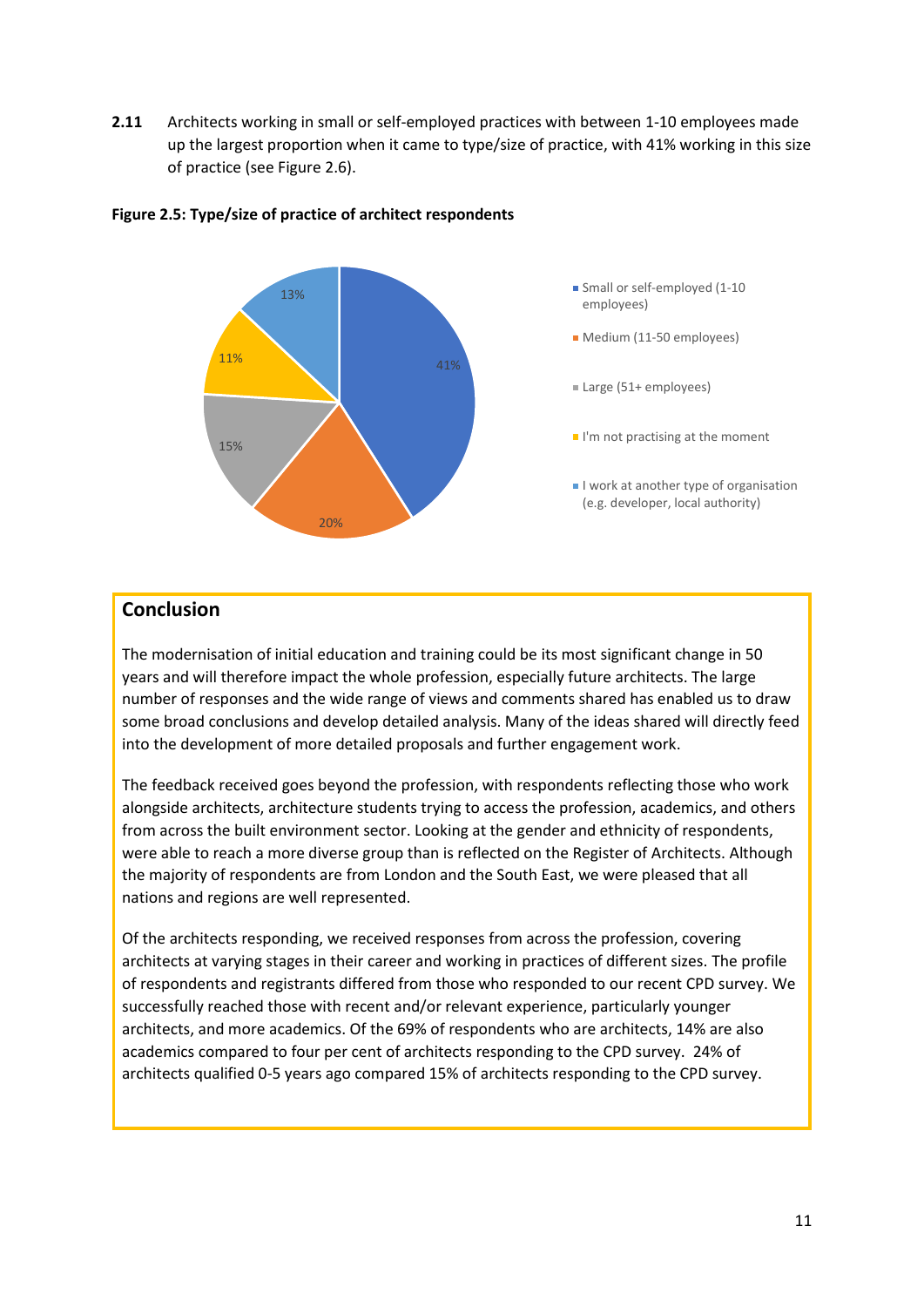### **Chapter Three: Quantitative results**

#### **Support for the vision**

- 3.1 Question 11 asked respondents to indicate the extent to which they agree with our five-part proposed vision by selecting *Strongly agree, Agree, Neither agree nor disagree, Disagree or Strongly disagree*. The vision is set out in the chapter above and includes the following five areas:
	- **1** Public
	- **2** Profession and employers
	- **3** Institutions
	- **4** Future architects
	- **5** Regulatory
- 3.2 The proportion of respondents strongly supporting or supporting each principle was high for all five parts of our vision, with no principle dropping below an 75% combination of *Strongly agree* and *Agree* (see Figure 3.1).



#### **Figure 3.1: Support ARB's IET five-part vision (% of respondents)**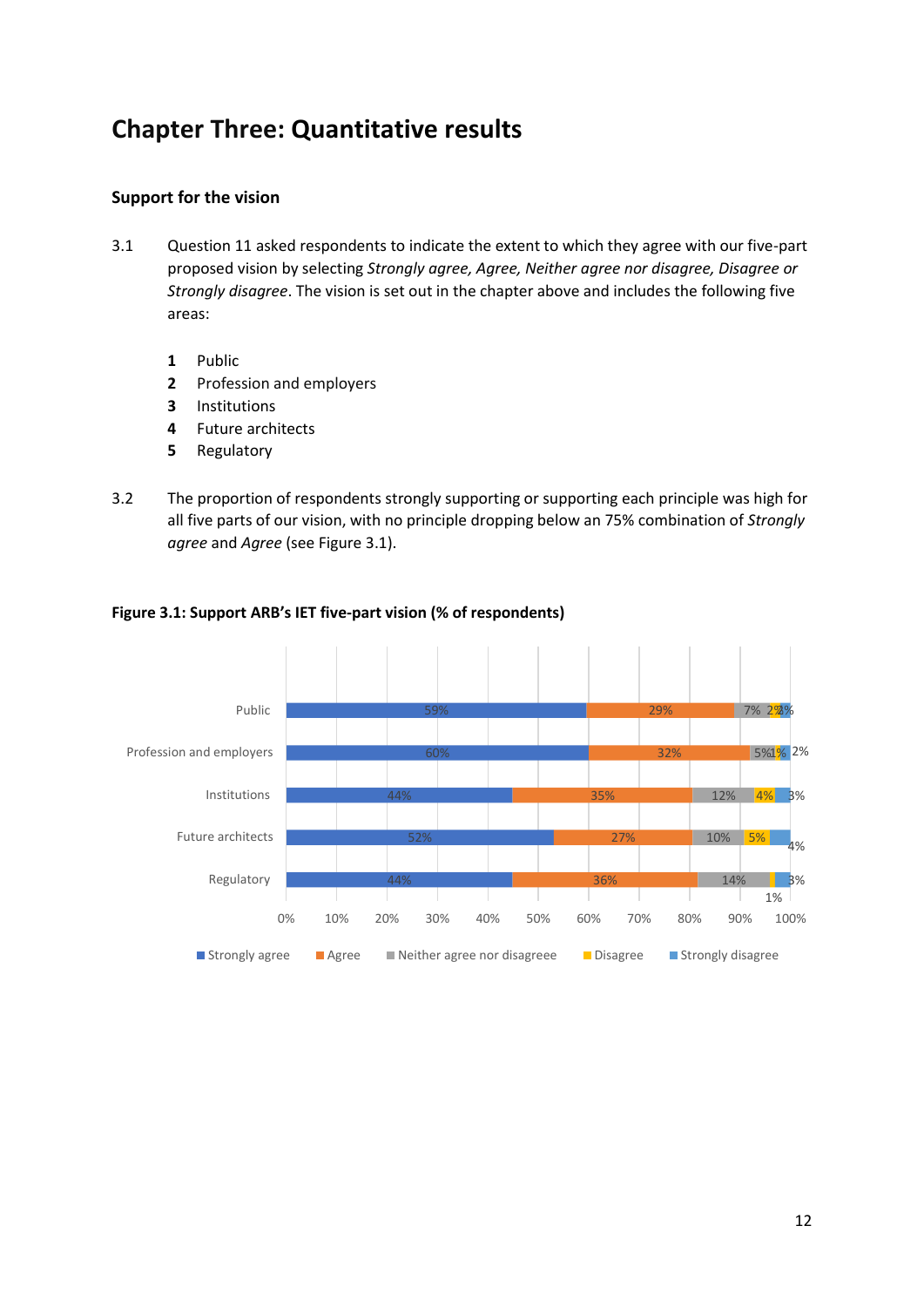#### **Figure 3.2: Support for IET vision - Public (% of respondents)**

*"Ensure that anyone joining the Register is equipped to design a built environment that reflects the needs of society so that people can be safe and live well, and helps to tackle the fundamental challenges our planet faces."*



- 3.3 Six hundred and twenty-eight (88%) of respondents expressed they strongly agreed or agreed with the **public**-focused aspect of our vision (see Figure 3.2).
- 3.4 The aspect of vision addressing the future for the **profession and employers** received the highest proportion of respondents expressing strongly agreed and agreed, with 625 (92%) doing so (Figure 3.3). Four hundred and twenty-seven (60%) respondents strongly agreed with this aspect of our vision and a further 225 (32%) respondents agreed with this vision.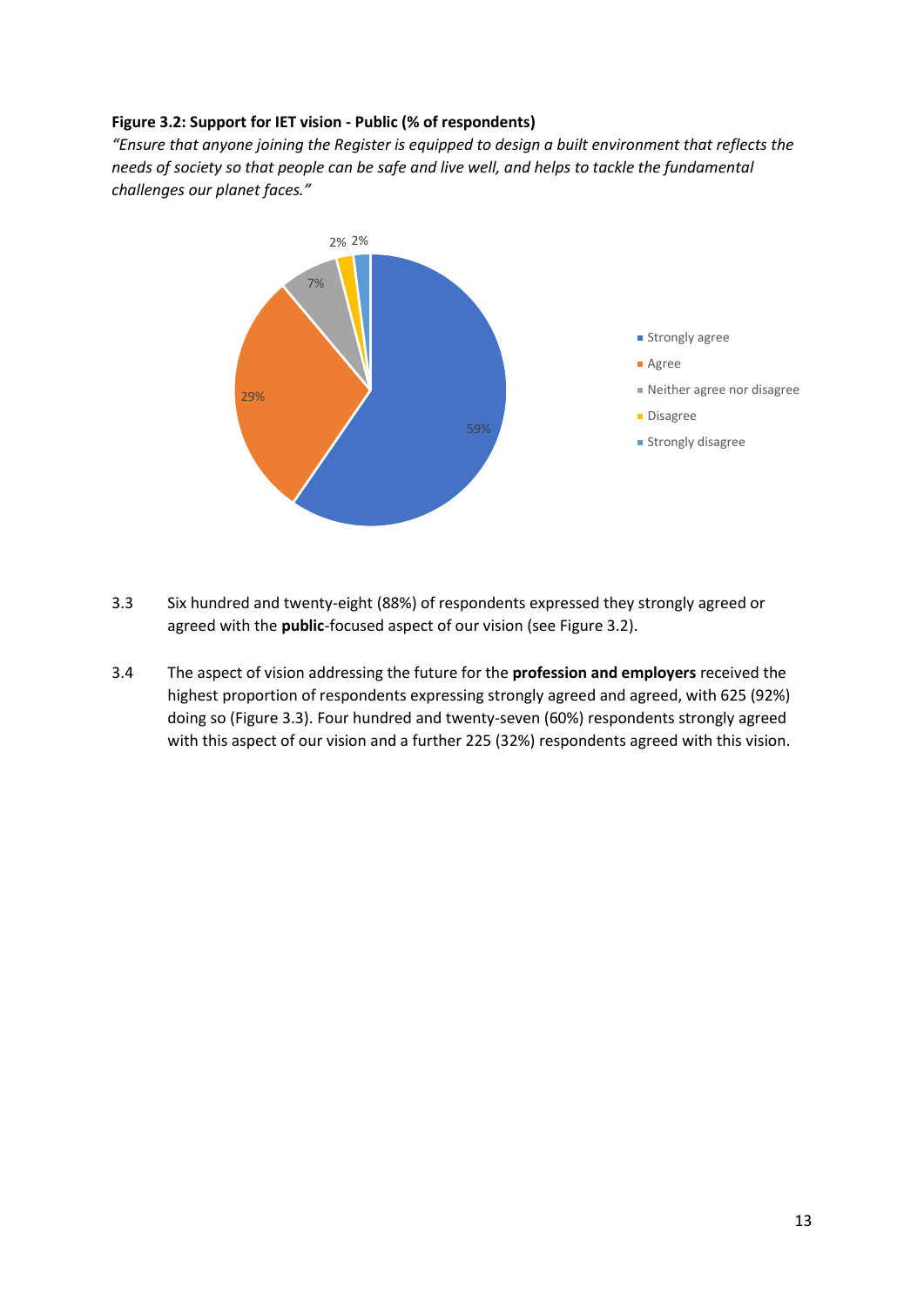#### **Figure 3.3: Support for IET vision - Profession and employers (% of respondents)**

*"Provide future architects with skills, knowledge, experience and behaviours that they can develop and apply throughout their career.*"



#### **Figure 3.4: Support for IET vision - Institutions (% of respondents)**

*"Allow for flexibility and innovation by bodies that provide education and training, ensuring the UK remains an attractive place to study."*



3.5 Five hundred and sixty-four (79%) respondents either strongly agreed or agreed with our description of what success would look like for **institutions** (Figure 3.4). There was also strong support among respondents who were students. Ninety-three per cent of the part 3 candidates strongly agreed or agreed, as said 90% of part 1 and 2 students.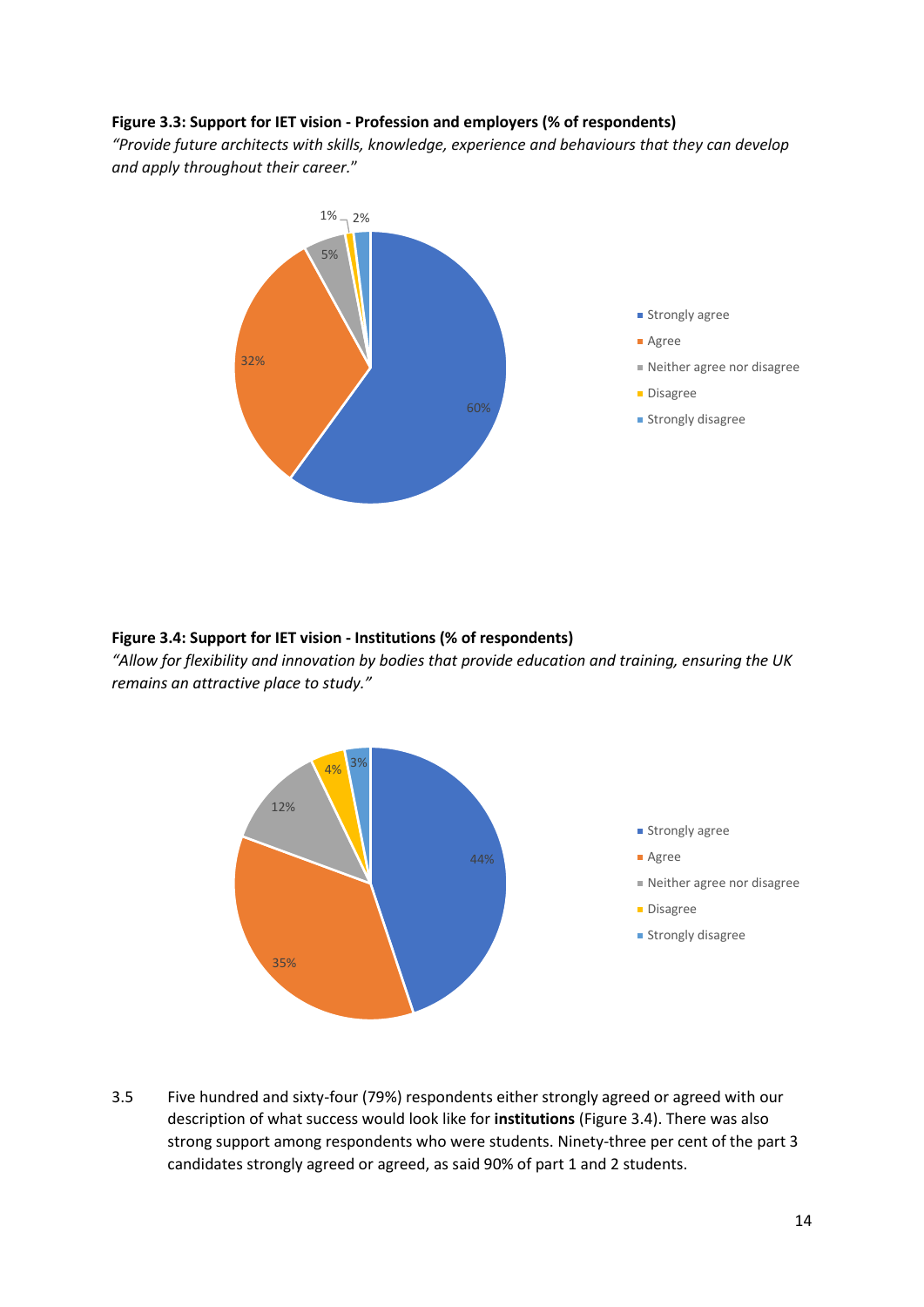3.6 Thirty-eight out of 50 (76%) of the respondents who strongly disagreed or disagreed with this vision for Institutions were architects.

#### **Figure 3.5: Support for IET vision - Future architects (% of respondents)**

*"Enable anyone with the right competencies to become an architect by a route that is right for them."*



- 3.7 Five hundred and sixty-one (79%) respondents either strongly or agreed with the aspect of our vision that described what we wanted to achieve for **future architects** (Figure 3.5).
- 3.8 All the 10 architecture students (part 1) who responded to this consultation strongly agreed or agreed with this vision. Twenty-three out of 29 (79%) of architecture students (part 2) who responded to this consultation strongly agreed or agreed with this vision. Twenty-four out of 27 (89%) of architecture students (part 3 candidates) who responded to this consultation strongly agreed or agreed with this vision.
- 3.9 Seventy-six out of 87 (87%) of the architectural assistants, designers, or consultants (not part 3 qualified) who responded to this consultation strongly agreed or agreed with this vision.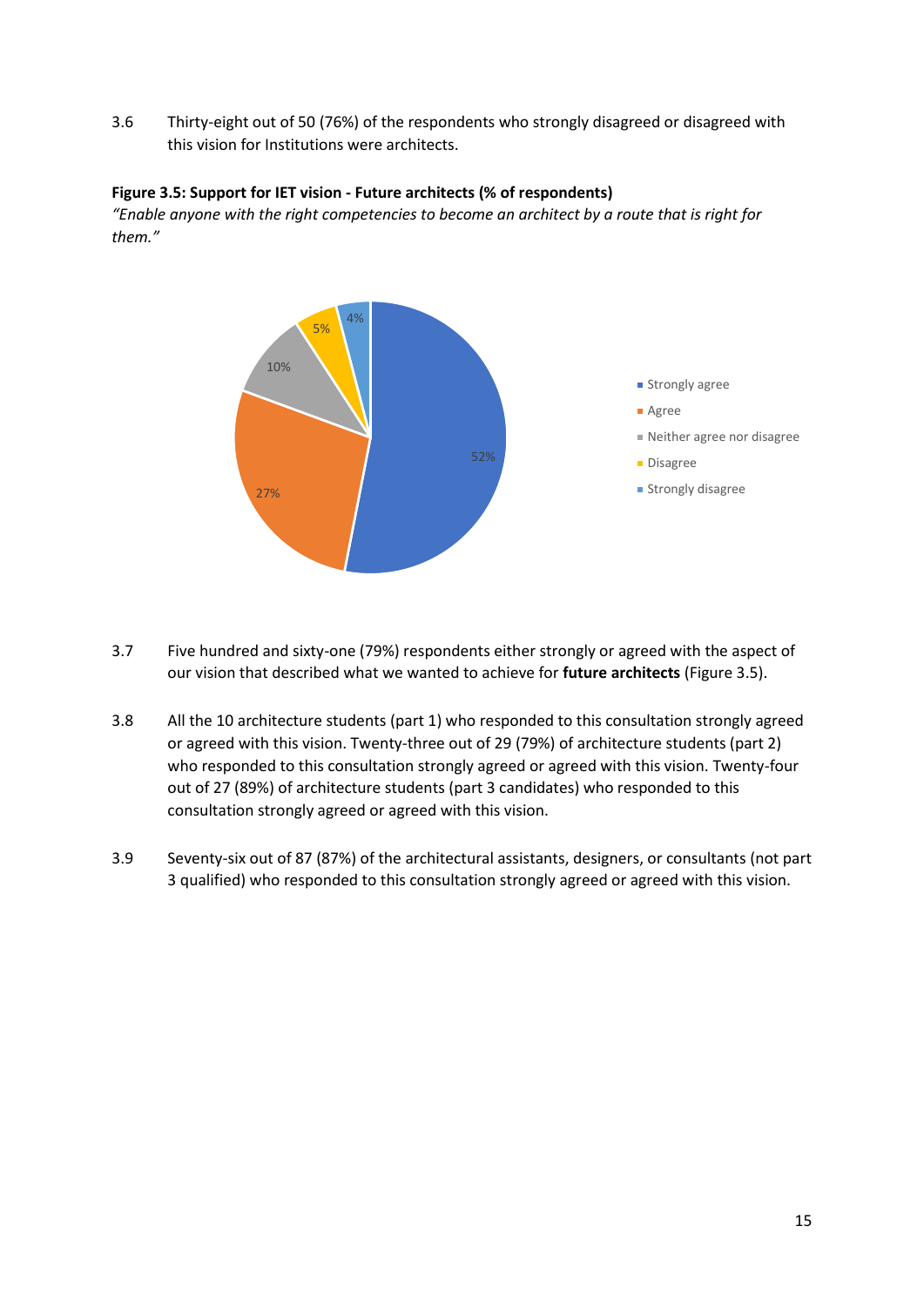#### **Figure 3.6: Support for IET Vision - Regulatory (% of respondents)**

*"Through an effective and proportionate quality assurance model, give clarity about the accountability of ARB, the institutions, and students."*



- 3.10 Five hundred and seventy-three (81%) of respondents Strongly agreed or agreed with the **regulatory** aspect of our vision. (Figure 3.6). This included 385 (79%) of the architects who responded to the survey.
- 3.11 Eleven respondents (2%) strongly disagreed with each of the five aspects of the vision. Of these, four also strongly disagreed with the hypothesis that the structure of education and training needs to change. Whilst this is a very small group and therefore too small to discern any trends, the 11 respondents represented a range of different stakeholder groups, places of residence, gender and ethnic groups.

#### **Conclusion**

A significant majority of respondents supported all five parts of ARB's vision. This support was consistent across all groups, including respondents who are currently students. The Board therefore intends to adopt the five-part vision and use will use it to underpin the modernisation of initial education and training.

#### **Support for changing the structure of initial education and training**

3.12 Question 12 asked respondents to indicate the extent to which they agree that the structure needs to change from the current approach of Parts 1,2 and 3. Respondents expressed their opinion towards the principle through a closed multiple-choice scale, by selecting *Strongly agree, Agree, Neither agree nor disagree, Disagree or Strongly disagree*.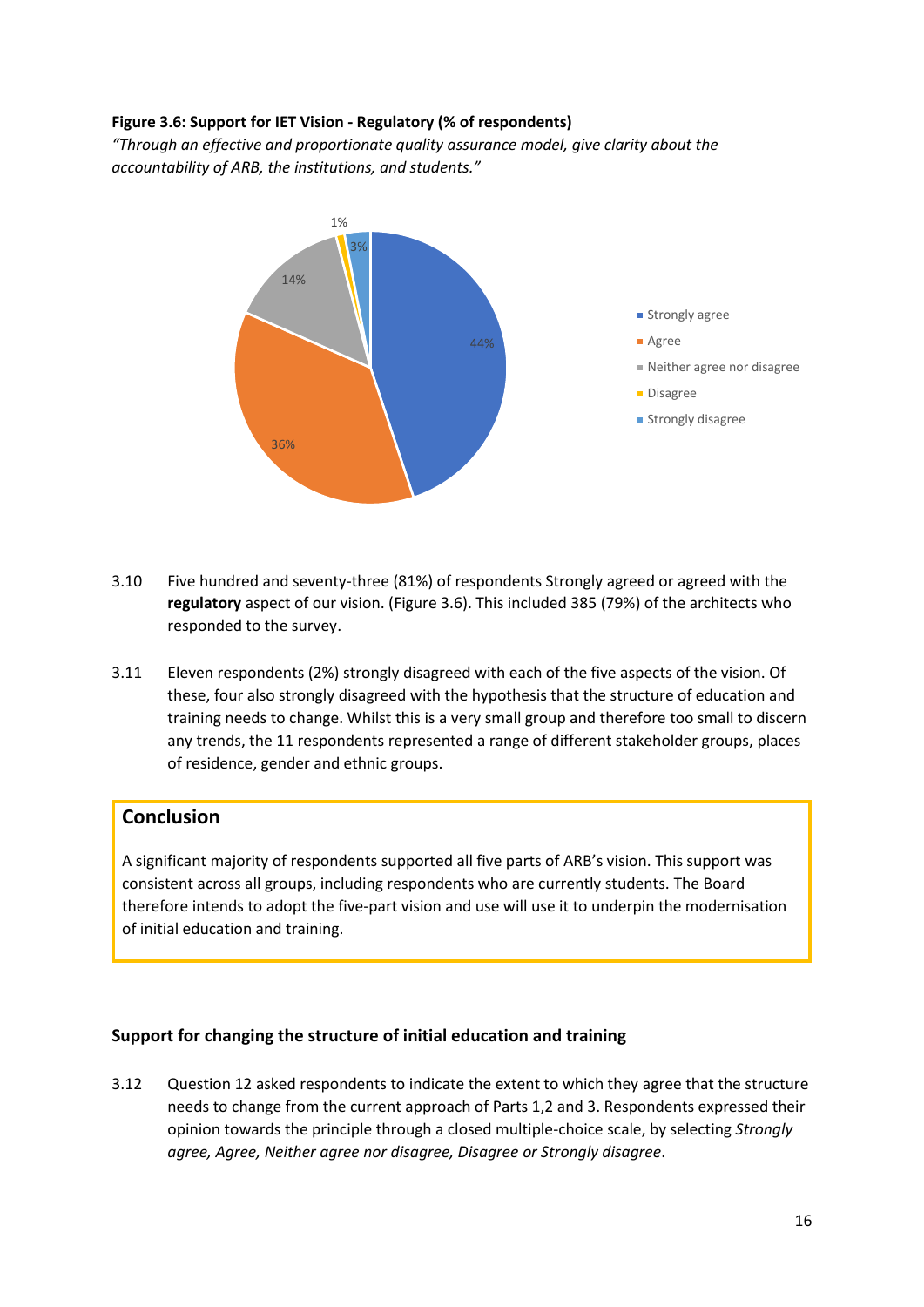

**Figure 3.7: Support for change to the Parts 1, 2 and 3 structure (% of respondents)**

3.13 Overall, 65% of respondents expressed support for changes to the Parts 1, 2 and 3 structure. The highest level of support was from architecture students, at 94%. A strong majority (90%) of those working in other built environment professionals, including those working as architectural designers or consultants, also indicated their support. Architects also supported structural change although their majority was lower, at 55%.

#### **Conclusion**

There is support for the Board to modernise the Parts 1,2 and 3 structure. Whilst the proportion of respondents supporting change varied by stakeholder group, a majority were in support across every group. We therefore intend to now explore how the structure could be modernised and improved.

Noting that the majority was lower amongst those who have already qualified (with 55% of architects indicating support), it will be important for us to continue to work with architects and their employers to ensure the changes we make work for the architecture profession.

#### **Support for an outcomes-based approach**

3.14 Question 13 asked respondents to indicate the extent to which they agree with our outcomes-based approach. Respondents expressed their opinion towards the principle through a closed multiple-choice scale, by selecting *Strongly agree, Agree, Neither agree nor disagree, Disagree or Strongly disagree*.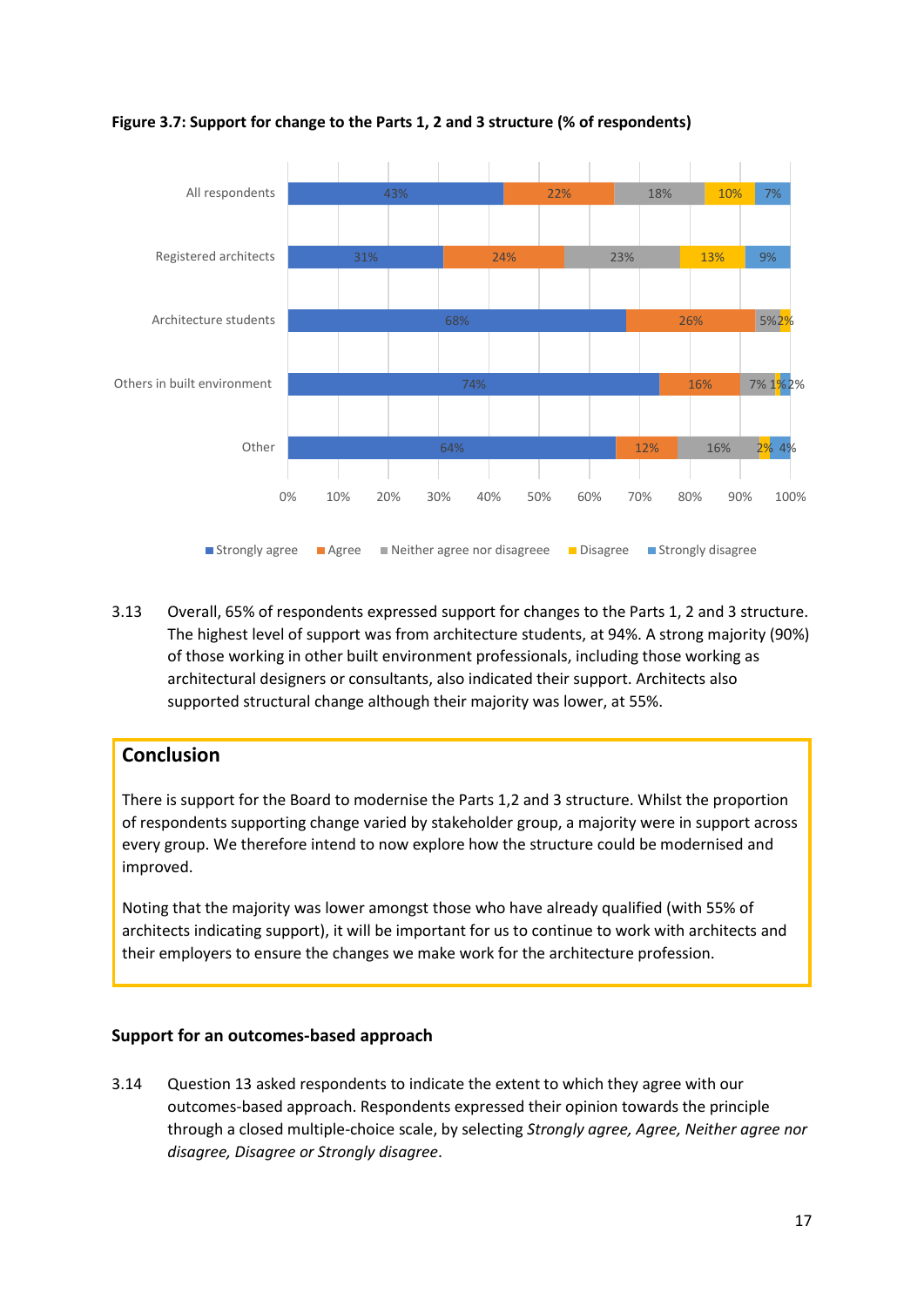

#### **Figure 3.8: Support for ARB's outcomes-based approach (% of respondents)**

- 3.15 There was strong support for the new outcomes-based approach, with 80% of respondents expressed strong support or support for it (see Figure 3.7).
- 3.16 This was also consistent across stakeholders. The highest level of support was from other professionals in the built environment, with 88% doing so. The lowest support was from architects, but this was still high at 78%.

#### **Conclusion**

There is strong support for the new outcomes-based approach, consistent across all stakeholder groups. The Board therefore intends to continue to develop reforms to education and training based on its view that most important consideration is what a newly qualified architect knows, what they can do and how they behave, not how they got there.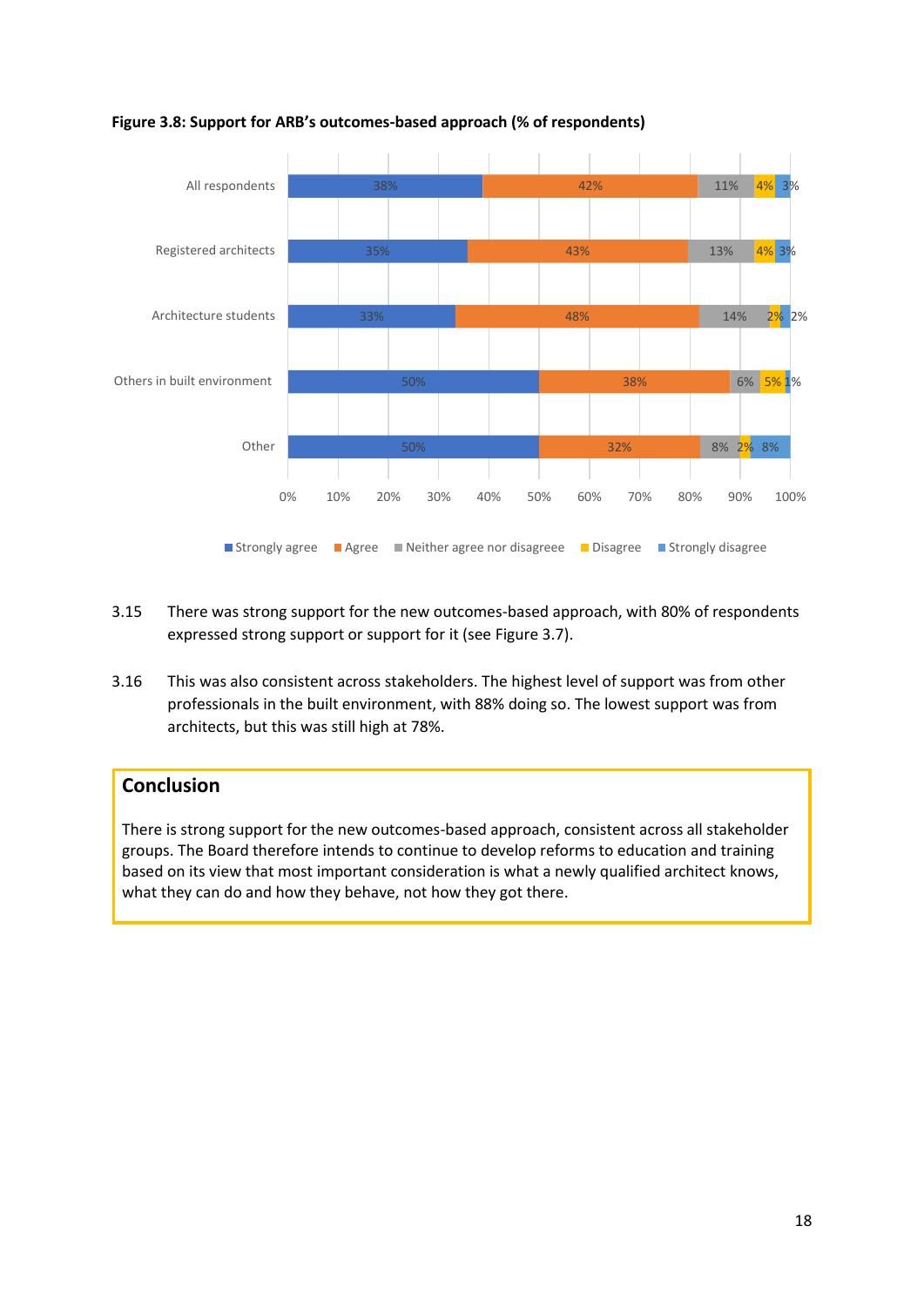### **Chapter Four: Qualitative analysis**

4.1 This chapter sets out each of the recurring topics that were raised by respondents and analysed. Our qualitative analysis process is summarised in Chapter One and our coding framework is published in **Annex C**.

#### **Views on the structure of initial education and training**

- 4.2 The most common topic raised by respondents in their written answers was the structure of initial education and training, and suggestions about how it could be improved. In our analysis we identified four categories of suggestions for how the structure should change. These were changes to the practical experience element, flexible access, the cost of training and the time it takes to train. Some respondents also suggested there should be no change, and these were recorded.
- 4.3 In addition to those recurring suggestions, 188 respondents made other recommendations on what the new educational structure could look like. These were also analysed.
- 4.4 Of the total 711 respondents to the survey, 308 (43%) proactively called for structural change in their written responses, raising at least one of the four themes we identified.

#### **Changes to the practical experience requirement**

- 4.5 A total of 134 (19%) respondents described the need to change the practical experience or training requirements as they are currently set up in the regulatory structure. This theme was the most popular amongst those who called for structural changes.
- 4.6 Eighty-two of the respondents (61%) who raised this were architects but those who qualified longer ago were less likely to do so: 40% the 82 architects (33) qualified 21+ years ago, compared to them being 47% of the architects who completed the survey. Women were more likely to raise the need to change the practical experience requirement; they accounted for 44% of respondents raising this point, but only 35% of all survey respondents.

"I agree with the conclusions […] However I think there must be some evaluation of the method of content delivery and the timing of the delivery. For example, 'technical detail' and 'Professional Practice' modules are often crammed into the final year of undergrad studies. These modules could be better spread throughout the year, or even better delivered in a practice based setting during a semester of University. In this case, there could be a greater incentive for employers to be involved in content delivery, and better preparing students for employment. This would also help students access some level of professional experience, through short term employment integrated into their architectural education."

#### **Student (Part 3 Candidate), London and South East**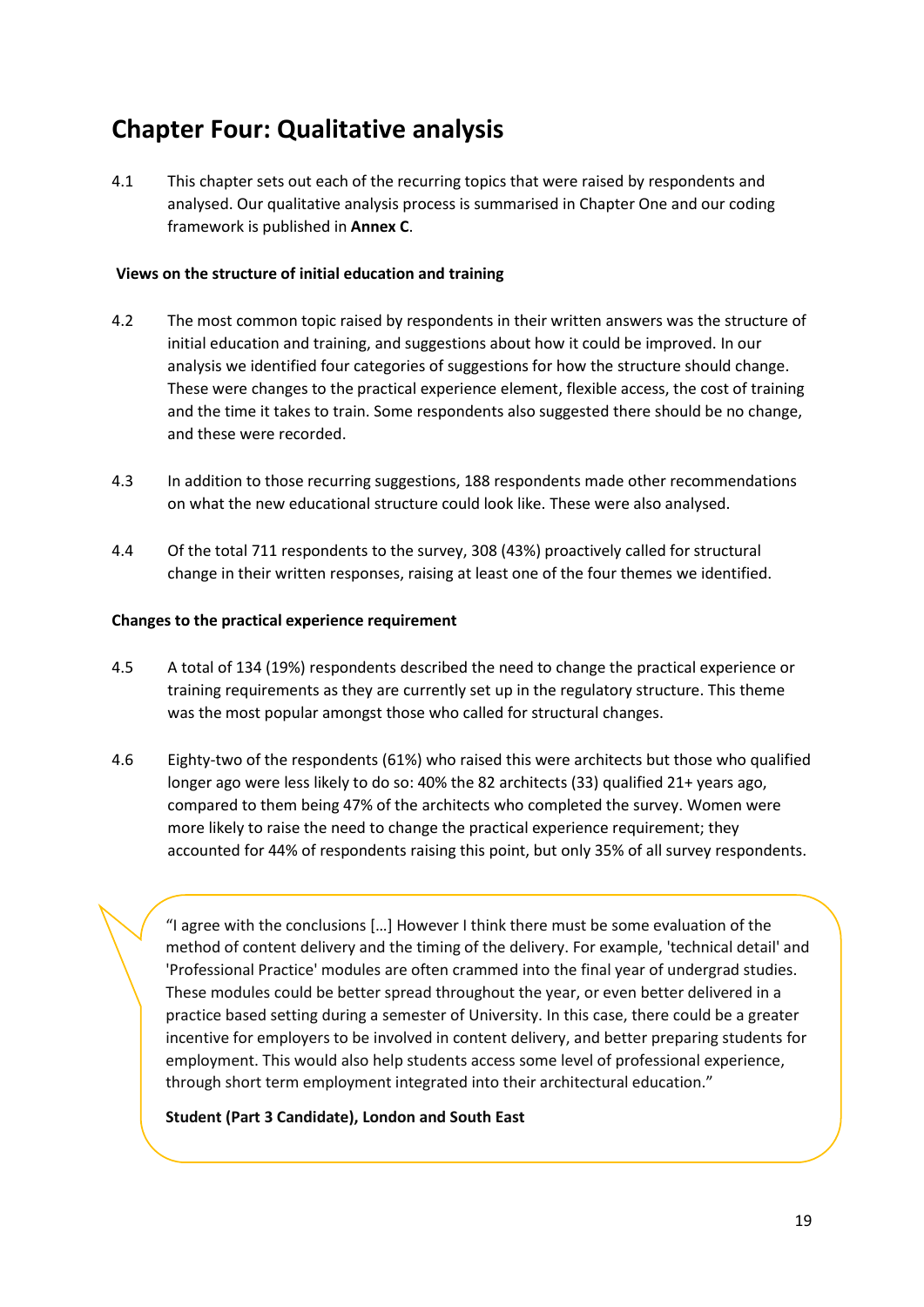#### **Flexible access**

4.7 One hundred and thirty-two respondents (19%) used their comments to suggest there should be more flexible ways of studying and training. Their comments included the suggestion that part-time, or sandwich options would be more flexible.

"I agree that there should be a more flexible approach to entering the profession, with an enlarged focus on non-standard (university) routes. This will help with accessibility and attainment."

#### **Architecture Student – graduate (studying Part 2), East Midlands**

4.8 Just over half (51%) of the respondents were architects, which is lower than their composition of all survey respondents (69%). Other professionals in the built environment made up 26% of the respondents who raised flexible access. This is higher than their composition of all survey respondents (15%). One hundred and five (80%) of the respondents were White/White British and this is higher than their survey composition of 75%.

#### **Reduce cost**

- 4.9 A total of 132 (19%) respondents expressed the view that the cost of Parts 1, 2 and 3 is an issue. They raised the cost of university, fees, and the impact of related debt. Although this was the same number of respondents as flexible access, there is not a complete overlap between the two groups.
- 4.10 Seventy-four (56%) of the respondents who highlighted cost were architects. Of this group, those who qualified more recently were the most likely to do so. Thirty-six per cent of the architects who did so qualified 0-5 years ago – this is significantly higher than their overall survey composition of 24%.

"…OF COURSE this is going to lead to a lack of diversity. How could someone who doesn't have the external financial support look at this and think "this looks like a good way to invest the next ten years of my life."

> **Architectural assistant, designer or consultant (not Part 3 qualified), Scotland**

4.11 Twenty-three (17%) of respondents who raised concerns about cost were architecture students, compared to their survey composition of nine per cent. White/White British respondents were slightly less likely to raise cost as a deterrent when compared to their composition of the survey: 72% were White/White British compared to their survey composition of 75%. Cost was most likely to be raised by women: 50% of the respondents raising this structural issue were women and 43% were men (see Figure 4.1).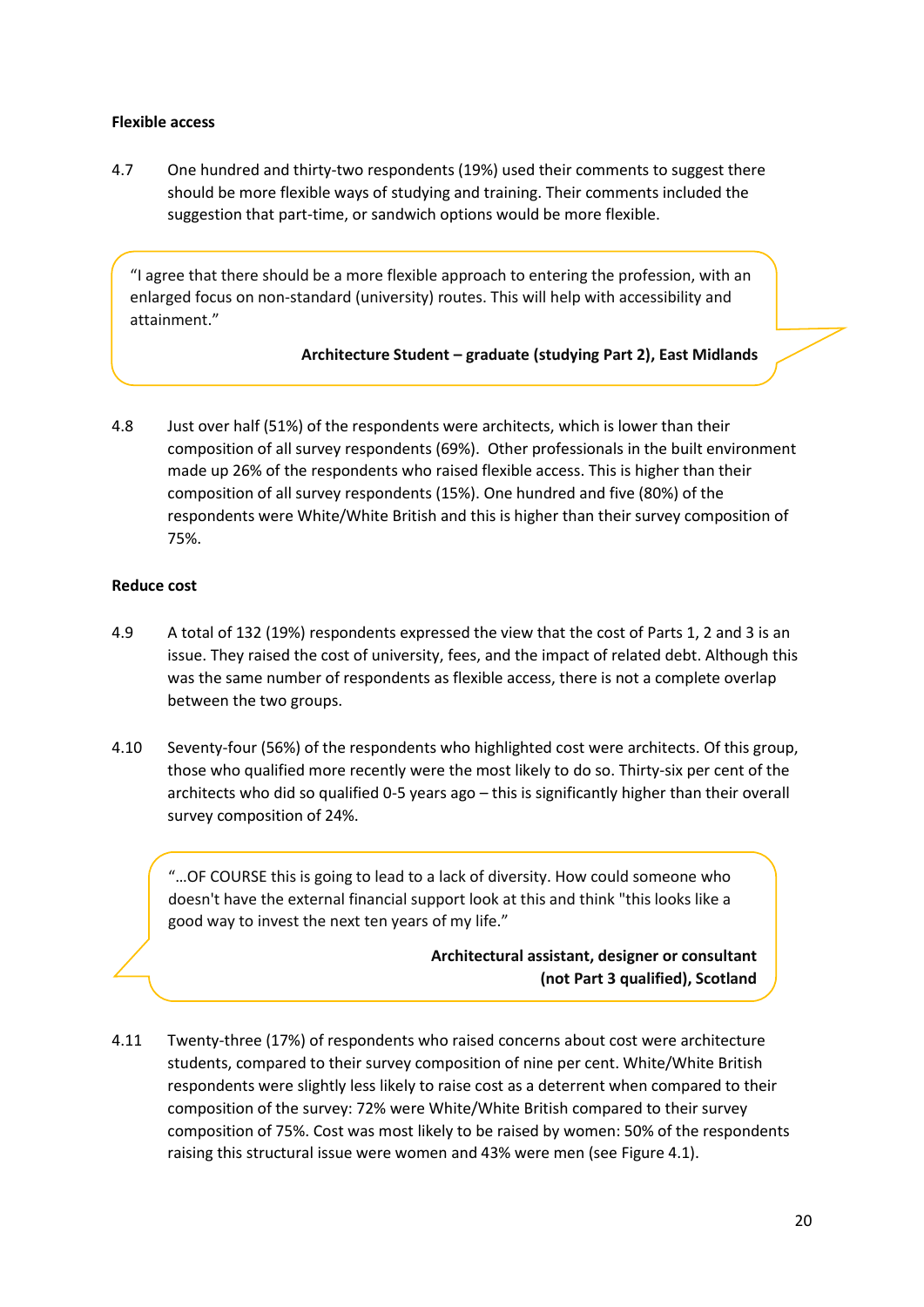

#### **Figure 4.1: Respondents highlighting cost (% of respondents)**

#### **Reduce length**

- 4.12 One hundred and four (15%) respondents expressed the view that the length of the current educational requirements is a deterrent to them completing it. Women were more likely to raise this issue. They accounted for 44% of respondents who did so, and this is more than their total composition in the survey (35%).
- 4.13 Fourteen (13%) respondents who raised concerns were architecture students, compared to their survey composition of 66 (9%). Architects accounted for 60% (62) of the respondents, with those who qualified more recently being more likely to raise it (see Figure 4.2).

"The length of study and intensity of the course structure makes architecture elitist. Students from more deprived background might not apply due to concerns over debt and it is hard to work part time and study due to course demands."

#### **Registered architect, Scotland**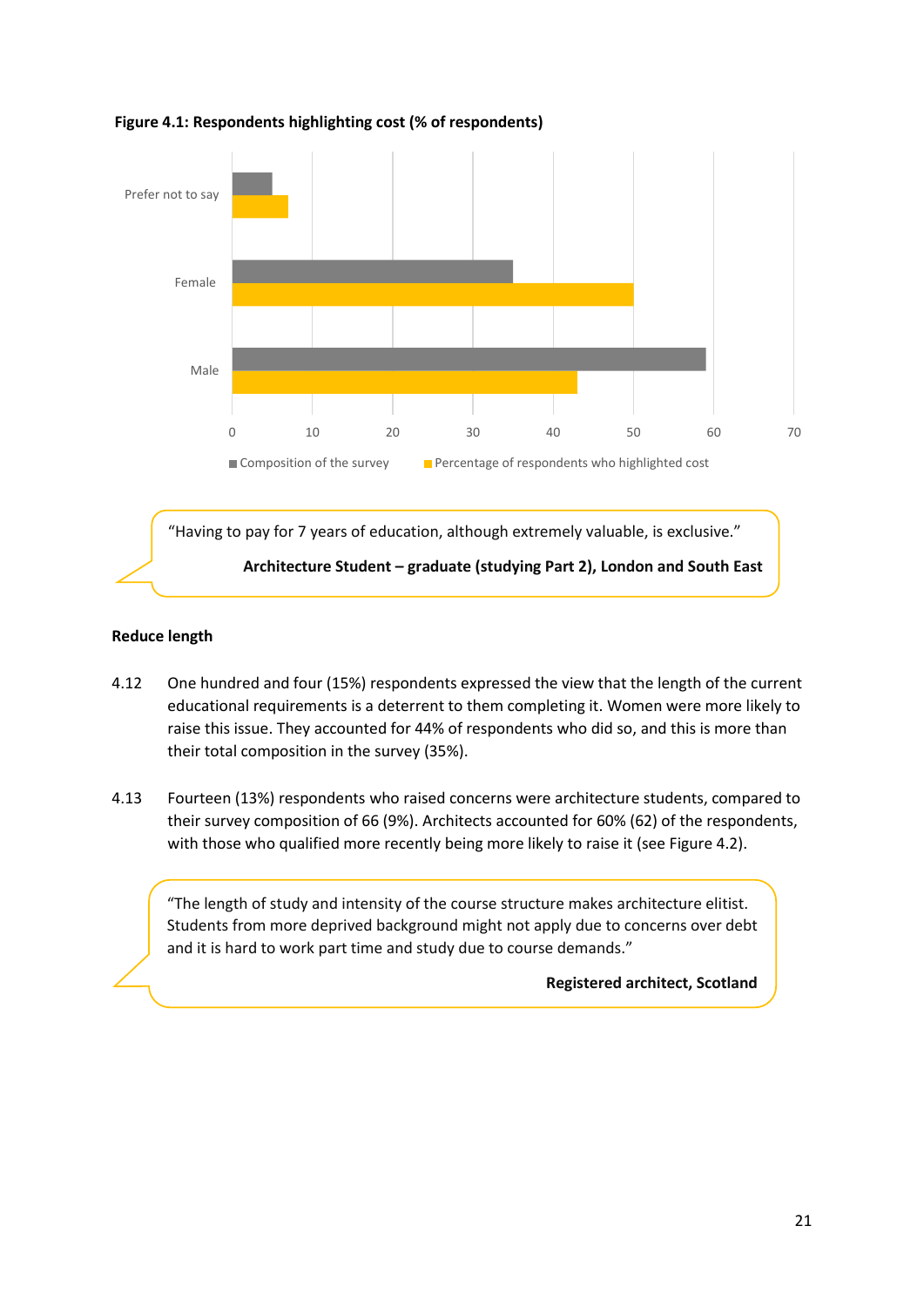

#### **Figure 4.2: Respondents highlighting length (% of respondents)**

#### **Recommendations**

- 4.14 One hundred and eighty-eight respondents (26%) made specific recommendations about how we should change the structure of initial education and training. Some respondents made more than one recommendation. Our secondary analysis of these recommendations revealed three broad categories:
	- More flexible entry points
	- Remove, combine, or change Parts 1 and 2
	- Remove, combine, or change Part 3
- 4.15 These are summarised below, along with other suggestions that were made.
- 4.16 Most recommendations made were in relation to more flexible entry points into the profession, with 112 suggestions made.

"I agree that the individuals should be able to choose their own route into the profession, but believe that certain characteristics of the profession need to be taught to all those who qualify regardless of their route, such as through conversion courses."

#### *Architectural assistant, designer or consultant, South West*

4.17 The suggestions made included apprenticeship schemes, conversion courses for professionals trained in other fields, new routes that enable other professionals with relevant experience to qualify as architects, and practice-based routes that would be distinct from university-based routes.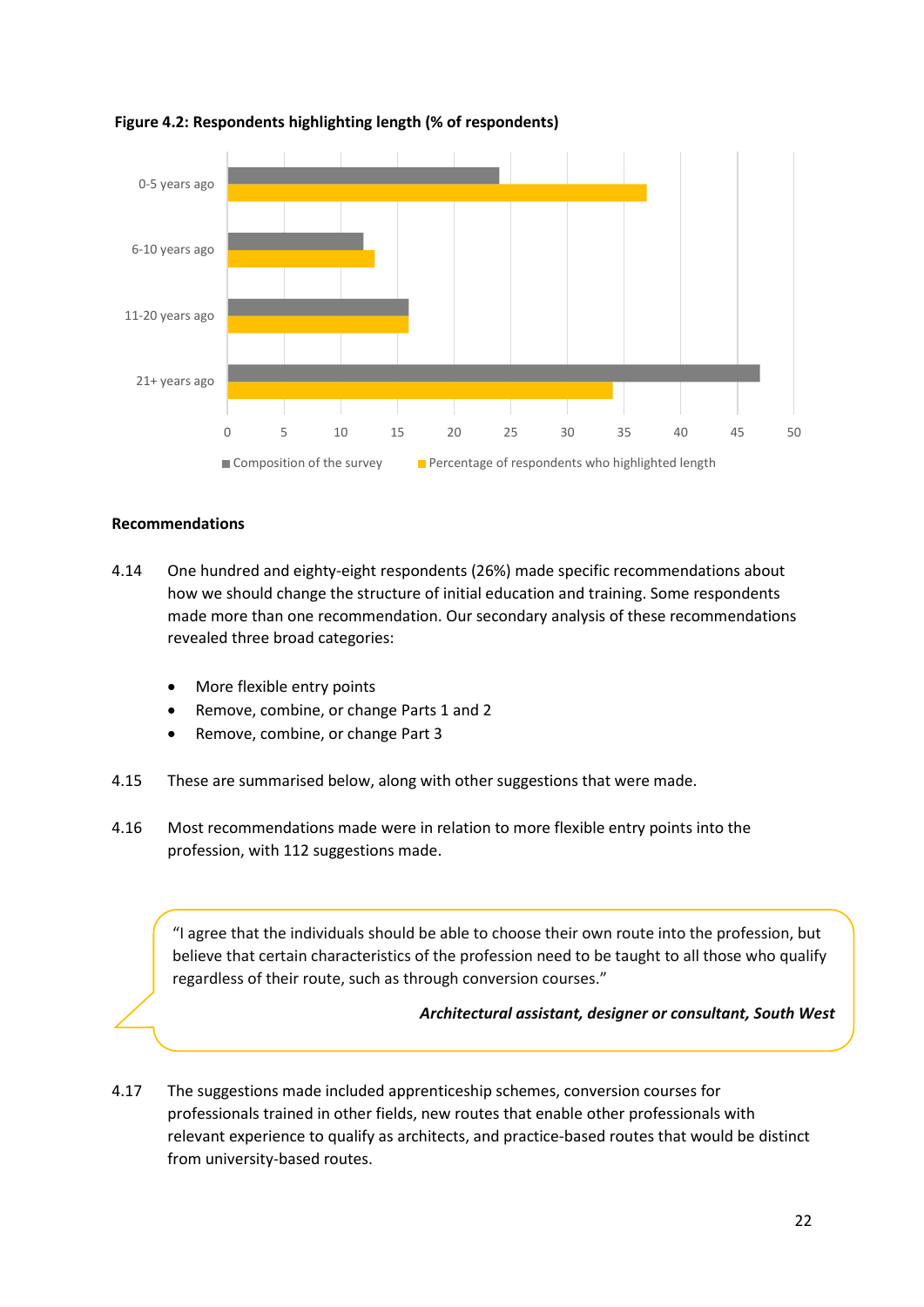"As someone who has recently been through this experience, I feel that parts 1 and 2 should be merged to form a single qualification. With the first 2 years preparing the student for life in practice, a 1 year sandwich placement arranged by the student or the institution, and then a 1 year project based approach, which should be marked at the level of a planning application, or similar for the given brief. During this, they will be able to show their competency in design, management and regulations as they will need to comply with all of the Statutory guidance documents, as used in the real world."

#### *Architecture Student – graduate (studying Part 2), West Midlands*

4.18 Forty-three suggestions were about removing, combining, or changing Parts 1 and 2. Respondents recommended combining Parts 1 and 2, removing Part 1, removing Part 2, or restructuring one or both of them. An example of the rationale given for this recommendation can be seen in the quote below.

"I think it is important to know why Part 3 takes much longer for most people than two years. Personally, I have met no one to complete the last part in two years and I believe the main reason for it is how recently graduated part 2 assistants are treated in most practices. More often than not they are essential 'cad monkeys' and are not tasked with something more educational. Quite often Part 1 and 2 assistants work long hours (very often with no paid overtime, which is also a big issue which also needs to be addressed), and do not have enough time to work on their PEDRs. I think it is important to perhaps work with RIBA to improve the way Part 3 is structured."

> **Architecture Student – graduate (studying Part 2), London and South East**

- 4.19 Twelve per cent (23) of the recommendations made were to remove, combine, or change Part 3. They included the combination of Parts 2 and 3 and restructuring Part 3 content, such as moving topics from Part 3 to Parts 1 or 2.
- 4.20 Twenty other suggestions were made and, while they didn't recur as regularly, these suggestions include:
	- Part-time courses
	- Raising awareness during secondary education and post-16 education
	- Revising requirements for exams (includes restricting the exams process)
	- Creating or developing international routes $4$

<sup>4</sup> ARB is currently developing a number of Mutual Recognition Agreements with other international regulators, which we will be able to implement in due course following Royal Assent of the Professional Qualifications Act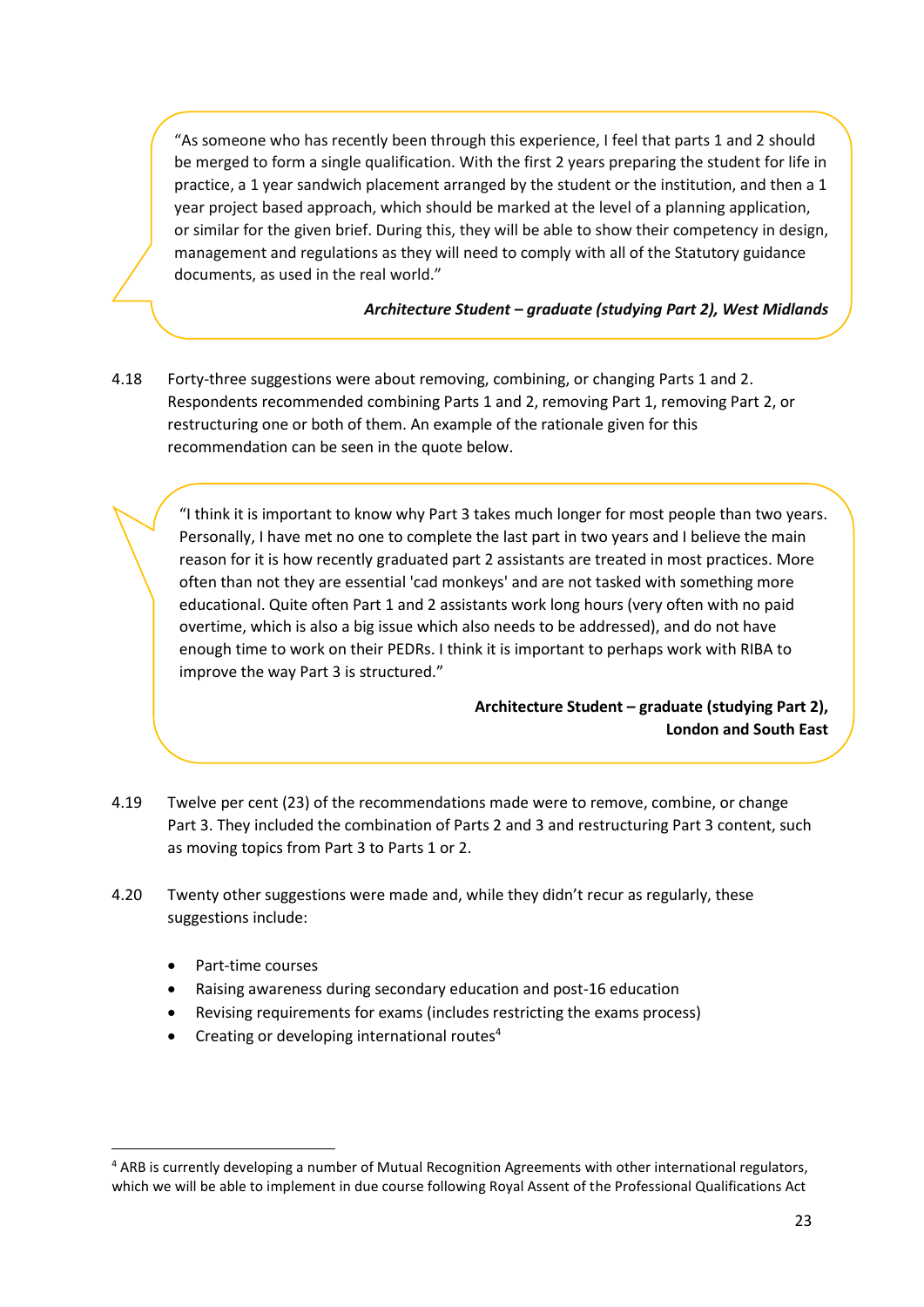"Innovation and diversity is not inherently hampered by the current Parts  $1+2+3$  system, it is the funding and delivery of these that does. Changes should be made to increasing the delivery systems, i.e., not just full-time university based education, but also accessible and affordable 'earn-as-you-learn' apprenticeship and part-time schemes."

#### **Registered architect, London and South East**

#### **No structural change is necessary**

- 4.21 Forty-nine respondents (seven per cent) suggested there is no need for any structural change. Among their comments was the view that the current competencies, criteria, and structure already works well.
- 4.22 The majority of these respondents (90%) were architects. Architects who qualified longer ago were more likely to say that structural change isn't necessary, with 57% (25) of the 44 architects qualifying 21+ years ago.

"The existing structure provides fantastic opportunities in further education for people, who may not be completely set on becoming an architect, to experience a broad, varied and exciting curriculum in Part 1, which may encourage them to progress to Part 2 and beyond. If they decide not to progress, they have under their belt an excellent foundation for exploring other careers. The existing structured approach, in my view, is a huge positive which should not discourage anyone from embarking on a Part 1 course. The focus in Part 2 however needs to be ensure future architects enter their Part 3 workplace experience aware of the practical constraints we face in delivering projects (health & safety, financial, programme, logistics, structural performance, BS EN compliance, regulatory compliance in particular life safety)."

*Registered architect, London and South East*

#### **Conclusion**

Responses to our quantitative survey questions showed there was strong support for our hypothesis that the current Parts 1, 2 and 3 structure need modernising, with 65% of respondents agreeing with this (see section 3.18). This was even higher among architecture students (94%).

Our further qualitative analysis builds on this by helping us to understand the reasons why respondents want the structure to change, and what they think should be different. With 44% of respondents proactively suggesting that changes are needed in their written responses to the survey, and 26% making specific recommendations for change, they survey has proved incredibly useful in helping us understand the extent of the opportunity for modernising initial education and training.

The most common request was for the practical experience requirements of education and training to be improved. Respondents told us more flexible access to the profession would be helpful in supporting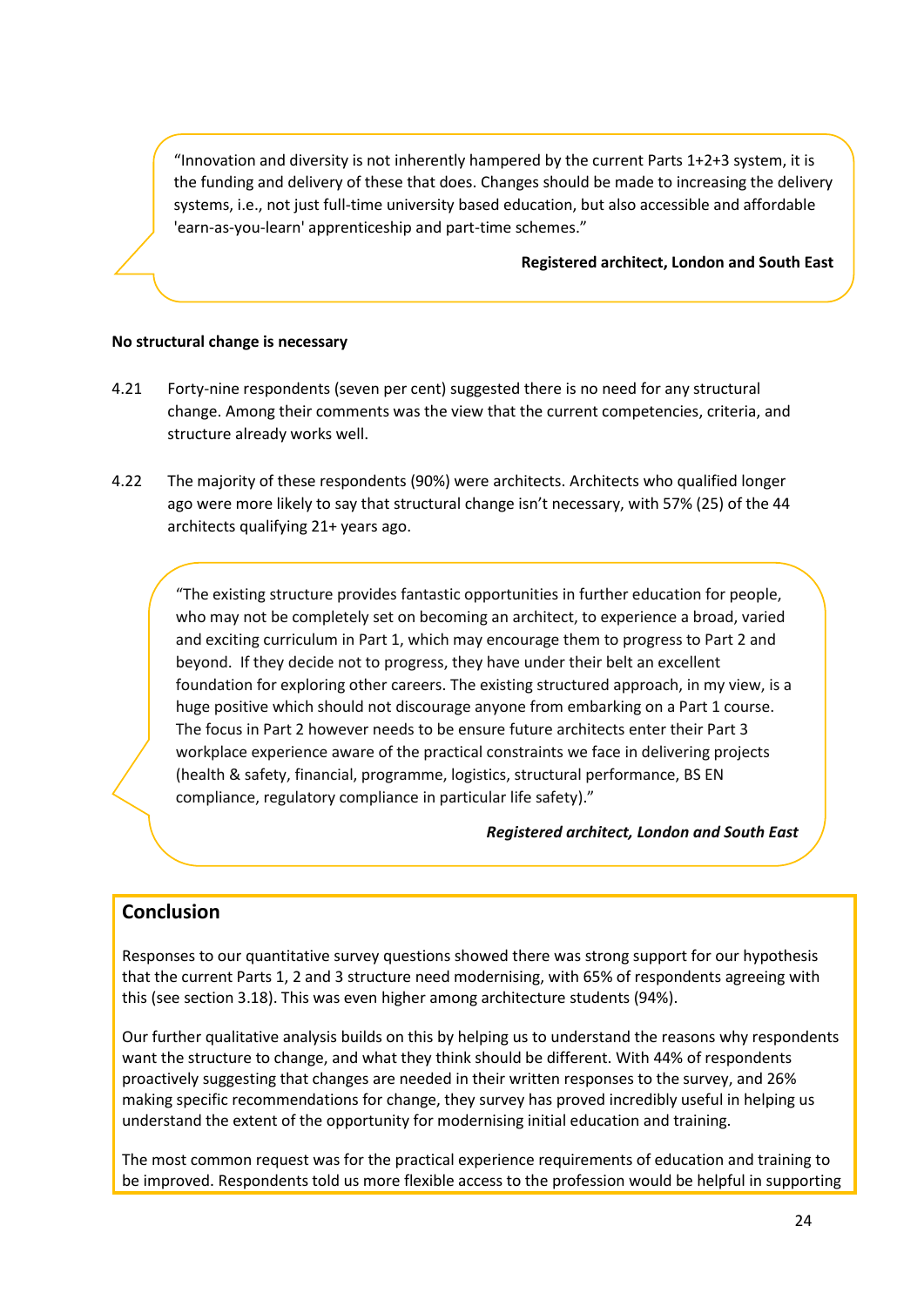more people to join it. This is a key focus of our work, and we believe that different routes to registration will help widen access and increase diversity within the profession.

Respondents also regularly highlighted the cost and length of education and training. They told us they act as barriers and that improvements here could therefore support access to the profession.

In addition, we noted a common theme that respondents thought Parts 1 and 2 have a lot of overlap and that we could consider altering regulatory requirements so that institutions could combine, remove, or reduce elements of them.

ARB will now start to develop proposals for a modernised structure, using the evidence and ideas that survey respondents have shared with us. We want to reiterate that the ideas and suggestions reported in this document are derived from survey respondents and are not at this stage final proposals from ARB. Structural change will take time, and we intend to develop our proposals through proper two-way engagement with all relevant audiences and further public consultation once we have some detailed proposals to share.

#### **Topics and competency areas**

- 4.23 Some respondents highlighted specific topics or competency areas in their written answers to the survey. This was sometimes prompted by our question on the outcomes-based approach, which asked respondents to think about what architects need to be able to know and do. The topics we identified were proactively raised by respondents as topics that they thought were important. As the quotes demonstrate, some respondents suggested the topic area needed a greater focus in education and training, and others were simply raising its continued importance.
- 4.24 We identified four recurring topics as being raised the most frequently. These were:
	- Business skills
	- Professionalism and ethics
	- Climate and sustainability
	- Health and safety

#### **Business skills**

4.25 The most common topic raised was business skills, which was raised by 147 (21%) respondents (see Figure 4.4). This category includes comments on professional competence, running a business, time management, and on students not being adequately prepared for practice.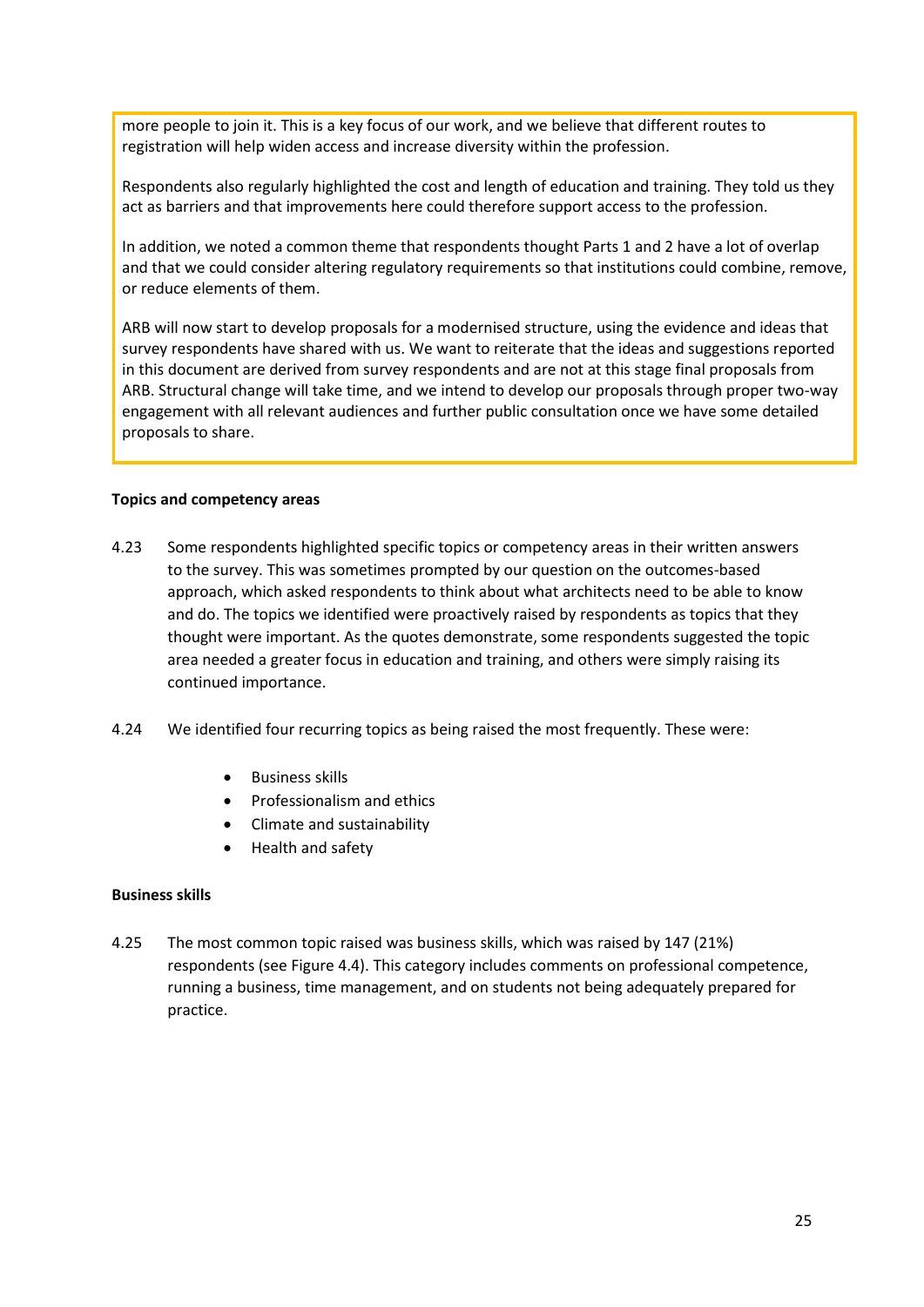

#### **Figure 4.3: Topics and competences raised by respondents**

4.26 The majority of respondents raising business skills as a topic were architects. One hundred and seven architects raised it, accounting for 72% of respondents raising this point compared to their composition of 69% of all survey respondents. Thirty-one (34) of these architects qualified up to five years ago, compared to their composition of the survey of 24% of all architect respondents. Architects who were self-employed or working at small or medium practices were more likely to highlight this, while those working at larger practices or not practising at all were less likely to do so (see Figure 4.4).

"I welcome this discussion document and the general direction of travel. Architects still qualify with a poor understanding of managerial issues and a poor appreciation of whole life costing. The majority do not have the confidence or skills to demonstrate leadership; and they should. There needs to be greater focus on the issues identified in your report, especially leadership, ethics and teamwork. I would also add the need to be able to manage design and projects, which is missing from the majority of educational programmes."

**Academic (Registered architect), South West**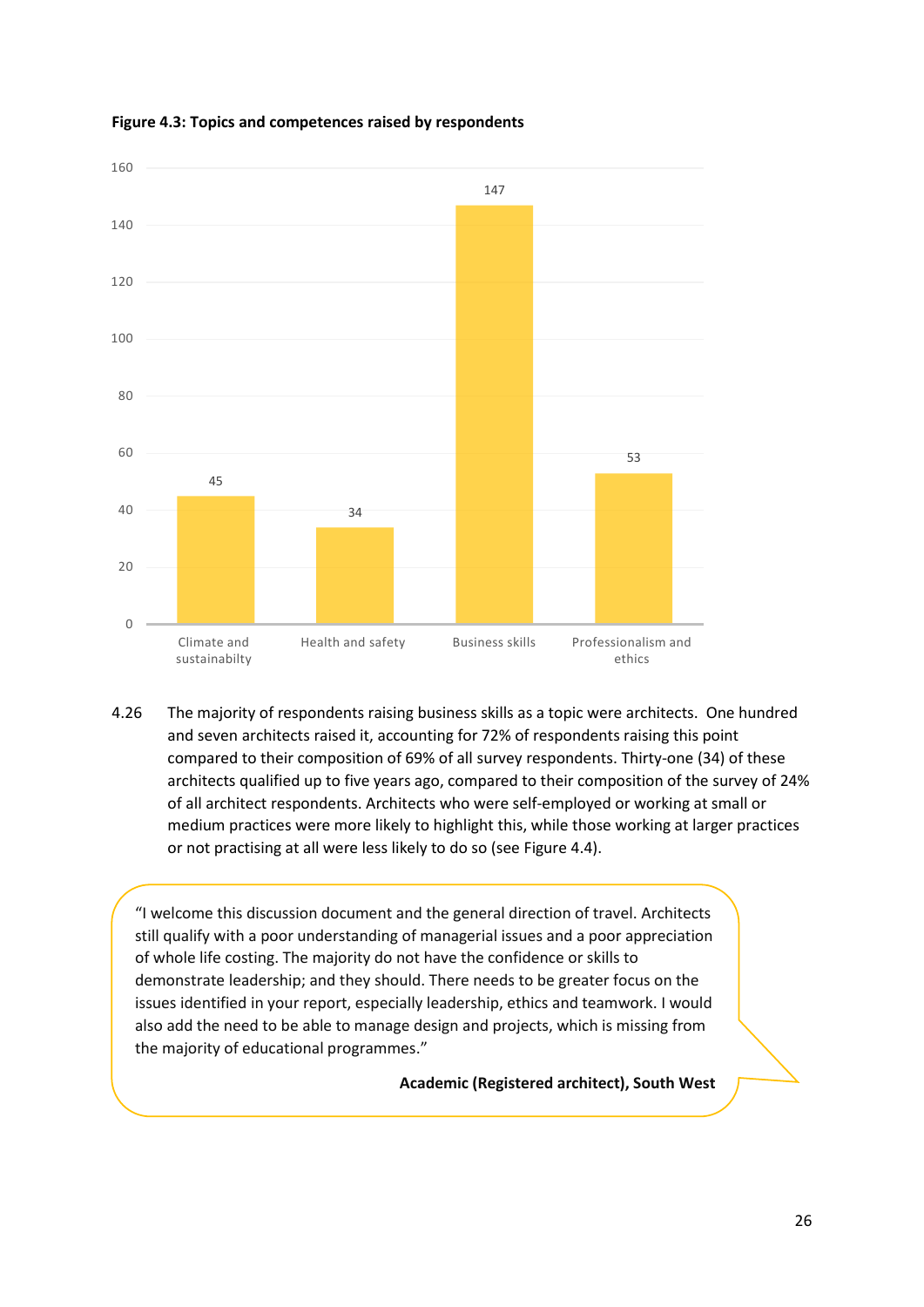

#### **Figure 4.4: Respondents highlighting business skills (% of respondents)**

#### **Professionalism and ethics**

4.27 Fifty-three (seven per cent) of respondents raised professionalism and ethics as important. Thirty-three (62%) of these respondents were architects, which is less than their composition of survey respondents. Architects who qualified less than five years ago and more than 21 years ago were more likely to highlight it.

"I agree with the principle aims set out. The one aspect which should be emphasised more within the 'core set of generic skills' is what I can only label as socio/ cultural, an expansion of the 'ethics and leadership' values but importantly directs the aim away from the physical aspect of architecture as building toward architecture as socio/cultural enablement."

#### **Academic (Registered architect), London and South East**

#### **Climate and sustainability**

4.28 Forty-five (six per cent) respondents used their responses to mention climate and sustainability. Twenty-four of these respondents were architects and this was 53% of respondents who mentioned it. This is lower than the proportion of architects who responded as a whole but, among this group, architects who qualified over 21 years ago were slightly more likely to. They were 58% of these architects, compared to their survey composition of 47%.

#### **Health and safety**

4.29 Five per cent (34) of respondents suggested health and safety, as an important topic. This included fire and life safety. Eighty-two per cent (28) of the respondents who suggested this topic were architects – higher than their composition of the survey.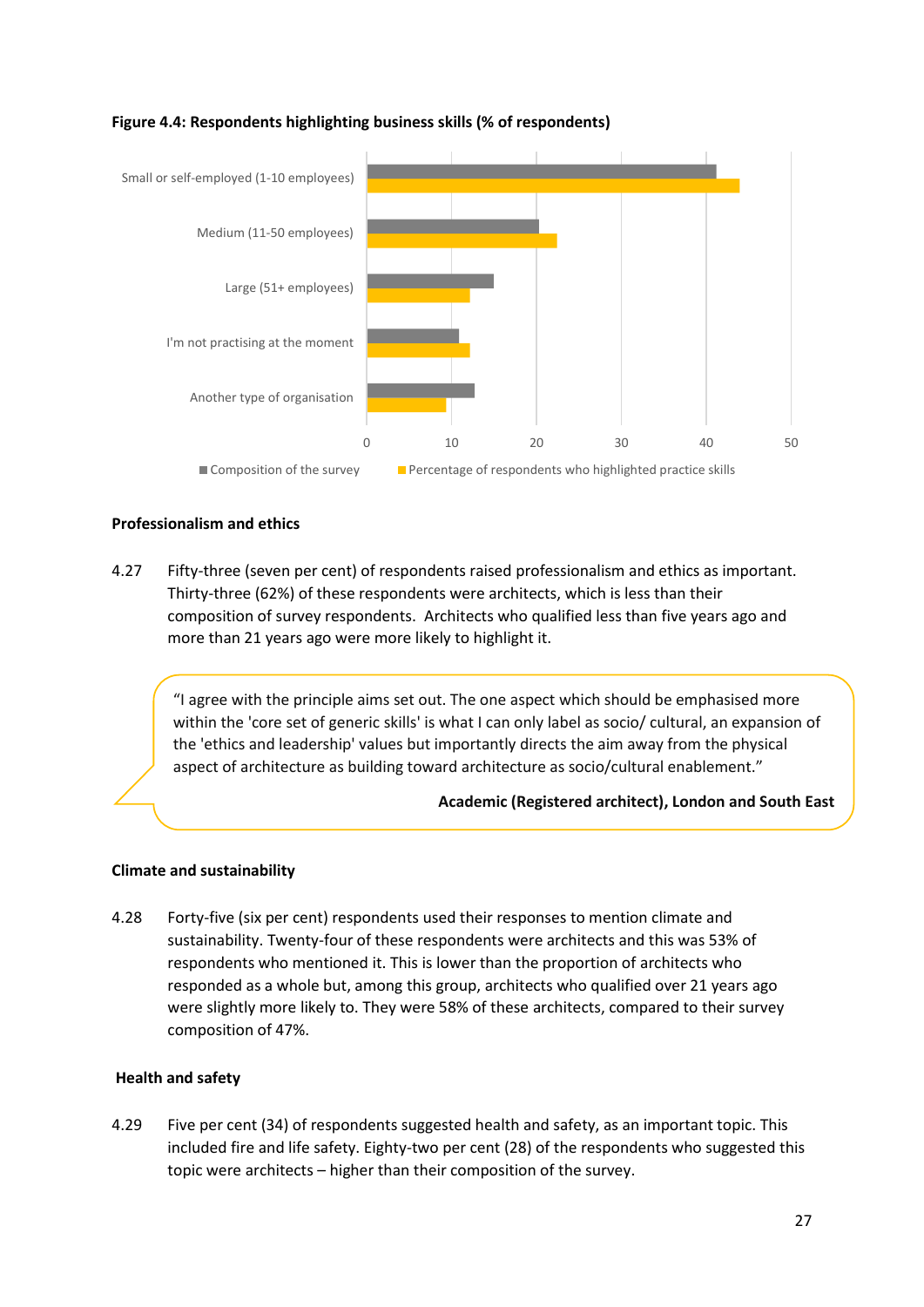#### **Other topics**

- 4.30 We also looked at the other topics being raised outside of the main four. Other topics being raised by respondents included:
	- Knowledge about the construction sector, sites, and day to day processes
	- Building and material science
	- Heritage and restoration, including in contrast to a focus on new buildings
	- Interdisciplinary knowledge and more awareness of what others in the sector do

#### **Conclusion**

We must ensure that initial education and training equips architects to practise effectively. In addition to considering a new structure for initial education and training, we also proposed moving to an outcomes-based focus that will entail the development of updated 'outcomes' or competencies for architects. It was therefore helpful that respondents raised the topics that they consider important.

It is important to recognise that the majority of architects work in small or medium sized practices and perhaps unsurprisingly raise the importance of issues such as business skills.

It was perhaps also unsurprising and positive to see sustainability and health and safety (including fire safety) being raised by respondents.

We noticed that respondents raised new topics (business skills and ethics for example,) and we will need to consider these as we develop detailed proposals.

We will develop 'outcomes' for architects that cover all the topics raised by respondents and also raised in other research we have done. We will consult experts as we develop the outcomes, and we will publicly consult on the detail of them before introducing any changes.

#### **General comments**

- 4.31 As part of our analysis, we also noted other more general comments that recurred among respondents. These were comments about:
	- **Universities**
	- Working conditions
	- Standards among the profession
	- ARB's prescription process
	- **Specialism**
	- Diversity in the profession

#### **Universities**

4.32 Eighty-nine respondents (13%) commented on the way that universities operate and raised a range of issues that they suggested could exacerbate or otherwise interact with our review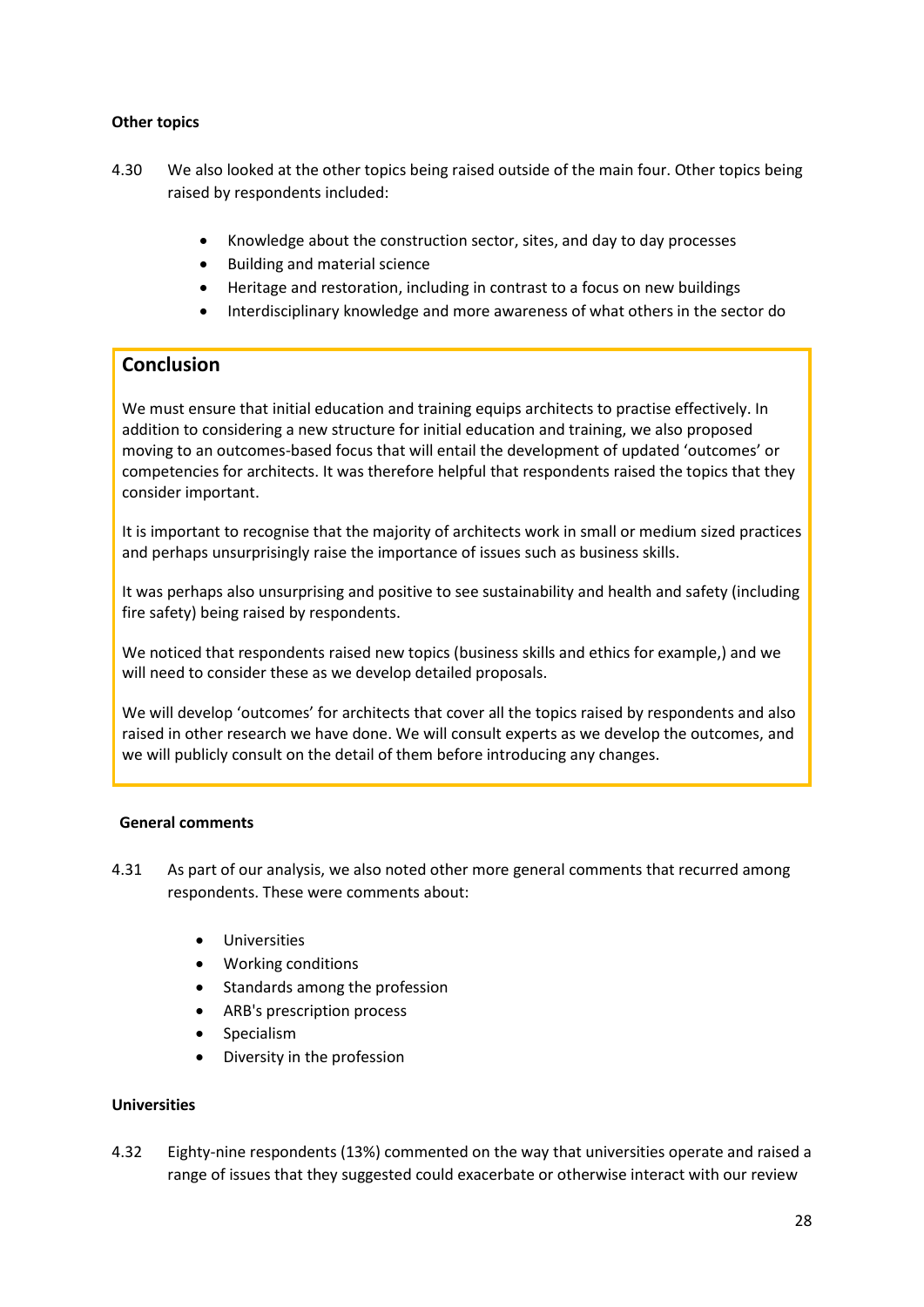and its aims. While these comments varied, a common theme between them was that we should consider how the operational models of institutions, or in some cases the constraints they face, could have affect the way in which architects are trained and educated.

- 4.33 An example of one of the issues was the way in which research is assessed in the performance of universities, and whether this is compatible with the teaching of courses that require some practical expertise. An example given was that practising architects may not have research publications that will aid a university's national ranking.
- 4.34 Another example concerned funding models and the way in which fee and income structures may influence the type of courses and teaching that universities are able to provide.

"…there needs to be a robust interface with Universities and other providers because there are other pressures coming from the higher education sector. We are seeing the move towards block teaching, for example, which does not often work well in design projects that require synthetic knowledge that is accrued."

#### **Registered architect, East of England**

4.35 Twelve of the 89 respondents who commented on universities were architects who were also academics. They account for nine per cent of survey respondents but 13% of respondents who raised this topic, meaning they are slightly more likely to have raised this. Architecture students were also more likely to raise it; they accounted for 20% (18) of respondents but only nine per cent of respondents overall.

#### **Working conditions and mistreatment**

- 4.36 Ninety-five respondents raised issues about the conditions in which architects work or study. Seventy-nine of these respondents (11%) raised concern that the conditions of employment for architects were problematic in some way. Some respondents explained that they saw the working conditions as a deterrent to people joining the profession. Some thought that salaries can be too low to support the initial investment in their education to be able to qualify as architects. Others also mentioned that a poor work-life balance made the profession undesirable.
- 4.37 Twenty-six (four per cent) respondents raised concerns about mistreatment, often for those who are just starting careers in architecture and/or still studying. 10 respondents raised both of these worries.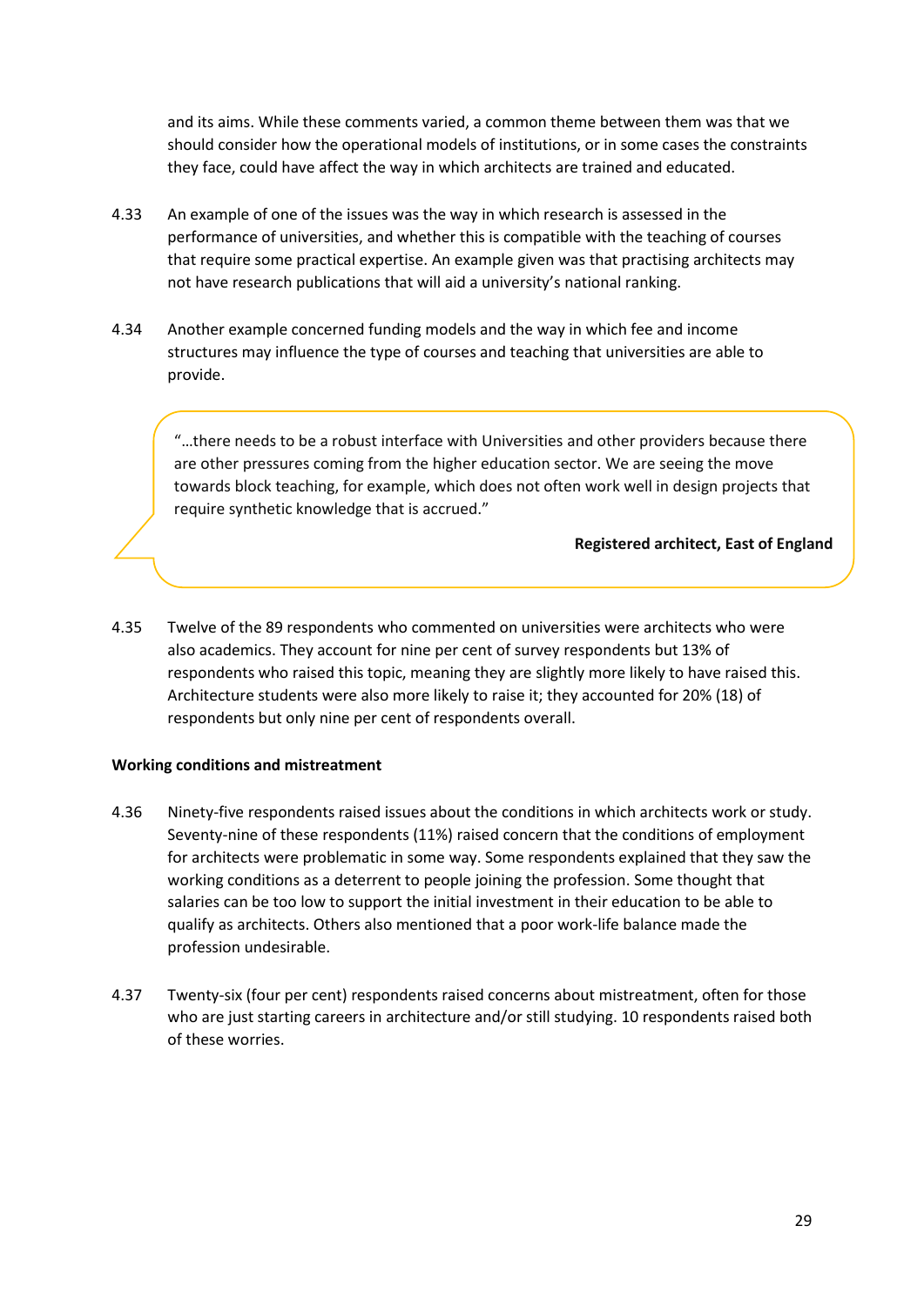"There is a need to specifically target and overcome barriers to perceiving the architectural profession as a viable career. This includes the high economic cost / risk of joining the profession through education, when contrasted with low returns via wages, as well as the perceived value, purpose and intersectionality of the profession. Targeted action is needed to overcome the perception of the profession as a predominantly white, middle class field."

#### **Registered architect, London and South East**

- 4.38 Poor working conditions were more likely to be raised by women, people from a minority ethnic group, and those who work in architecture but are not (or not yet) qualified as architects. For example, whilst women accounted for 35% of survey respondents, they accounted for 44% of respondents raising concerns about working conditions.
- 4.39 Half the respondents raising poor conditions of employment were architects, a lower proportion than the overall proportion of survey respondents who were Architects (see Figure 4.5). However, of the 40 architects raising this point, 48% (19) qualified 0-5 years ago. This was much higher than their proportion of the survey (24%).

"The way the industry pushes architecture students to have as little social life as possible is highly toxic. Tutors do not take into consideration that just because students have a lot of time that does not mean that it should all be used on uni work. Mental health issues should be taken more seriously"

**Architecture Student – graduate (studying Part 2), Yorkshire and Humber**

4.40 Poor working conditions were slightly less likely to be raised by white respondents (they were 71% raising this topic but 75% of stakeholders overall), and slightly more likely to be raised by respondents identifying as belonging to another ethnic group, including Asian, Black and mixed or multiple ethnic groups.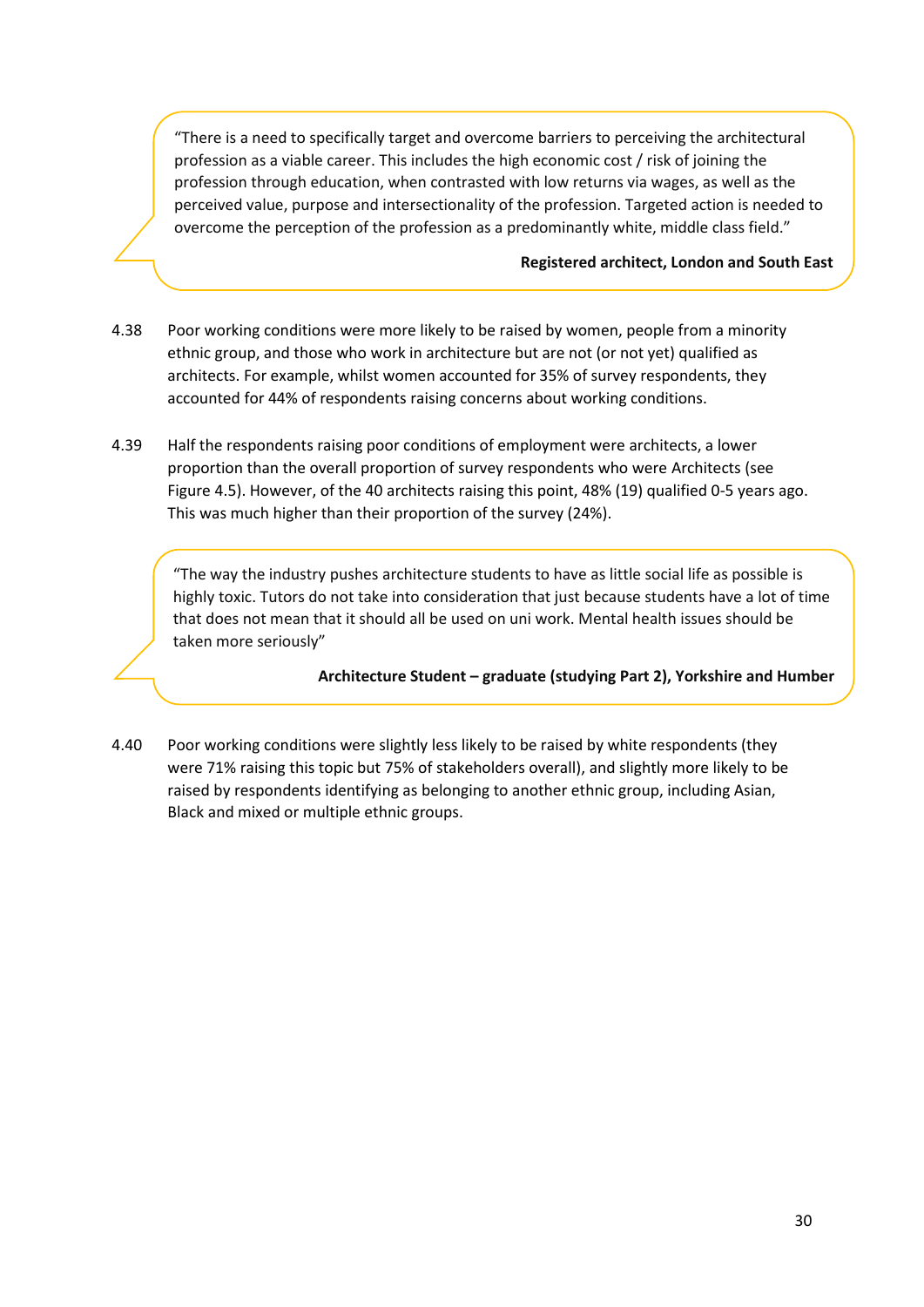

#### **Figure 4.5: Respondents raising concerns about working conditions (% of respondents)**

#### **Unclear proposals**

- 4.41 Sixty respondents (eight per cent of respondents) expressed the view that our proposals could be clearer. Whilst our discussion document went into some detail on our rationale for modernising initial education and training, it did not go into detail on the specific solutions. Our intention is to develop these with input from a range of audiences, including the respondents to our survey. However, some respondents suggested that more clarity was needed and that for some, it was difficult for them to respond to the survey at this stage in our work.
- 4.42 Architects working as academics were more likely to express this view; they accounted for nine per cent of survey respondents overall but 18% of the respondents raising this perspective.

"It is unclear how a move to an outcomes-based approach is any different from the current approach in meeting core Criteria... Some clarity on terminology would be helpful. The terminology being used is vague and it is unclear how the words used are defined for this purpose. Competency that incorporates outcomes that are then measured? How will these be measured? Behaviours that are measured as part of the outcomes? Is behaviour another word for professional judgment? How can this be measured and assessed?"

#### **Association of Professional Studies in Architecture (APSA)**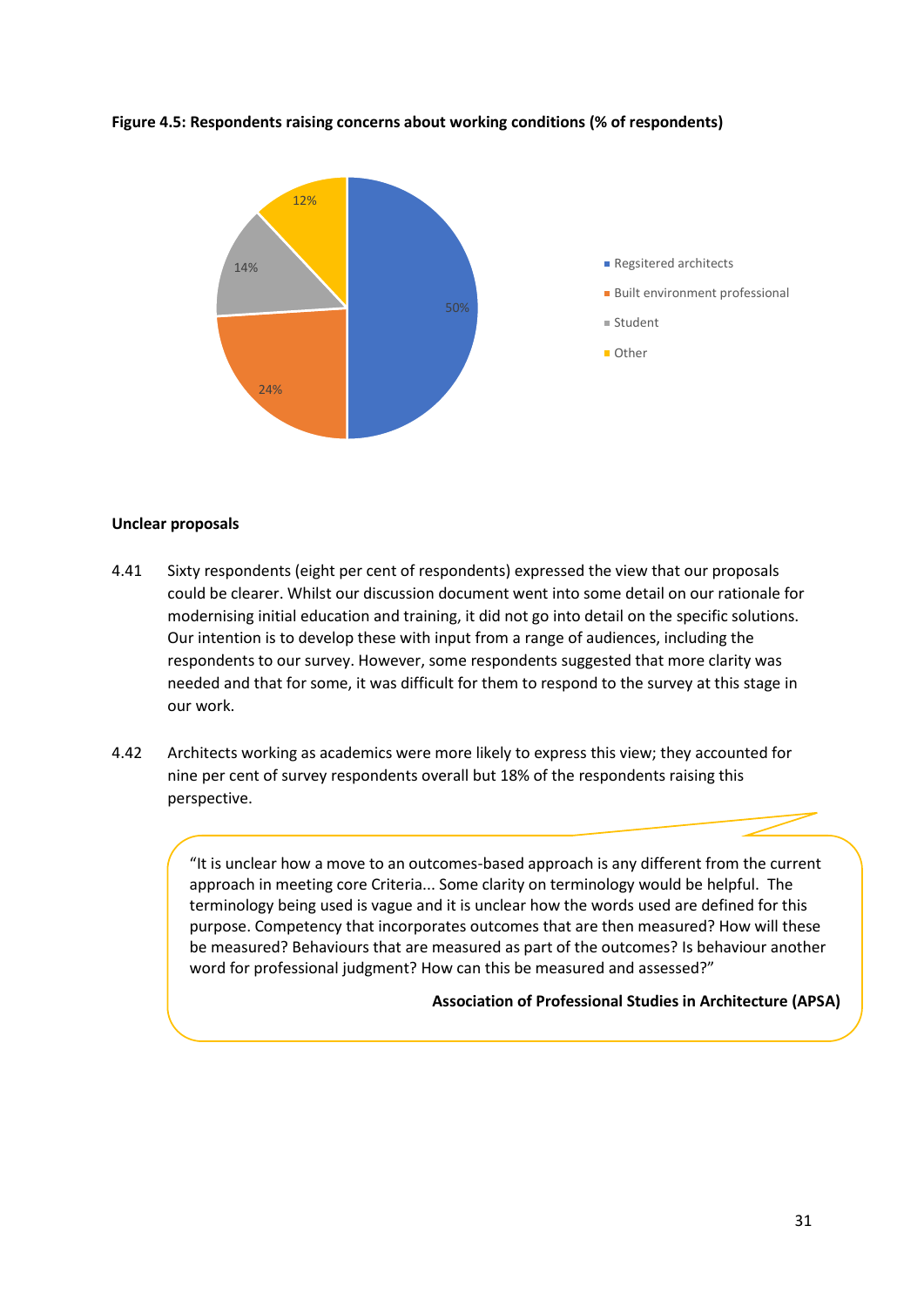#### **Preserve the standards of the profession**

4.43 Seventy-six respondents urged us to preserve the standard of the architects' profession as part of any reforms. Often this was expressed as a desire to retain certain aspects of the profession's training or that we don't lower entry standards as part of improving access. Our discussion document described the need for ARB to improve access to the profession, but we want to do this without reducing the role or expertise of the architect. This is especially important in light of our statutory role: it is important that clients of architects, and those using the buildings and spaces they design, can have confidence that architects have appropriate skills, knowledge and expertise.

"I think to make the profession more inclusive fees should be reduced or removed so those from poorer backgrounds can access. The system needs changing but not for making easier to employers or making it easy for people to join the register. The study is long because is necessary to be a safe pair of hands. All the extra requirements will remove many people from the profession, what is the point?"

**Academic (Registered architect)**

4.44 The majority of respondents raising the importance of high standards in the profession were architects, including those who work as academics – accounting for 65 of the 76 (86%) respondents raising this view (when this group accounted for 69% of respondents overall). Architects who qualified within the last 10 years were slightly less likely to feel strongly about preserving the standard of the profession: they accounted for 23% of architects who raised this point but were 36% of all architects responding to the survey.

#### **Accreditation requirements**

- 4.45 Part of ARB's role is to approve the qualifications required to join the UK Register of Architects. We do this via an accreditation process, defined in law as prescription and some respondents included unprompted comments about the requirements ARB sets as part of this process.
- 4.46 Sixty respondents expressed the view that ARB should be **less detailed** in specifying how courses should be delivered, or that we should provide more flexibility to universities. 57% (34) of these respondents are architects (including five who are also Academics), with respondents spread across different groups of time since qualification. 29 respondents expressed the view that requirements should be **more detailed** - this represents four per cent of respondents.

#### **Specialism**

4.47 Twenty-five (four per cent) respondents expressed the view that specialism in architecture **shouldn't happen before** the point of registration, while 18 (three per cent) respondents expressed the view that it **should**. Architects were more likely to raise both of these views compared to other groups (accounting 88% of the respondents doing so).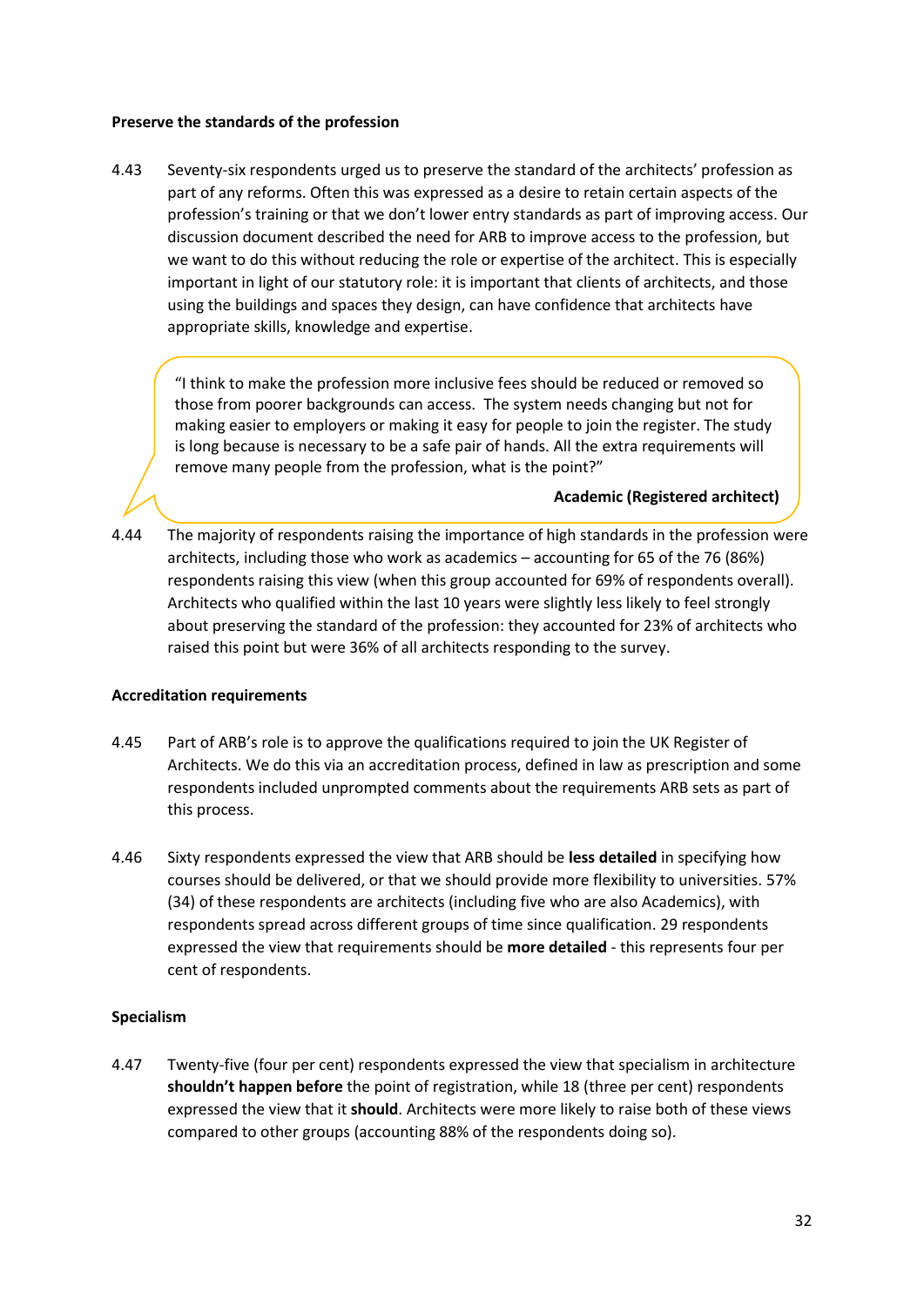"I am happy to see architectural education take any form that develops the right knowledge and skillsets applicable to a particular specialisation. For example, a specialisation in conservation may warrant a more practical approach to learning such as work placements with specialist contractors etc."

#### **Registered architect, London and South East**

#### **The model discriminates against some groups**

- 4.48 Sixty-four respondents (nine per cent) made comments that the current system disproportionately affects or discriminates against some groups, including:
	- Women and/or trans/non-binary people
	- People from a minority ethnic group
	- People from a lower socio-economic background
- 4.49 Although 64 respondents means we are looking at relatively smaller numbers, it is notable that women were significantly more likely to raise discrimination compared to men. Fiftythree per cent of respondents who expressed the model discriminates against some groups were women whereas 29% were men (see Figure 4.6).

"The length of time it takes to qualify discriminates against women, who are unlikely to continue full time work when having a family. The length of education requires students in the UK to take on huge amounts of debt, which is disproportional to their earning potential."

#### **Registered architect, London and South East**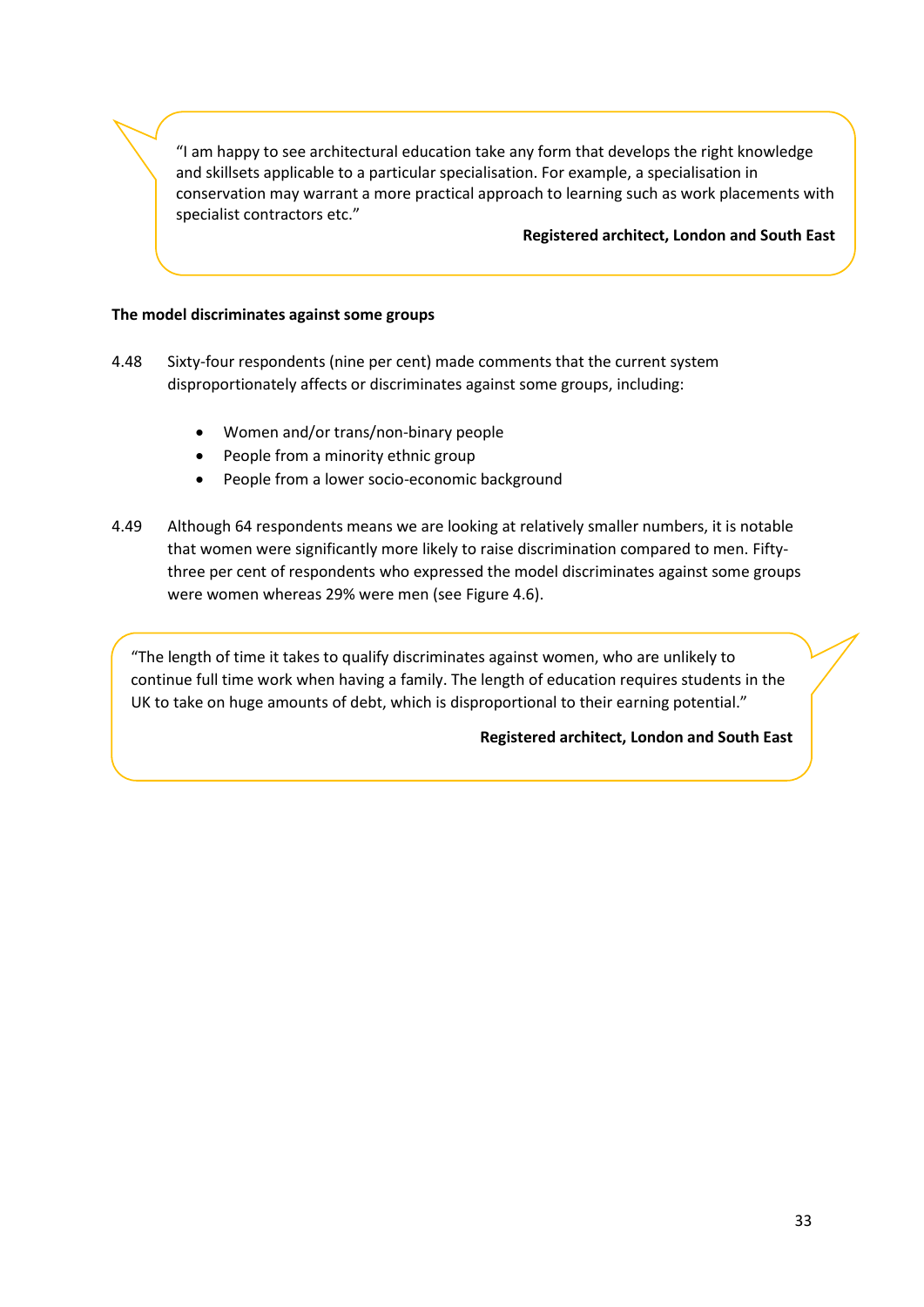#### **Figure 4.6: Respondents suggesting the current model discriminates against some groups (% of respondents)**



- 4.50 Seventy-two per cent of respondents were White/White British. This is slightly lower than their proportion of the overall survey. Alongside this, three per cent of respondents were Black/African/Caribbean/Black British and this is slightly higher than their proportion of the overall survey of two per cent.
- 4.51 Conversely, 20 respondents expressed caution about aiming to improve diversity within the profession. This included views that diversity is already improving.

"Diversity is a political subject. Architects are now a reasonably diverse bunch and becoming more so. The biggest impediment to diversity is Brexit and the ARB should get on with professional rather than political concerns."

**Registered architect, London and South East**

4.52 Architects made up a substantial majority of respondents expressing this view, 19 of the 20 doing so. The remaining one respondent worked in another built environment profession.

#### **Conclusion**

All the topics raised by respondents and analysed in this report will help to shape the new approach, and we're grateful to have so much rich detail at this early stage in the process. As we start to develop detailed proposals we will continue to work with architects, academic institutions, students, and those working in the architecture sector. We won't be able to solve every problem within the scope of this review, but we will keep all the ideas and concerns raised by respondents in mind as we work towards a new model.

Roughly one in ten respondents proactively suggested the current model discriminates against some groups. This was unprompted and underlines how important it is for us to get this right. We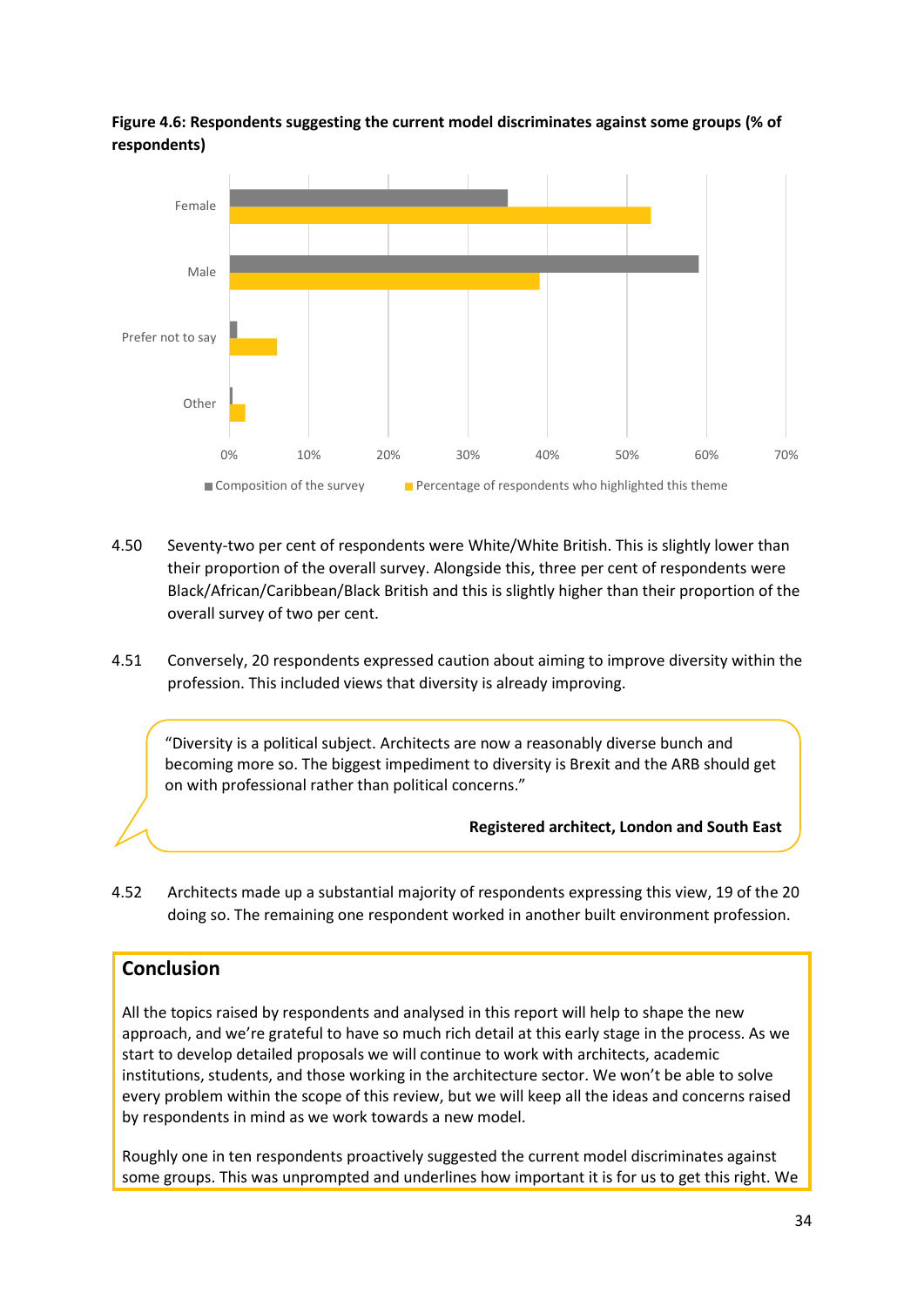want the profession to be inclusive and one that better reflects society. That will mean developing a system that supports that to happen.

Building on the concerns raised about the way the structure of education and training can be discriminatory, it was concerning to read the worries raised about mistreatment, particularly towards those just beginning their careers. We will bear in mind the examples raised by respondents, recognising that while we don't regulate practices, we do have a number of levers. These include the forthcoming review of our Code of Conduct for architects; this provides us with another opportunity to consider how we articulate the requirements for fair and professional behaviour towards communities, clients, and all colleagues including employees. We will also consider professional behaviours as part of the development of new learning outcomes, standards for institutions as well as wider regulatory policy work including the new CPD framework.

Feedback on our prescription process, the level of detail it should include, and universities was also helpful. This is something we'll consider as our plans develop, and we'll continue to be mindful of the impact that our regulation has on universities and those who work in them. We'll also use our conversations with universities to explore these further.

We're also grateful for respondents' honesty in saying when our proposals could be clearer. It is our intention to develop clear proposals further along in the process. At this early stage we wanted to seek views on our decision to modernise initial education and training and our vision for doing so, before we started developing detailed proposals. We'll consider how we can improve clarity, not just for this work but for future consultations we run.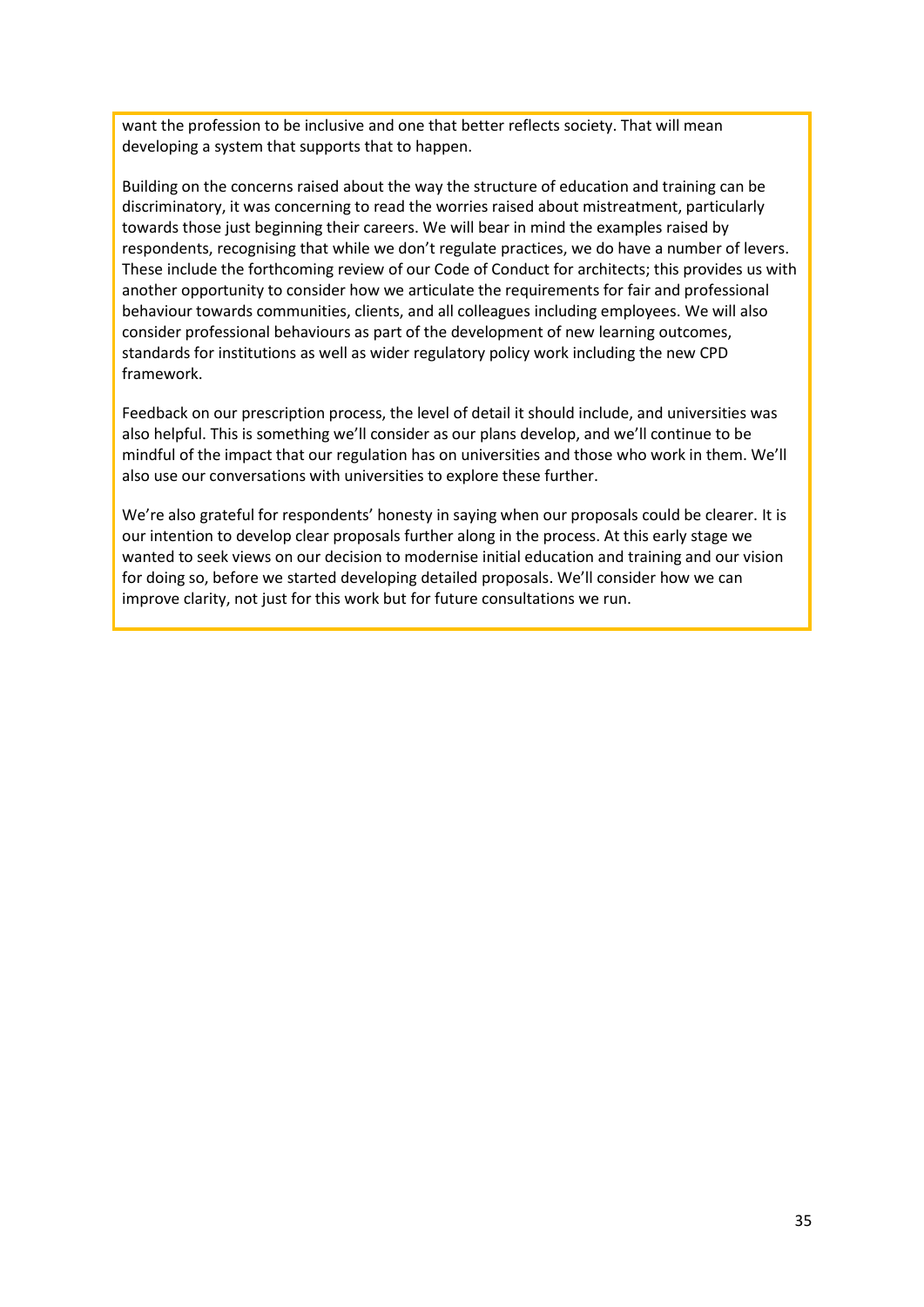### **Chapter Five: Next steps**

- 5.1 The survey has resulted in useful feedback on our plans to modernise initial education and training of architects. The survey results demonstrate widespread support for our early ideas and vision for change, and we have begun the next phase of engagement and policy development.
- 5.2 We will now start to develop new outcomes for the initial education and training of architects and consider what changes to the structure of education will best meet our vision – to provide wider access to architecture without compromising on the quality of architects. We will not develop our proposals in isolation. We will consult experts and continue to share our ideas as they evolve, listening to the views of architects, academics, students, and others working in the architecture sector. We will launch a full public consultation once our proposals are more developed.
- 5.3 We have been told that change is needed. If that change is to be effective, then it will take time to get right. We expect to run the full consultation on new learning outcomes, new standards for institutions as well as any proposals for changes to the regulatory requirements relating to the structure of initial education and training towards the end of 2022 or early in 2023. As part of our consultation on our proposals we will ask for feedback on a proposed phased timeline for implementation and will invite views as to whether the phases will allow sufficient time for universities and other providers to update programmes and quality assurance mechanisms. We will be particularly keen to hear from institutions that will need to make changes to their educational programmes over the coming months as we begin more detailed policy development work.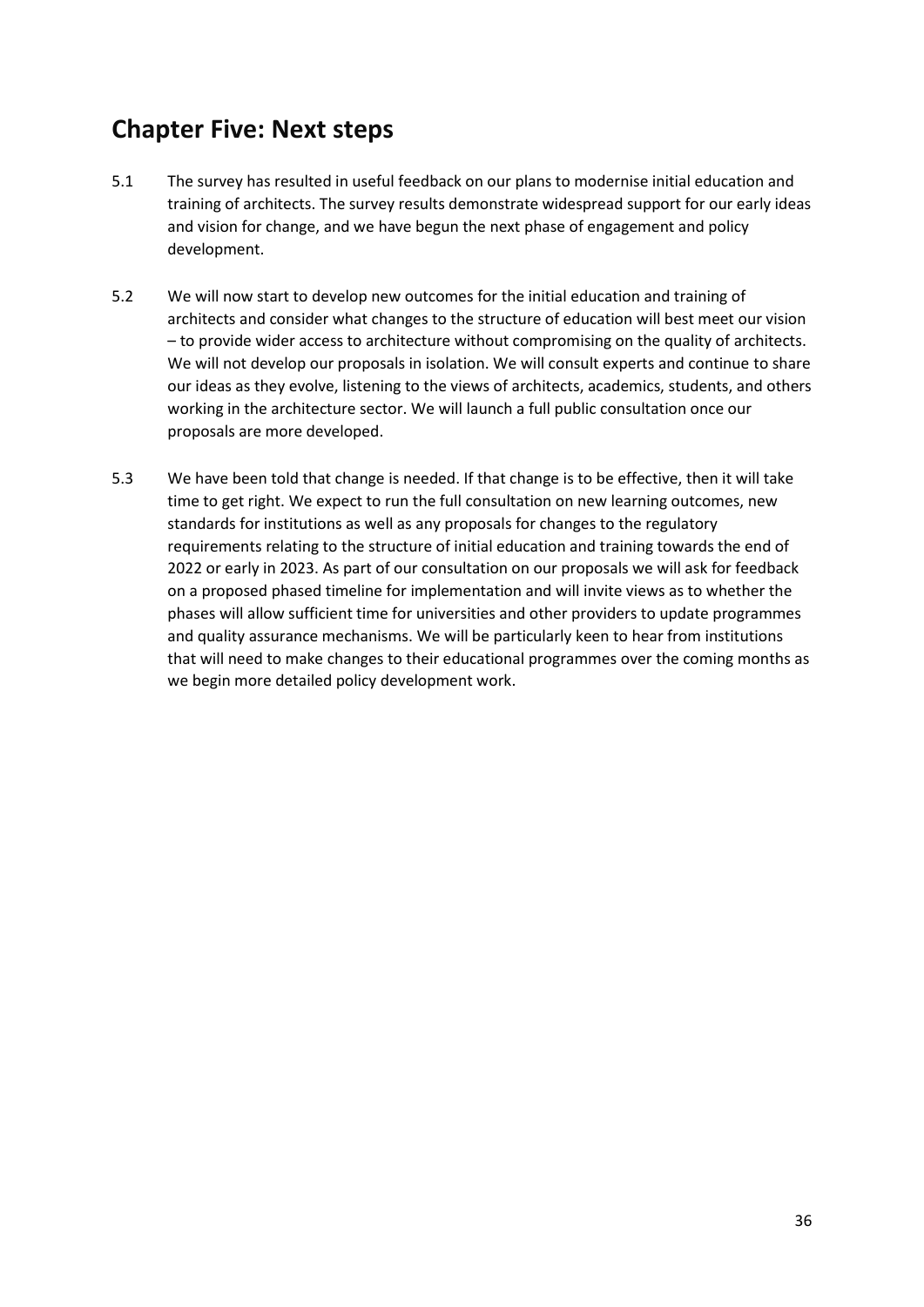### **Annex A: List of respondents**

One hundred and seventy-nine respondents gave permission for their response to be published in full, with another 408 wishing to be published anonymously.<sup>5</sup>

Of those who wished for their responses to be published in full, 125 were architects or Academics (Registered Architect), 17 were architecture students, 18 were other built environment professionals and 19 were other groups.

Of the 408 who wanted their responses to be published anonymously, 266 were architects or Academics (Registered Architect), 40 were architecture students, 76 were other built environment professions and 26 were other groups.

One hundred and twenty-four respondents said they did not want their responses to be published. Of these, 97 were architects or Academics (Registered Architect), nine were architecture students, 13 were other built environment professions and five were other groups.

There were 86 responses made on behalf of an organisation, with 38 agreeing to be published in full.

The names of all the organisations who agreed to have their responses published in full are listed below.

- 39 Goodwin Drive
- Aali Rashid Architects
- ACAN Education,
- Alan Piper Consultancy
- APG Architecture
- Architecture Design Limited
- ASP Architects London Ltd
- 
- **BW Architecture**
- Centred Architecture
- **CK Architecture**
- Clare Nash Architecture
- Cloudfields
- Cook
- Council on Training in Architectural Conservation
- DIZ Architects Limited
- Drawing Inc Ltd
- Iain Exley Limited (Architects)
- Lancaster University
- MacAusland Design Ltd
- Marius Barran Architect
- Narrative Practice Limited
- Neil Ferguson Chartered Architect
- Noel Wright Architects
- OWLarchitecture.com
- Oxford Architects
- Prewett Bizley Architects
- Qarchlab
- Queen's University Belfast
- Renga Design
	- Robert Adam Architectural Consultancy
- Association of Professional Studies in Architecture (APS4) al Institute of British Architects
	- Royal Society of Ulster Architects
		- Sang Yong Engineering
		- SAWA
		- The Northern Architectural Association
		- The Royal Incorporation of Architects in Scotland (RIAS)
		- Timecroft Ltd
		- TobysmithArchitecture
		- XSITE Architecture LLP

<sup>5</sup> Published responses will be accessible here: [https://arb.citizenspace.com/policy-and-communications/initial](https://arb.citizenspace.com/policy-and-communications/initial-routes-to-education-and-training/)[routes-to-education-and-training/](https://arb.citizenspace.com/policy-and-communications/initial-routes-to-education-and-training/)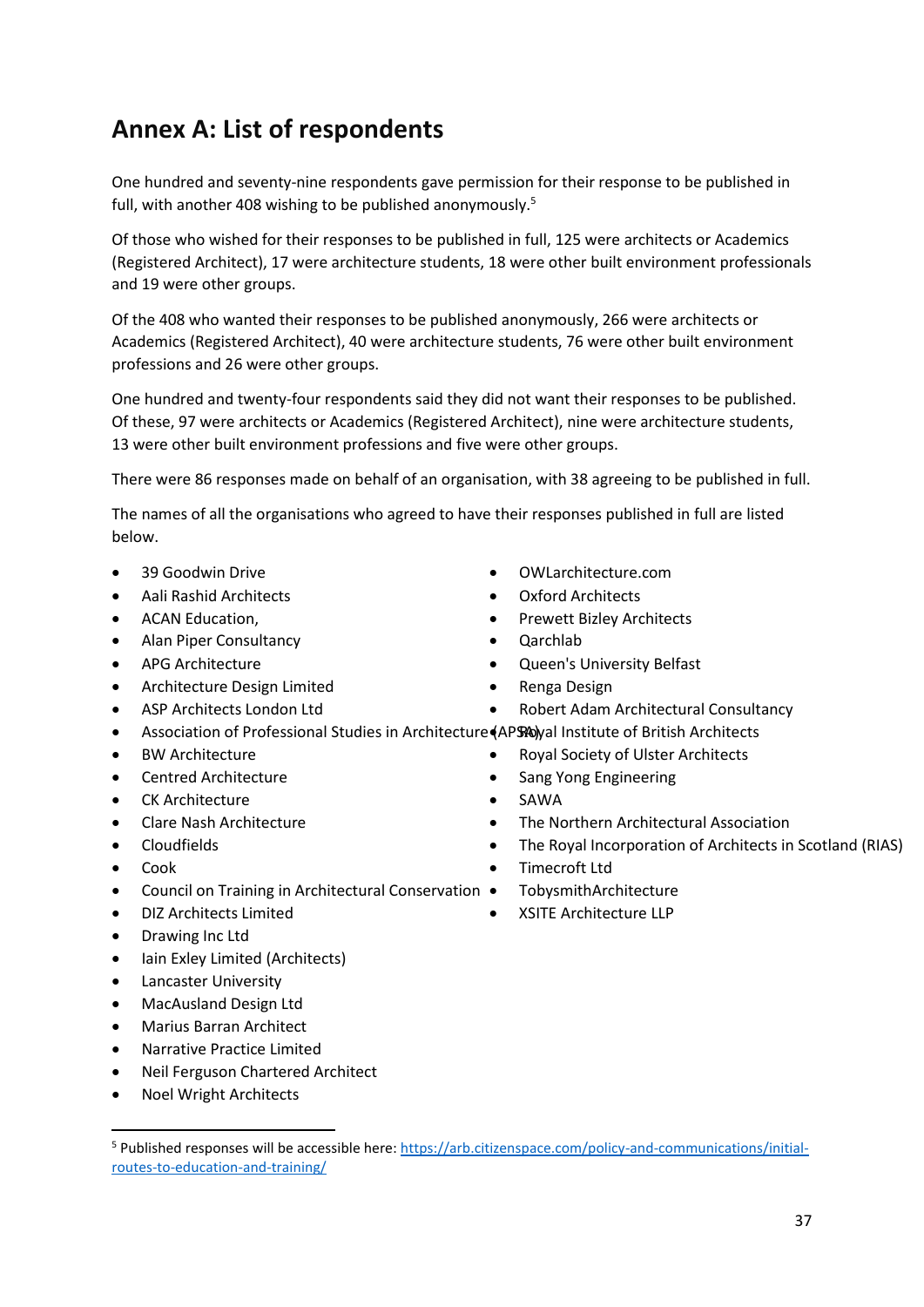### **Annex B: Survey data**

| Table B1: Survey respondents by Stakeholder category                   |       |        |
|------------------------------------------------------------------------|-------|--------|
| Option                                                                 | Total | Per    |
|                                                                        |       | cent   |
| Academic (registered architect)                                        | 67    | 9.42%  |
| Academic (other)                                                       | 7     | 0.98%  |
| <b>Registered Architect</b>                                            | 421   | 59.21% |
| Architectural assistant, designer or consultant (not Part 3 qualified) | 87    | 12.24% |
| Architecture Student - undergraduate (studying Part 1)                 | 10    | 1.41%  |
| Architecture Student - graduate (studying Part 2)                      | 29    | 4.08%  |
| Architecture Student - Part 3 candidate                                | 27    | 3.80%  |
| Member of the public                                                   | 7     | 0.98%  |
| Other built environment professional                                   | 20    | 2.81%  |
| Other                                                                  | 36    | 5.06%  |

| Table B2: Survey respondents by Gender |       |          |  |  |
|----------------------------------------|-------|----------|--|--|
| Option                                 | Total | Per cent |  |  |
| Female                                 | 248   | 34.88%   |  |  |
| Male                                   | 421   | 59.21%   |  |  |
| Non-binary                             | 2     | 0.28%    |  |  |
| Prefer not to say                      | 37    | 5.20%    |  |  |
| Other                                  | 3     | 0.42%    |  |  |

| Table B3: Survey respondents by Ethnicity |       |          |  |  |  |
|-------------------------------------------|-------|----------|--|--|--|
| Option                                    | Total | Per cent |  |  |  |
| Asian/ Asian British                      | 45    | 6.33%    |  |  |  |
| Black/ African/ Caribbean/ Black          | 11    | 1.55%    |  |  |  |
| <b>British</b>                            |       |          |  |  |  |
| Mixed/Multiple ethnic groups              | 25    | 3.52%    |  |  |  |
| White/ White British                      | 533   | 74.96%   |  |  |  |
| Prefer not to say                         | 56    | 7.88%    |  |  |  |
| Other ethnic group                        | 41    | 5.77%    |  |  |  |

| Table B4: Geographic spread of responses |       |          |  |  |  |
|------------------------------------------|-------|----------|--|--|--|
| Option                                   | Total | Per cent |  |  |  |
| East of England                          | 38    | 5.34%    |  |  |  |
| East Midlands                            | 26    | 3.66%    |  |  |  |
| London & South East                      | 314   | 44.16%   |  |  |  |
| North East                               | 18    | 2.53%    |  |  |  |
| North West                               | 46    | 6.47%    |  |  |  |
| South West                               | 56    | 7.88%    |  |  |  |
| <b>West Midlands</b>                     | 25    | 3.52%    |  |  |  |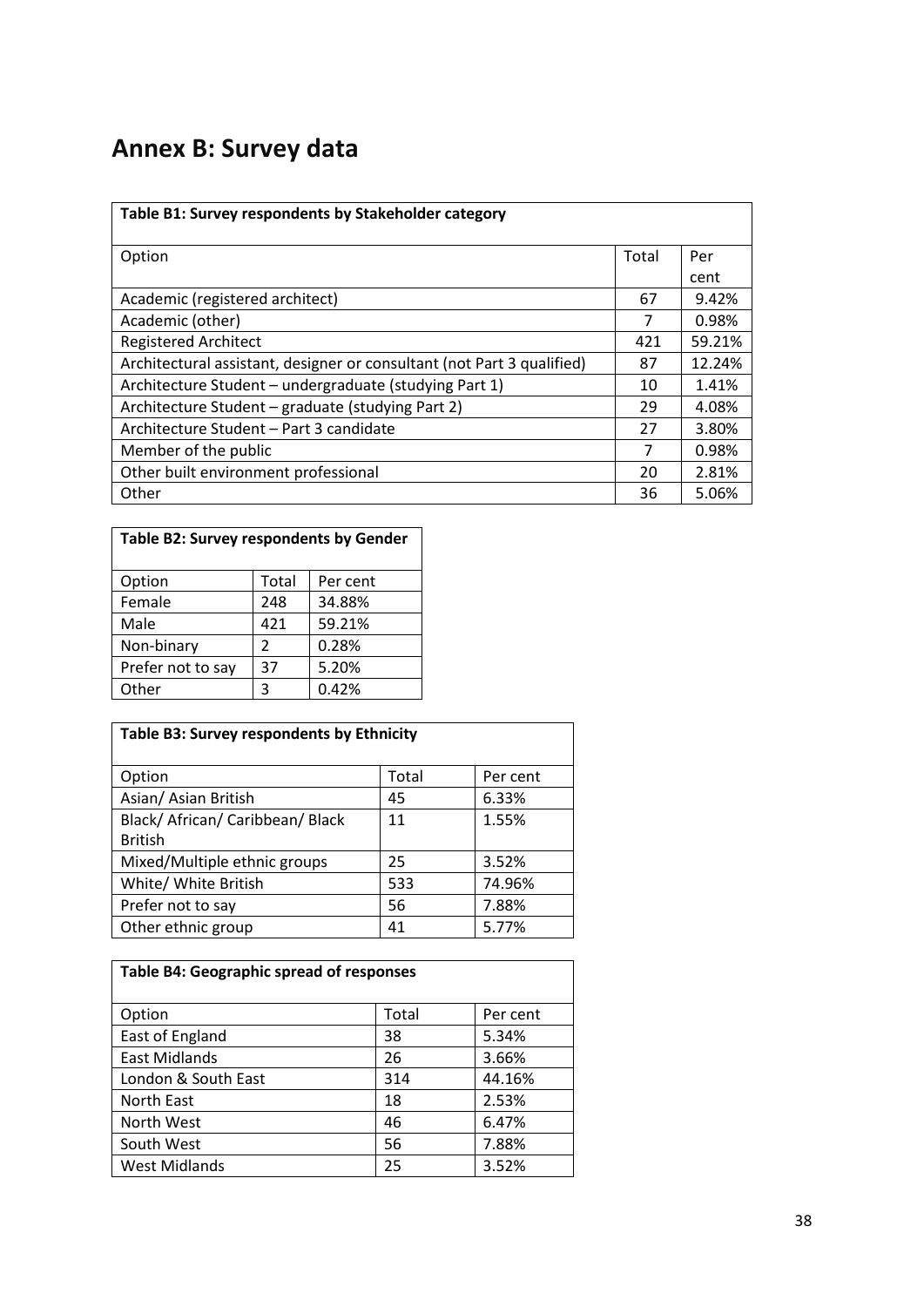| Yorkshire & Humber  | 35 | 4.92% |
|---------------------|----|-------|
| Northern Ireland    | 15 | 2.11% |
| Scotland            | 65 | 9.14% |
| Wales               | 13 | 1.83% |
| Republic of Ireland |    | 0.70% |
| Prefer not to say   | 11 | 1.55% |
| Other               | 44 | 6.19% |

| Table B5: Architects - When qualified |           |                                    |                      |  |  |
|---------------------------------------|-----------|------------------------------------|----------------------|--|--|
| Option                                | Total     | Academic (registered<br>architect) | Registered architect |  |  |
| 0-5 years ago                         | 117 (24%) | 3                                  | 114                  |  |  |
| 6-10 years ago                        | 60 (12%)  | 6                                  | 54                   |  |  |
| 11-20 years ago                       | 80 (16%)  | 13                                 | 67                   |  |  |
| 21+ years ago                         | 231 (47%) | 45                                 | 186                  |  |  |

| Table B6: Architects - Size of practice                                        |           |                                    |                         |  |  |
|--------------------------------------------------------------------------------|-----------|------------------------------------|-------------------------|--|--|
| Option                                                                         | Total     | Academic (registered<br>architect) | Registered<br>architect |  |  |
| Small of self-employed (1-10<br>employees)                                     | 201 (41%) | 27                                 | 174                     |  |  |
| Medium (11-50 employees)                                                       | 99 (20%)  | 3                                  | 96                      |  |  |
| Large (51+ employees)                                                          | 73 (15%)  | 0                                  | 73                      |  |  |
| I work at another type of<br>organisation (e.g. developer, local<br>authority) | 62 (13%)  | 22                                 | 40                      |  |  |
| I'm not practising at the moment                                               | 53 (11%)  | 15                                 | 38                      |  |  |

| Table B7: What types of architecture do Architects have the most experience in? |       |                                    |                      |  |  |
|---------------------------------------------------------------------------------|-------|------------------------------------|----------------------|--|--|
| Option                                                                          | Total | Academic (registered<br>architect) | Registered architect |  |  |
| Commercial (including office<br>and retail)                                     | 267   | 30                                 | 237                  |  |  |
| Community or non-residential<br>institution                                     | 131   | 19                                 | 112                  |  |  |
| Defence and security                                                            | 31    | 3                                  | 28                   |  |  |
| Education                                                                       | 165   | 26                                 | 139                  |  |  |
| Healthcare                                                                      | 102   | 9                                  | 93                   |  |  |
| Heritage and Conservation                                                       | 205   | 30                                 | 175                  |  |  |
| Housing: single dwelling (new<br>build or refurbishment)                        | 302   | 45                                 | 257                  |  |  |
| Housing: multiple dwellings<br>(excluding high rise)                            | 253   | 31                                 | 222                  |  |  |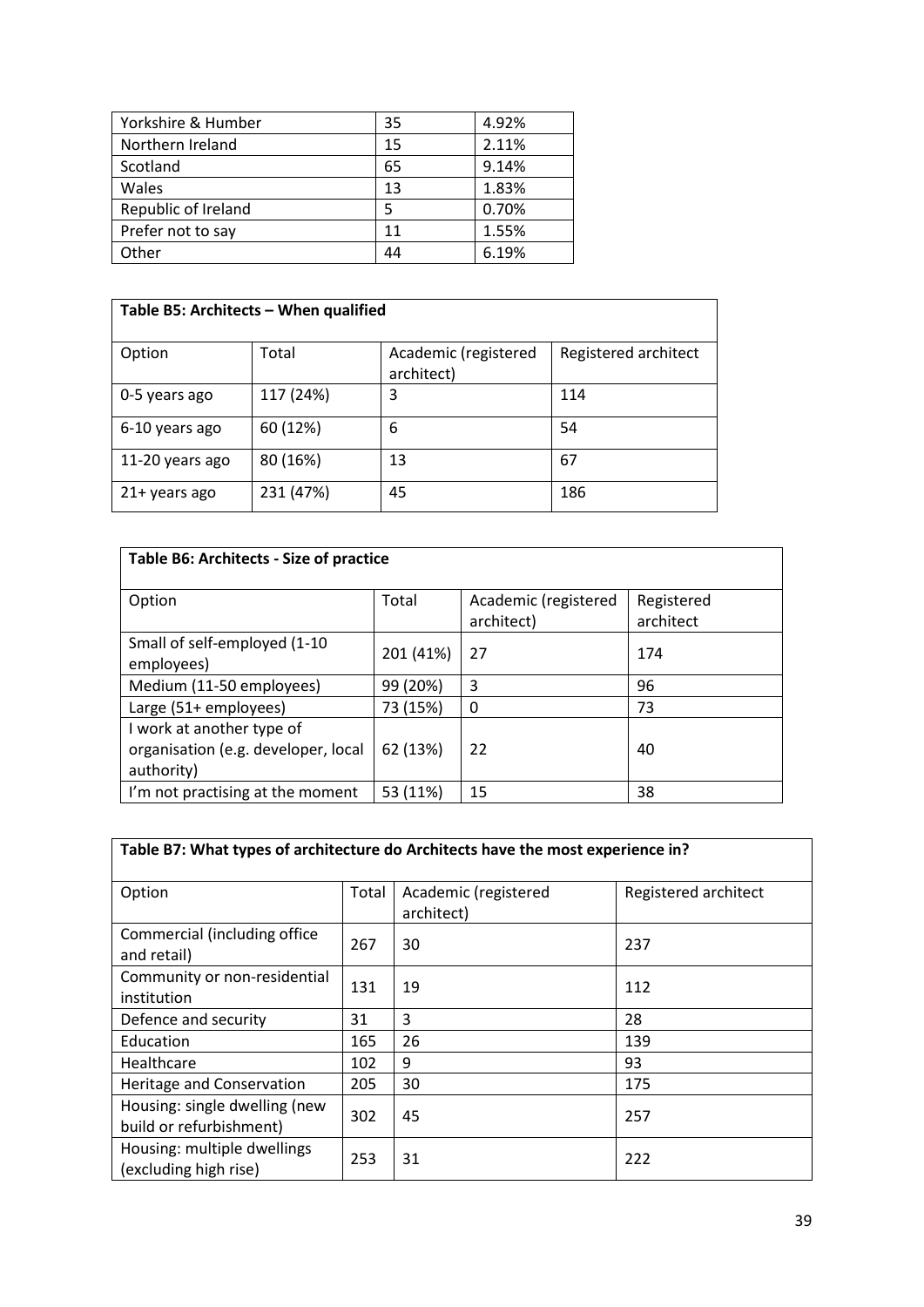| Housing: high rise residential<br>buildings                                            | 100 | 7  | 93  |
|----------------------------------------------------------------------------------------|-----|----|-----|
| Housing: institutional<br>(including care homes,<br>hostels, student<br>accommodation) | 88  | 12 | 76  |
| Hospitality (including hotels<br>and restaurants)                                      | 113 | 10 | 103 |
| Inclusive design                                                                       | 66  | 11 | 55  |
| Masterplanning or large-scale<br>mixed use                                             | 128 | 19 | 109 |
| Infrastructure                                                                         | 34  | 6  | 28  |
| Sustainable design                                                                     | 155 | 28 | 127 |
| Transport (including aviation<br>and rail)                                             | 52  | 7  | 45  |
| Other                                                                                  | 48  | 8  | 40  |

#### **Table B8: Chapter 5 of the discussion paper sets out the vision for our new regulatory approach. To what extent do you agree with our vision? Public**

| Option                                                                       | Strongly<br>agree | Agree        | Neither<br>agree nor<br>disagree | <b>Disagree</b> | Strongly<br>disagree |
|------------------------------------------------------------------------------|-------------------|--------------|----------------------------------|-----------------|----------------------|
| Total                                                                        | 420 (59.07%)      | 208 (29.25%) | 48 (6.75%)                       | 12 (1.69%)      | 14 (1.97%)           |
| Academic<br>(registered architect)                                           | 41 (5.77%)        | 18 (2.53%)   | 4 (0.56%)                        | 1(0.14%)        | 2(0.28%)             |
| Academic<br>(other)                                                          | 4 (0.56%)         | 1(0.14%)     | $\mathbf 0$                      | 1(0.14%)        | 1(0.14%)             |
| Registered architect                                                         | 242 (34.04%)      | 127 (17.86%) | 35 (4.92%)                       | 8(1.13%)        | 7 (0.98%)            |
| Architectural assistant,<br>designer or consultant (not<br>Part 3 qualified) | 63 (8.86%)        | 19 (2.67%)   | 2(0.28%)                         | $\mathbf 0$     | 1(0.14%)             |
| Architecture Student-<br>undergraduate (studying<br>Part 1)                  | 6(0.84%)          | 3(0.42%)     | $\mathbf 0$                      | 1(0.14%)        | 0                    |
| Architecture Student-<br>graduate (studying Part 2)                          | 16 (2.25%)        | 11 (1.55%)   | 1(0.14%)                         | 0               | 1(0.14%)             |
| Architecture Student - Part<br>3 candidate                                   | 16 (2.25%)        | 10 (1.41%)   | $\mathbf 0$                      | 0               | 0                    |
| Member of the public                                                         | 2(0.28%)          | 2(0.28%)     | 1(0.14%)                         | 1(0.14%)        | 0                    |
| Other built environment<br>professional                                      | 12 (1.69%)        | 6(0.84%)     | 1(0.14%)                         | $\mathbf 0$     | 0                    |
| Other                                                                        | 18 (2.53%)        | 11 (1.55%)   | 4 (0.56%)                        | 0               | 2(0.28%)             |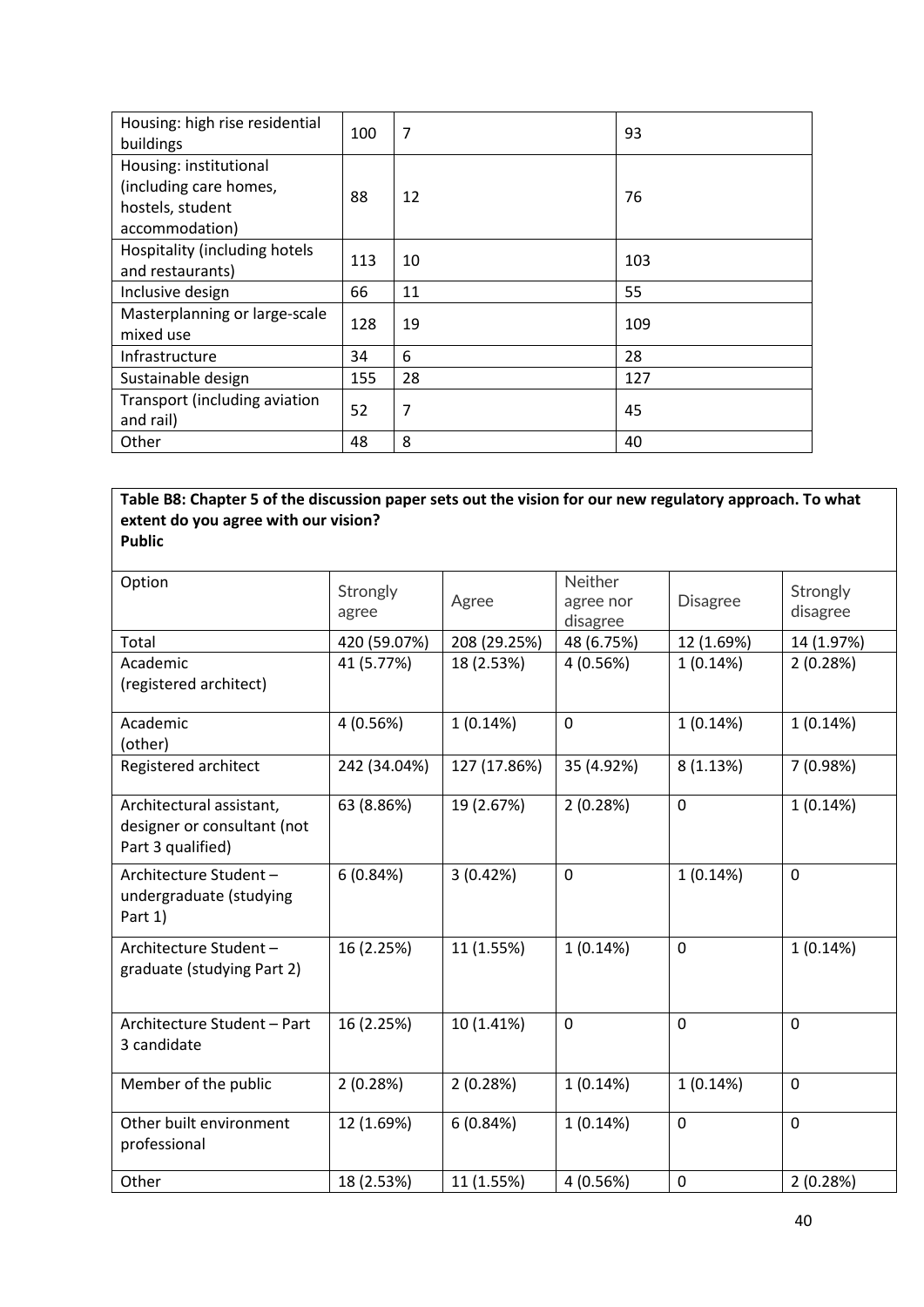#### **Table B9: Chapter 5 of the discussion paper sets out the vision for our new regulatory approach. To what extent do you agree with our vision? Profession and employers**

| Option                                                                       | Strongly<br>agree | Agree        | <b>Neither</b><br>agree nor<br>disagree | <b>Disagree</b> | Strongly<br>disagree |
|------------------------------------------------------------------------------|-------------------|--------------|-----------------------------------------|-----------------|----------------------|
| Total                                                                        | 427 (60.06%)      | 225 (31.65%) | 33 (4.64%)                              | 6(0.84%)        | 13 (1.83%)           |
| Academic<br>(registered architect)                                           | 41 (5.77%)        | 22 (3.09%)   | 2(0.28%)                                | $\mathbf 0$     | 1(0.14%)             |
| Academic<br>(other)                                                          | 5(0.70%)          | 1(0.14%)     | $\overline{0}$                          | $\overline{0}$  | 1(0.14%)             |
| Registered architect                                                         | 248 (34.88%)      | 141 (19.83%) | 20 (2.81%)                              | 4 (0.56%)       | 8(1.13%)             |
| Architectural assistant,<br>designer or consultant (not<br>Part 3 qualified) | 60 (8.44%)        | 21 (2.95%)   | 3(0.42%)                                | 1(0.14%)        | 0                    |
| Architecture Student-<br>undergraduate (studying<br>Part 1)                  | 7 (0.98%)         | 2(0.28%)     | 1(0.14%)                                | $\mathbf 0$     | 0                    |
| Architecture Student-<br>graduate (studying Part 2)                          | 14 (1.97%)        | 12 (1.69%)   | 2(0.28%)                                | $\mathbf 0$     | 1(0.14%)             |
| Architecture Student - Part<br>3 candidate                                   | 16 (2.25%)        | 9(1.27%)     | 1(0.14%)                                | $\mathbf 0$     | 0                    |
| Member of the public                                                         | 2(0.28%)          | 2(0.28%)     | 1(0.14%)                                | 1(0.14%)        | 0                    |
| Other built environment<br>professional                                      | 14 (1.97%)        | 5(0.70%)     | $\mathbf 0$                             | $\overline{0}$  | $\mathbf 0$          |
| Other                                                                        | 20 (2.81%)        | 10 (1.41%)   | 3(0.42%)                                | 0               | 2(0.28%)             |

| Table B10: Chapter 5 of the discussion paper sets out the vision for our new regulatory approach. To what<br>extent do you agree with our vision?<br><b>Institutions</b> |                   |              |                                         |                 |                      |
|--------------------------------------------------------------------------------------------------------------------------------------------------------------------------|-------------------|--------------|-----------------------------------------|-----------------|----------------------|
| Option                                                                                                                                                                   | Strongly<br>agree | Agree        | <b>Neither</b><br>agree nor<br>disagree | <b>Disagree</b> | Strongly<br>disagree |
| Total                                                                                                                                                                    | 312 (43.88%)      | 252 (35.44%) | 85 (11.95%)                             | 28 (3.94%)      | 22 (3.09%)           |
| Academic<br>(registered architect)                                                                                                                                       | 29 (4.08%)        | 23 (3.23%)   | 7(0.98%)                                | 3(0.42%)        | 3(0.42%)             |
| Academic<br>(other)                                                                                                                                                      | 4(0.56%)          | 1(0.14%)     | 1(0.14%)                                | 0               | (0.14%)              |
| Registered architect                                                                                                                                                     | 158 (22.22%)      | 168 (23.63%) | 60 (8.44%)                              | 18 (2.53%)      | 14 (1.97%)           |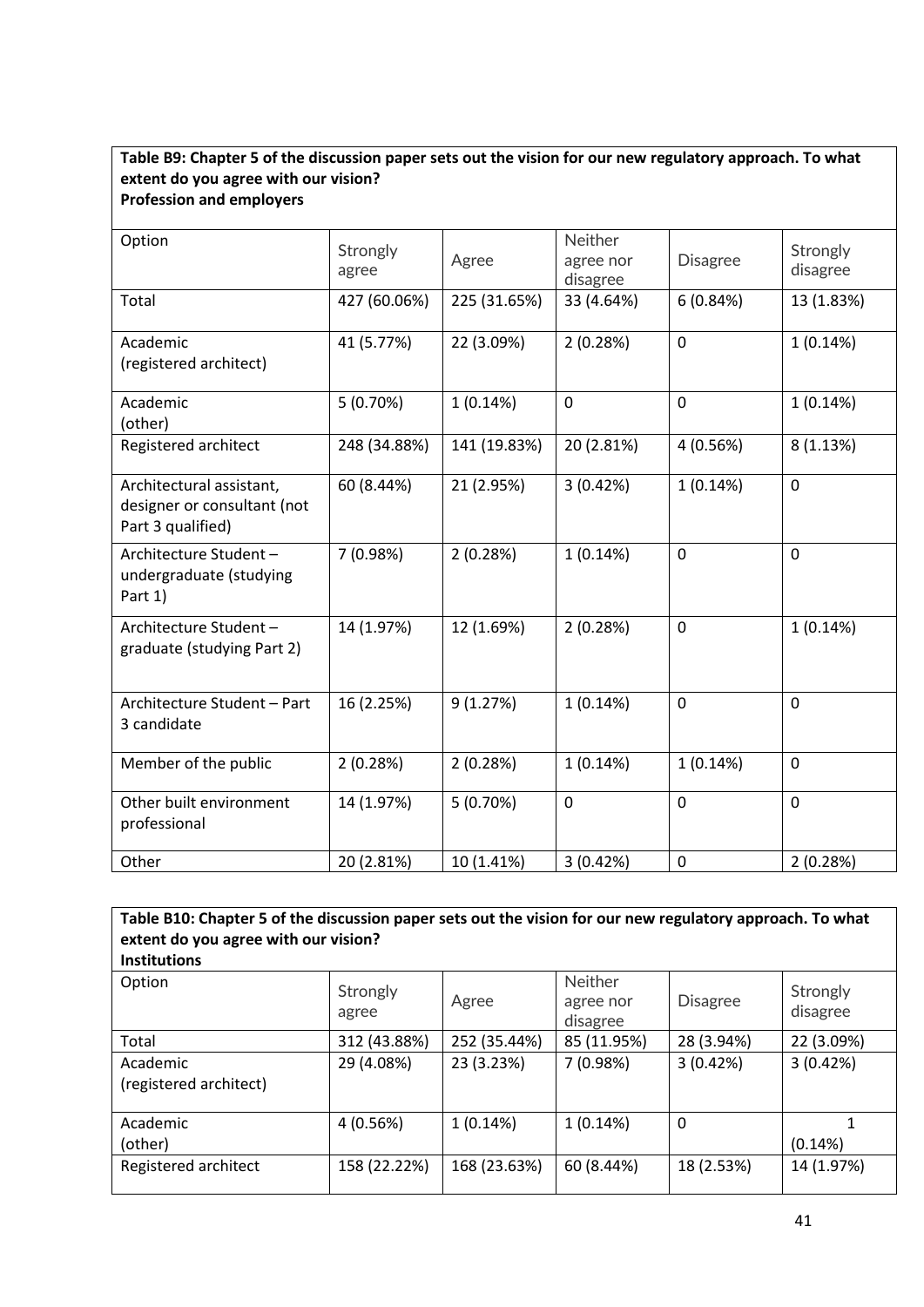| Architectural assistant,<br>designer or consultant (not<br>Part 3 qualified) | 52 (7.31%) | 19 (2.67%) | 8(1.13%)    | 4 (0.56%)    | 1(0.14%)     |
|------------------------------------------------------------------------------|------------|------------|-------------|--------------|--------------|
| Architecture Student-<br>undergraduate (studying<br>Part 1)                  | 7(0.98%)   | 2(0.28%)   | 1(0.14%)    | $\mathbf{0}$ | 0            |
| Architecture Student -<br>graduate (studying Part 2)                         | 13 (1.83%) | 13 (1.83%) | 1(0.14%)    | 1(0.14%)     | 1(0.14%)     |
| Architecture Student – Part<br>3 candidate                                   | 16 (2.25%) | 9(1.27%)   | 1(0.14%)    | 0            | $\mathbf{0}$ |
| Member of the public                                                         | 4 (0.56%)  | 1(0.14%)   | $\mathbf 0$ | 1(0.14%)     | $\Omega$     |
| Other built environment<br>professional                                      | 11 (1.55%) | 5(0.70%)   | 3(0.42%)    | 0            | $\Omega$     |
| Other                                                                        | 18 (2.53%) | 11 (1.55%) | 3(0.42%)    | 1(0.14%)     | 2(0.28%)     |

#### **Table B11: Chapter 5 of the discussion paper sets out the vision for our new regulatory approach. To what extent do you agree with our vision? Future architects**

| Option                                                                       | Strongly<br>agree | Agree        | Neither<br>agree nor<br>disagree | <b>Disagree</b> | Strongly<br>disagree |
|------------------------------------------------------------------------------|-------------------|--------------|----------------------------------|-----------------|----------------------|
| Total                                                                        | 367 (51.62%)      | 194 (27.29%) | 73 (10.27%)                      | 37 (5.20%)      | 31 (4.36%)           |
| Academic<br>(registered architect)                                           | 25 (3.52%)        | 27 (3.80%)   | 8(1.13%)                         | 2(0.28%)        | 4 (0.56%)            |
| Academic<br>(other)                                                          | 4 (0.56%)         | 1(0.14%)     | $\mathbf 0$                      | 1(0.14%)        | 1(0.14%)             |
| Registered architect                                                         | 188 (26.44%)      | 130 (18.28%) | 53 (7.45%)                       | 24 (3.38%)      | 22 (3.09%)           |
| Architectural assistant,<br>designer or consultant (not<br>Part 3 qualified) | 65 (9.14%)        | 11 (1.55%)   | 3(0.42%)                         | 5(0.70%)        | 1(0.14%)             |
| Architecture Student-<br>undergraduate (studying<br>Part 1)                  | 8(1.13%)          | 2(0.28%)     | 0                                | 0               | 0                    |
| Architecture Student-<br>graduate (studying Part 2)                          | 16 (2.25%)        | 7 (0.98%)    | 2(0.28%)                         | 3(0.42%)        | 1(0.14%)             |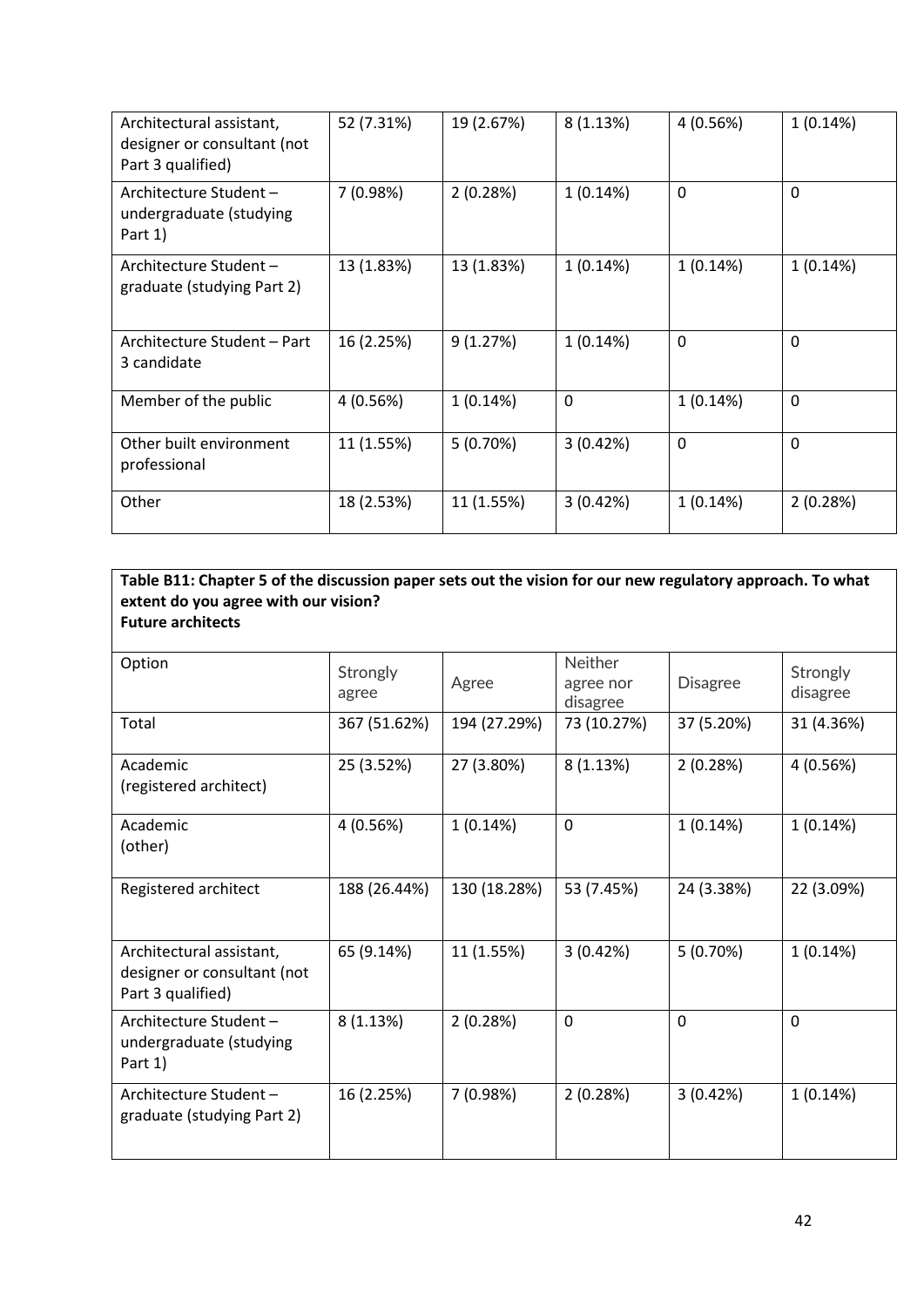| Architecture Student - Part<br>3 candidate | 18 (2.53%) | 6(0.84%)  | 2(0.28%) | 0        | 0        |
|--------------------------------------------|------------|-----------|----------|----------|----------|
| Member of the public                       | 4(0.56%)   | 1(0.14%)  | 1(0.14%) | 0        | 0        |
| Other built environment<br>professional    | 17 (2.39%) | 2(0.28%)  | 0        | 1(0.14%) | 0        |
| Other                                      | 22 (3.09%) | 7 (0.98%) | 4(0.56%) | 1(0.14%) | 2(0.28%) |

| Table B12: Chapter 5 of the discussion paper sets out the vision for our new regulatory approach. To what |                   |              |                                  |                 |                      |
|-----------------------------------------------------------------------------------------------------------|-------------------|--------------|----------------------------------|-----------------|----------------------|
| extent do you agree with our vision?                                                                      |                   |              |                                  |                 |                      |
| <b>Regulatory</b><br>Option                                                                               | Strongly<br>agree | Agree        | Neither<br>agree nor<br>disagree | <b>Disagree</b> | Strongly<br>disagree |
| Total                                                                                                     | 316 (44.44%)      | 257 (36.15%) | 99 (13.92%)                      | 8(1.13%)        | 20 (2.81%)           |
| Academic<br>(registered architect)                                                                        | 28 (3.94%)        | 24 (3.38%)   | 11 (1.55%)                       | $\mathbf 0$     | 3(0.42%)             |
| Academic<br>(other)                                                                                       | 4 (0.56%)         | $\mathbf 0$  | 2(0.28%)                         | $\mathbf 0$     | 1(0.14%)             |
| Registered architect                                                                                      | 166 (23.35%)      | 167 (23.49%) | 64 (9.00%)                       | 7 (0.98%)       | 13 (1.83%)           |
| Architectural assistant,<br>designer or consultant (not<br>Part 3 qualified)                              | 57 (8.02%)        | 21 (2.95%)   | 8(1.13%)                         | $\mathbf 0$     | 0                    |
| Architecture Student-<br>undergraduate (studying<br>Part 1)                                               | 5(0.70%)          | 4 (0.56%)    | $\mathbf 0$                      | 1(0.14%)        | 0                    |
| Architecture Student-<br>graduate (studying Part 2)                                                       | 11 (1.55%)        | 15 (2.11%)   | 2(0.28%)                         | 0               | 1(0.14%)             |
| Architecture Student - Part<br>3 candidate                                                                | 14 (1.97%)        | 9(1.27%)     | 3(0.42%)                         | $\mathbf 0$     | 0                    |
| Member of the public                                                                                      | 3(0.42%)          | 1(0.14%)     | 2(0.28%)                         | $\mathbf 0$     | 0                    |
| Other built environment<br>professional                                                                   | 10 (1.41%)        | 5(0.70%)     | 3(0.42%)                         | $\mathbf 0$     | 0                    |
| Other                                                                                                     | 18 (2.53%)        | 11 (1.55%)   | 4 (0.56%)                        | 0               | 2(0.28%)             |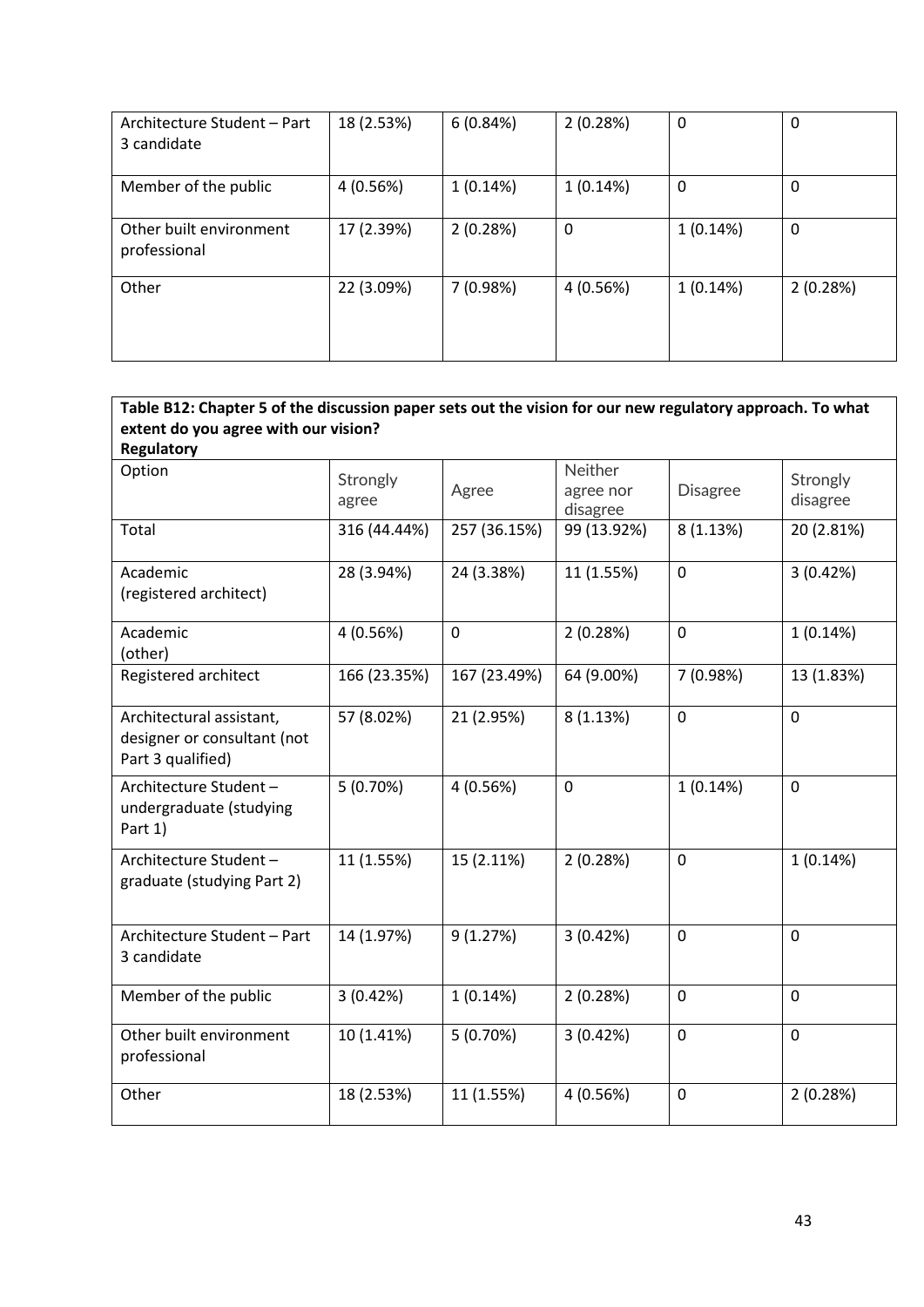**Table B13: To enable institutions to innovate and to promote diversity, we think that the structure needs to change from the current approach of Parts 1, 2 and 3. What are your views on this?**

| Option                                                                       | Strongly<br>agree | Agree        | Neither agree<br>nor disagree | <b>Disagree</b> | Strongly<br>disagree |
|------------------------------------------------------------------------------|-------------------|--------------|-------------------------------|-----------------|----------------------|
| Total                                                                        | 305 (42.90%)      | 157 (22.08%) | 130 (18.28%)                  | 68 (9.56%)      | 47 (6.61%)           |
| Academic<br>(registered architect)                                           | 21 (2.95%)        | 23 (3.23%)   | 8(1.13%)                      | 7 (0.98%)       | 6(0.84%)             |
| Academic<br>(other)                                                          | 5(0.70%)          | 2(0.28%)     | $\mathbf 0$                   | $\mathbf 0$     | $\mathbf 0$          |
| Registered architect                                                         | 128 (18.00%)      | 94 (13.22%)  | 103 (14.49%)                  | 58 (8.16%)      | 37 (5.20%)           |
| Architectural assistant,<br>designer or consultant (not<br>Part 3 qualified) | 62 (8.72%)        | 16 (2.25%)   | 6(0.84%)                      | 1(0.14%)        | 2(0.28%)             |
| Architecture Student-<br>undergraduate (studying<br>Part 1)                  | 8(1.13%)          | 1(0.14%)     | 1(0.14%)                      | 0               | $\Omega$             |
| Architecture Student-<br>graduate (studying Part 2)                          | 21 (2.95%)        | 6(0.84%)     | 1(0.14%)                      | 1(0.14%)        | $\mathbf 0$          |
| Architecture Student - Part<br>3 candidate                                   | 16 (2.25%)        | 10 (1.41%)   | 1(0.14%)                      | 0               | $\mathbf 0$          |
| Member of the public                                                         | 3(0.42%)          | $\mathbf 0$  | 2(0.28%)                      | $\mathbf 0$     | 2(0.28%)             |
| Other built environment<br>professional                                      | 17 (2.39%)        | 1(0.14%)     | 2(0.28%)                      | 0               | $\mathbf 0$          |
| Other                                                                        | 24 (3.38%)        | 4 (0.56%)    | 6(0.84%)                      | 1(0.14%)        | $\mathbf 0$          |

**Table B14: We believe that the best way to describe the competencies architects need may be to describe what an architect must KNOW, what they must be able to DO, and how they must BEHAVE. To what extent do you agree?**

| Option                             | Strongly<br>agree | Agree        | Neither agree<br>nor disagree | <b>Disagree</b> | Strongly<br>disagree |
|------------------------------------|-------------------|--------------|-------------------------------|-----------------|----------------------|
| Total                              | 272 (38.26%)      | 301 (42.33%) | 81 (11.39%)                   | 27 (3.80%)      | 23 (3.23%)           |
| Academic<br>(registered architect) | 20 (2.81%)        | 27 (3.80%)   | 10 (1.41%)                    | 4 (0.56%)       | 4(0.56%)             |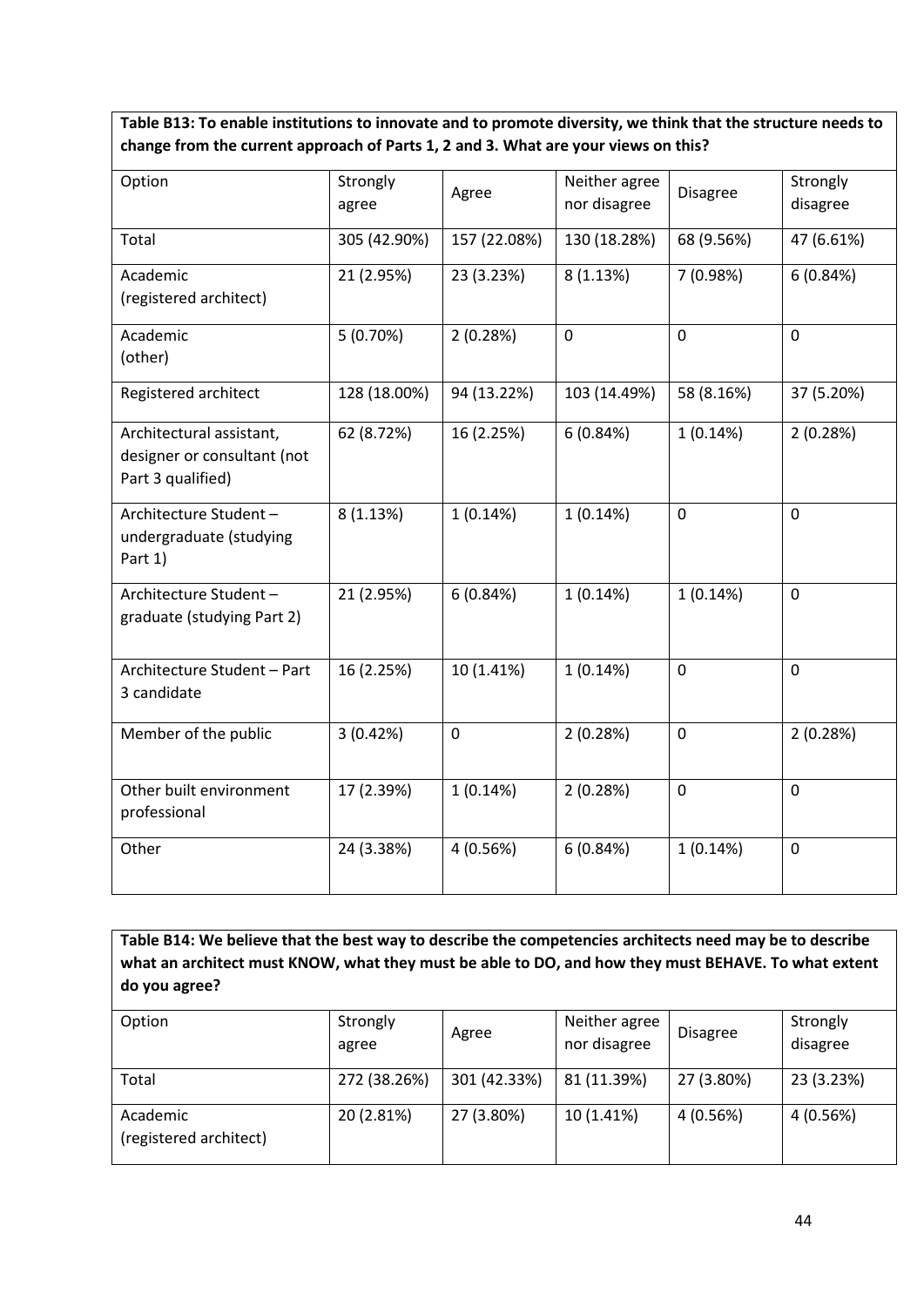| Academic<br>(other)                                                          | 1(0.14%)     | 4(0.56%)     | 1(0.14%)   | 1(0.14%)    | 0           |
|------------------------------------------------------------------------------|--------------|--------------|------------|-------------|-------------|
| Registered architect                                                         | 151 (21.24%) | 185 (26.02%) | 52 (7.31%) | 16 (2.25%)  | 13 (1.83%)  |
| Architectural assistant,<br>designer or consultant (not<br>Part 3 qualified) | 44 (6.19%)   | 33 (4.64%)   | 5(0.70%)   | 4(0.56%)    | 1(0.14%)    |
| Architecture Student-<br>undergraduate (studying<br>Part 1)                  | 4(0.56%)     | 4(0.56%)     | 2(0.28%)   | $\mathbf 0$ | 0           |
| Architecture Student-<br>graduate (studying Part 2)                          | 8(1.13%)     | 15 (2.11%)   | 4 (0.56%)  | 1(0.14%)    | 1(0.14%)    |
| Architecture Student - Part<br>3 candidate                                   | 10 (1.41%)   | 13 (1.83%)   | 3(0.42%)   | $\mathbf 0$ | 0           |
| Member of the public                                                         | 1(0.14%)     | 1(0.14%)     | 1(0.14%)   | $\mathbf 0$ | 4 (0.56%)   |
| Other built environment<br>professional                                      | 10 (1.41%)   | 8(1.13%)     | 1(0.14%)   | 1(0.14%)    | $\mathbf 0$ |
| Other                                                                        | 23 (3.23%)   | 11 (1.55%)   | 2(0.28%)   | 0           | 0           |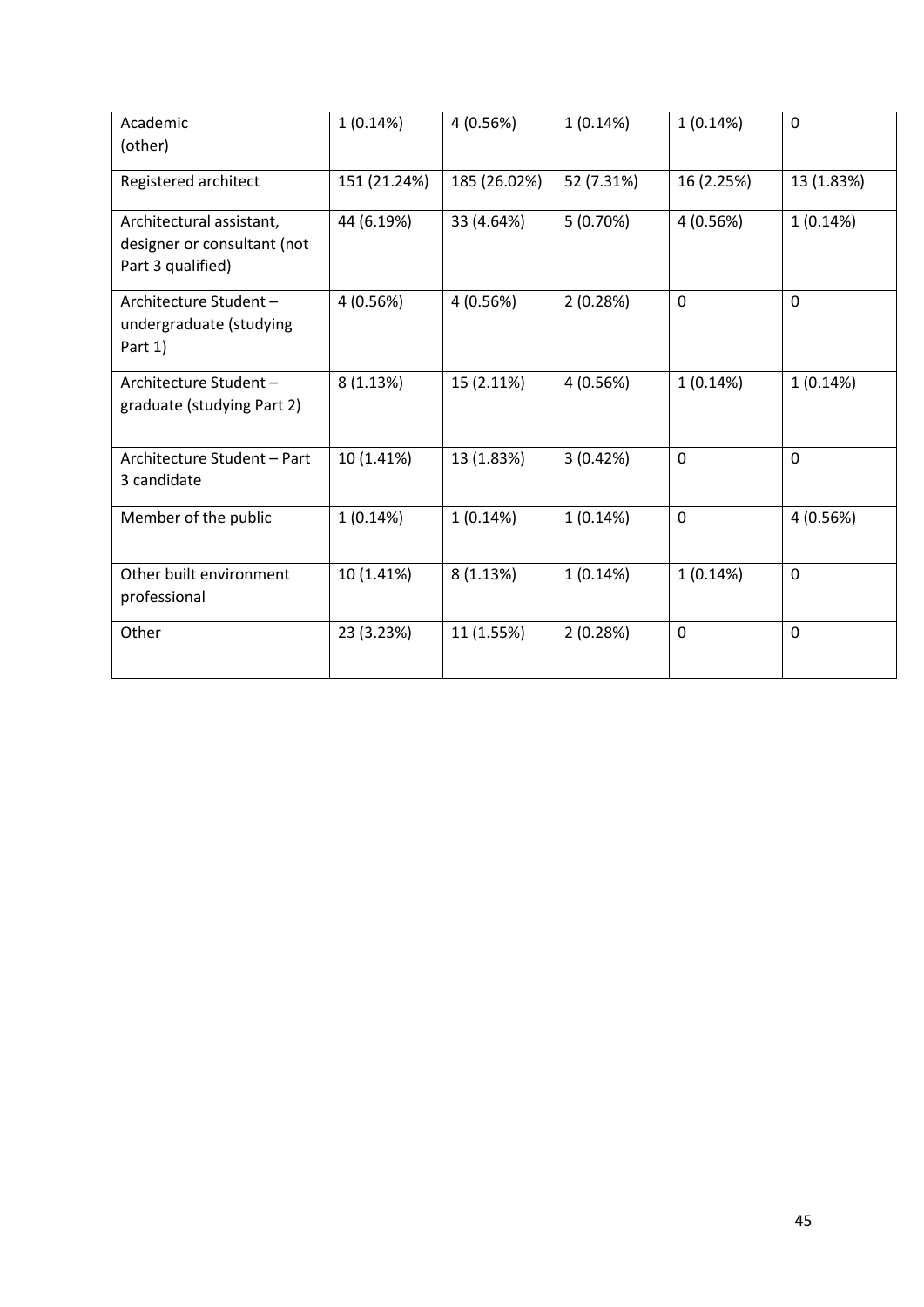# **Annex C: Qualitative analysis coding framework**

| Theme or topic<br>raised | Context and further detail about the theme                                                                                                                                                                                 |  |  |  |  |
|--------------------------|----------------------------------------------------------------------------------------------------------------------------------------------------------------------------------------------------------------------------|--|--|--|--|
|                          | <b>Changes to the structure</b>                                                                                                                                                                                            |  |  |  |  |
|                          | View about whether and/or how the structure of initial education and training and/or routes need to change                                                                                                                 |  |  |  |  |
| Length                   | The time it takes to do Parts 1, 2 and 3 is a deterrent.                                                                                                                                                                   |  |  |  |  |
| Cost                     | The cost of Parts 1, 2 and 3 is a deterrent (including the cost of university and fees and the<br>related debt).                                                                                                           |  |  |  |  |
| Flexible access          | There should be more flexible ways of studying (part time, sandwich courses).                                                                                                                                              |  |  |  |  |
| Recommendations          | This tag includes any type of recommendation about structural change. Examples include:                                                                                                                                    |  |  |  |  |
| about structure          | There should be other points of access other than Part 1 i.e. for technicians, or<br>$\bullet$<br>similar to a 'law conversion' course.                                                                                    |  |  |  |  |
|                          | Apprenticeships can help solve the problems identified through the review.<br>$\bullet$                                                                                                                                    |  |  |  |  |
|                          | Recommendations about specific changes to the structure of Parts 1, 2 and 3 i.e. Part<br>$\bullet$<br>1 could become generalised, Part 2 could be removed, the Part 1 examination for<br>people who already have a part 2. |  |  |  |  |
|                          | This list is not exhaustive.                                                                                                                                                                                               |  |  |  |  |
| Practical                | Comments about the practical experience or training element of the IET structure.                                                                                                                                          |  |  |  |  |
| experience               | Examples include:                                                                                                                                                                                                          |  |  |  |  |
|                          | The proposals should improve the practical experience requirements.<br>$\bullet$                                                                                                                                           |  |  |  |  |
|                          | There are great variations in quality of support during time in practice.<br>$\bullet$                                                                                                                                     |  |  |  |  |
|                          | During economic downturns it's harder to get this type of employment.<br>$\bullet$                                                                                                                                         |  |  |  |  |
|                          | Architects-in-training have employment contracts / different structure to other<br>$\bullet$<br>professions that have trainee placements (i.e., employers aren't bound to train<br>certain things).                        |  |  |  |  |
|                          | This list is not exhaustive.                                                                                                                                                                                               |  |  |  |  |
| No change                | Expressing the view that the current competences / criteria / structure already work well.                                                                                                                                 |  |  |  |  |
|                          | This includes the view that whilst contexts have changed, the role and core competencies of<br>the architect have not.                                                                                                     |  |  |  |  |
| <b>Topics</b>            |                                                                                                                                                                                                                            |  |  |  |  |
|                          | Topic areas (such as skills and competencies) that need to be addressed and/or strengthened by our review                                                                                                                  |  |  |  |  |
| Climate                  | Importance of climate change / emergency as a topic architects must address and/or that<br>must form part of education.                                                                                                    |  |  |  |  |
| Safety and health        | Importance of safety, health and safety, fire and life safety as a topic architects must address<br>and/or that must form part of education.                                                                               |  |  |  |  |
| <b>Business skills</b>   | Need for improvement in business skills as a topic architects must address and/or that must<br>form part of education.                                                                                                     |  |  |  |  |
|                          | This category also includes comments on professional competence, running a business, time<br>management, and on students not being adequately prepared for practice.                                                       |  |  |  |  |
| Ethics and culture       | Need to promote inclusivity / 'collective creation' or healthy work/life balance as a topic<br>architects must address and/or that must form part of education.                                                            |  |  |  |  |
| Other                    | Any other topic suggested as something that should be covered more during education.                                                                                                                                       |  |  |  |  |